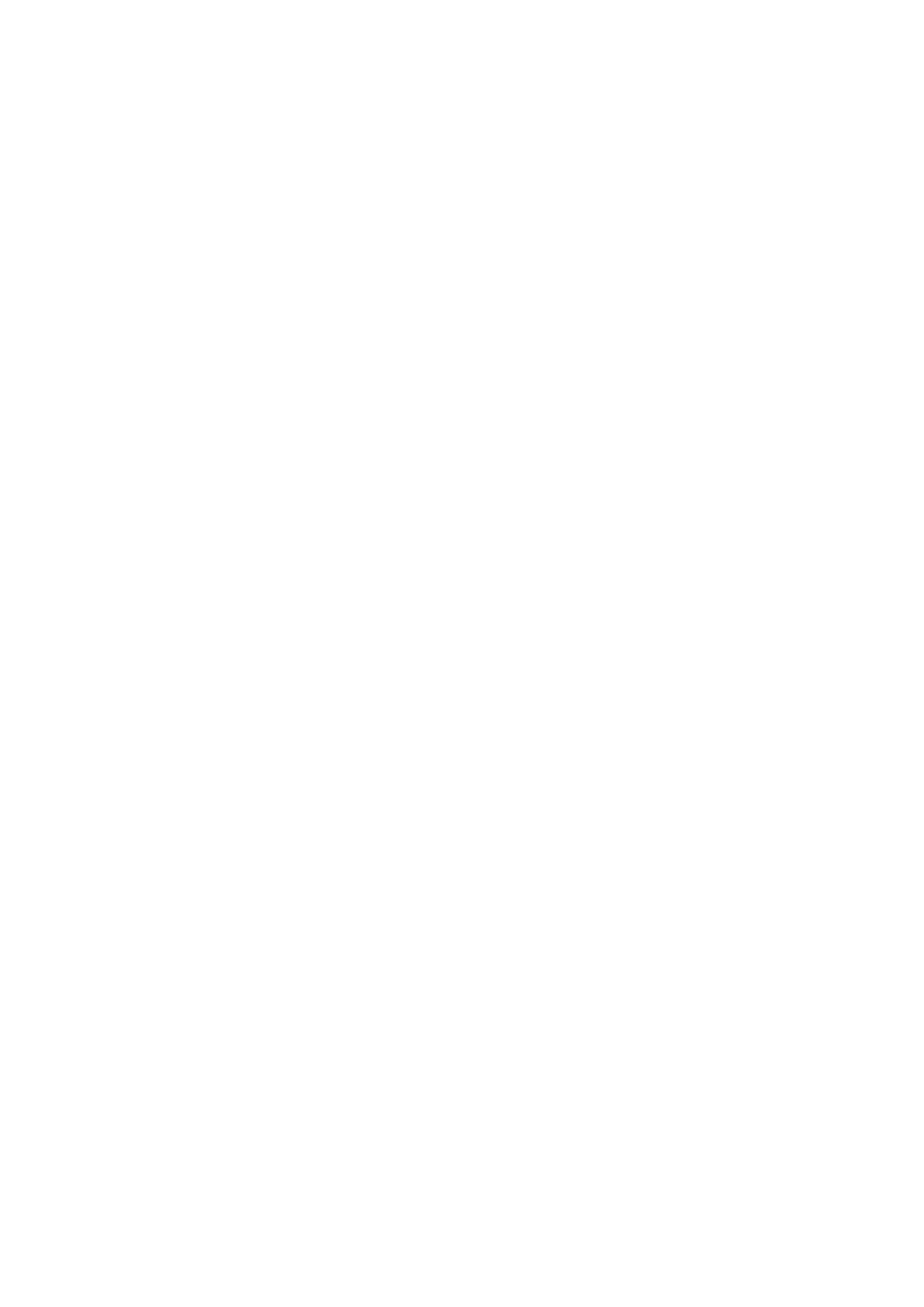# **Contents**

| 1 | Introduction                             |                                                                                      |    |  |  |  |
|---|------------------------------------------|--------------------------------------------------------------------------------------|----|--|--|--|
| 2 | <b>SML and Fundamental SML libraries</b> |                                                                                      |    |  |  |  |
|   | 2.1                                      |                                                                                      | 9  |  |  |  |
|   | 2.2                                      |                                                                                      | 10 |  |  |  |
|   | $2.3\,$                                  |                                                                                      | 12 |  |  |  |
| 3 | <b>Prover Architecture</b><br>15         |                                                                                      |    |  |  |  |
|   | 3.1                                      | The Nano-Kernel: Contexts, (Theory)-Contexts, (Proof)-Contexts                       | 15 |  |  |  |
|   |                                          | Mechanism 1 : Core Interface<br>3.1.1                                                | 16 |  |  |  |
|   |                                          | 3.1.2<br>Mechanism 2: Extending the Global Context $\theta$ by User Data             | 16 |  |  |  |
|   | 3.2                                      | The LCF-Kernel: terms, types, theories, proof contexts, thms $\dots \dots$           | 17 |  |  |  |
|   |                                          | 3.2.1                                                                                | 17 |  |  |  |
|   |                                          | 3.2.2<br>Type-Certification (=checking that a type annotation is consistent)         | 19 |  |  |  |
|   |                                          | 3.2.3<br>Type-Inference $(=$ inferring consistent type information if possible)      | 21 |  |  |  |
|   |                                          | 3.2.4<br>Constructing Terms without Type-Inference                                   | 21 |  |  |  |
|   |                                          | 3.2.5<br>Theories and the Signature API                                              | 22 |  |  |  |
|   |                                          | 3.2.6<br>Thm's and the LCF-Style, "Mikro"-Kernel                                     | 22 |  |  |  |
|   |                                          | 3.2.7                                                                                | 24 |  |  |  |
|   | 3.3                                      |                                                                                      | 25 |  |  |  |
|   |                                          | 3.3.1                                                                                | 26 |  |  |  |
|   | 3.4                                      | Backward Proofs: Tactics, Tacticals and Goal-States<br>26                            |    |  |  |  |
|   | 3.5                                      |                                                                                      | 29 |  |  |  |
|   |                                          | 3.5.1                                                                                | 29 |  |  |  |
|   | 3.6                                      |                                                                                      | 29 |  |  |  |
|   |                                          | Transaction Management in the Isar-Engine : The Toplevel<br>3.6.1                    | 30 |  |  |  |
|   |                                          | 3.6.2<br>Configuration flags of fixed type in the Isar-engine. $\dots \dots \dots$   | 32 |  |  |  |
| 4 | Front-End<br>33                          |                                                                                      |    |  |  |  |
|   | 4.1                                      |                                                                                      | 36 |  |  |  |
|   | 4.2                                      |                                                                                      | 36 |  |  |  |
|   | 4.3                                      |                                                                                      | 36 |  |  |  |
|   |                                          | 4.3.1                                                                                | 37 |  |  |  |
|   |                                          | 4.3.2                                                                                | 38 |  |  |  |
|   |                                          | 4.3.3                                                                                | 40 |  |  |  |
|   | 4.4                                      | The System Lexer and Token Issues $\ldots \ldots \ldots \ldots \ldots \ldots \ldots$ | 40 |  |  |  |
|   |                                          | 4.4.1                                                                                | 40 |  |  |  |
|   |                                          |                                                                                      |    |  |  |  |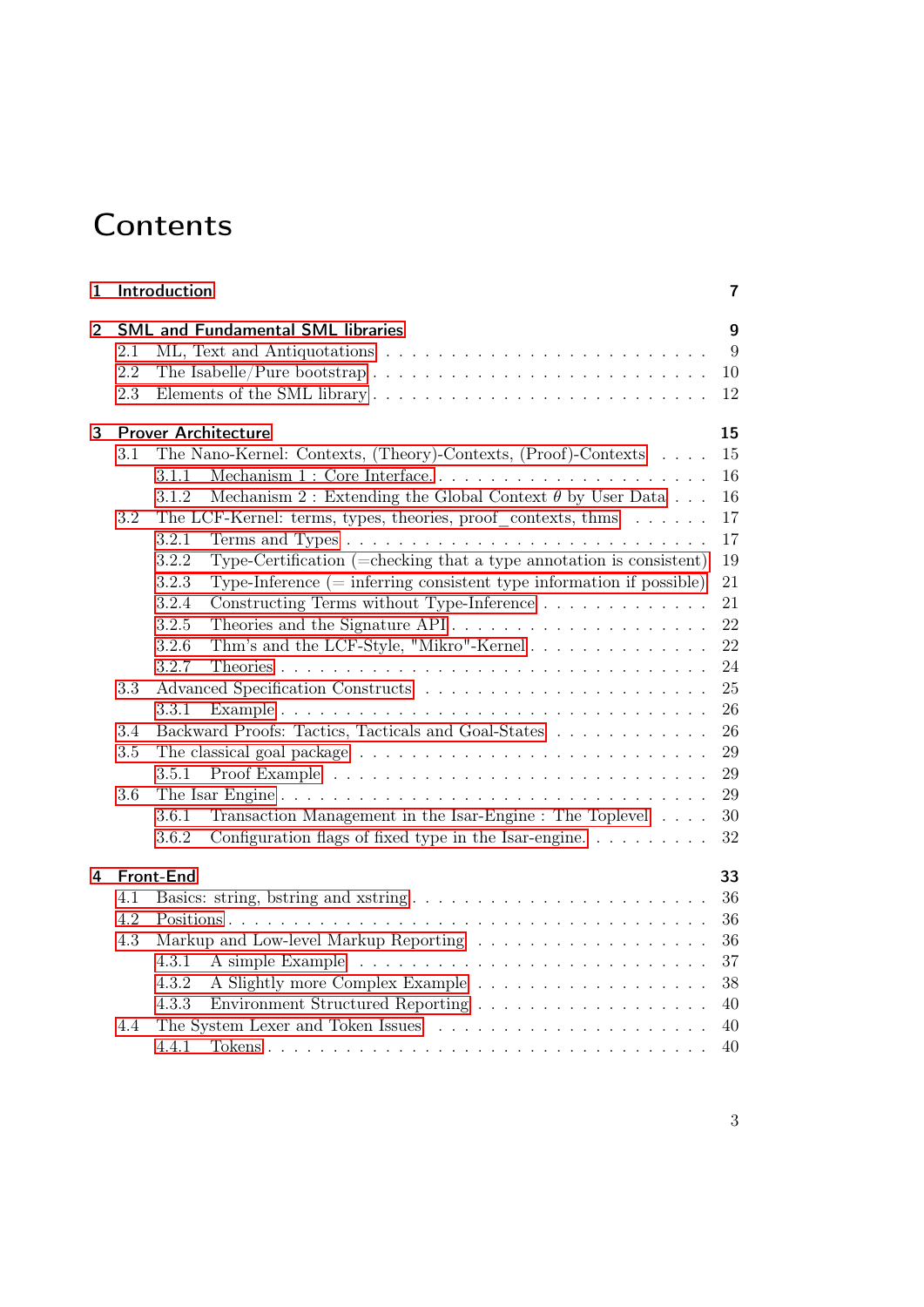|    |            | 4.5.2 |  |  |
|----|------------|-------|--|--|
|    |            |       |  |  |
|    |            |       |  |  |
|    |            |       |  |  |
|    | 4.7        |       |  |  |
|    |            |       |  |  |
|    |            |       |  |  |
|    |            |       |  |  |
| 5. | Conclusion |       |  |  |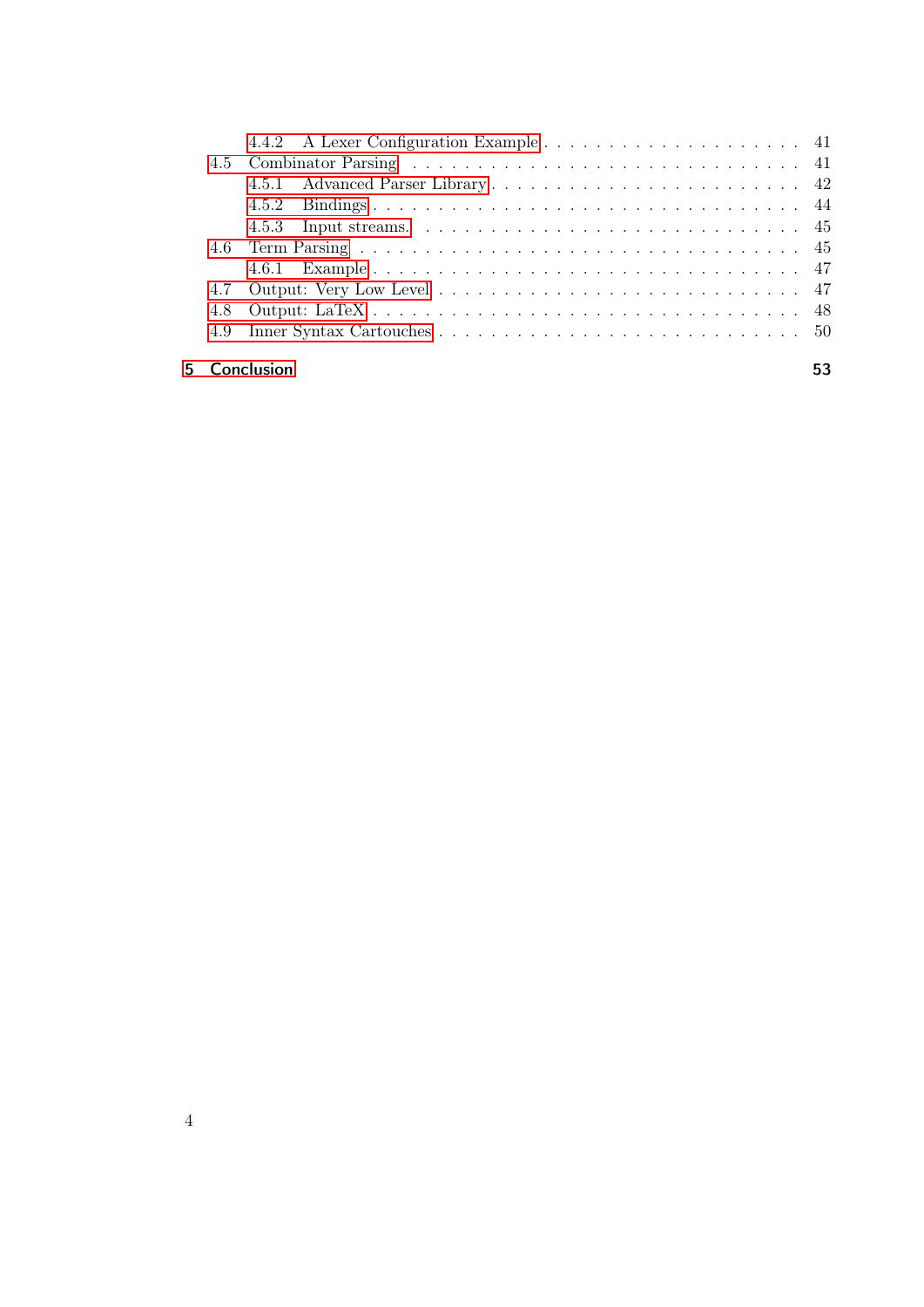#### Abstract

While Isabelle is mostly known as part of Isabelle/HOL (an interactive theorem prover), it actually provides a system framework for developing a wide spectrum of applications. A particular strength of the Isabelle framework is the combination of text editing, formal verification, and code generation.

This is a programming-tutorial of Isabelle and Isabelle/HOL, a complementary text to the unfortunately somewhat outdated "The Isabelle Cookbook" in [https://nms.kcl.](https://nms.kcl.ac.uk/christian.urban/Cookbook/) [ac.uk/christian.urban/Cookbook/.](https://nms.kcl.ac.uk/christian.urban/Cookbook/) The reader is encouraged not only to consider the generated .pdf, but also consult the loadable version in Isabelle/jEdit [\[5\]](#page-54-0)in order to make experiments on the running code.

This text is written itself in Isabelle/Isar using a specific document ontology for technical reports. It is intended to be a "living document", i.e. it is not only used for generating a static, conventional .pdf, but also for direct interactive exploration in Isabelle/jedit. This way, types, intermediate results of computations and checks can be repeated by the reader who is invited to interact with this document. Moreover, the textual parts have been enriched with a maximum of formal content which makes this text re-checkable at each load and easier maintainable.

Keywords: LCF-Architecture, Isabelle, SML, PIDE, Programming Guide, Tactic Programming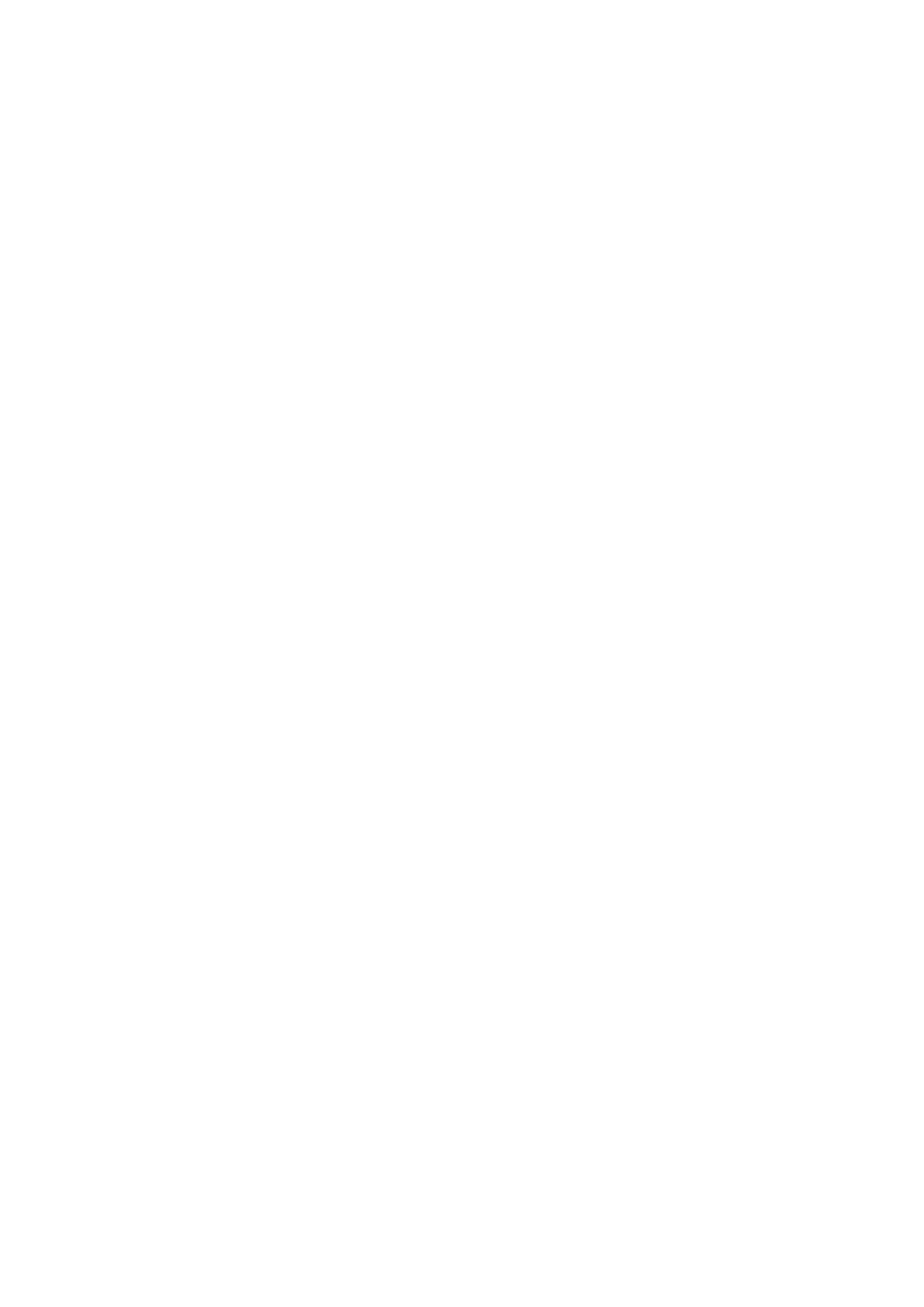# <span id="page-6-0"></span>1 Introduction

While Isabelle [\[3\]](#page-54-1) is mostly known as part of Isabelle/HOL (an interactive theorem prover), it actually provides a system framework for developing a wide spectrum of applications. A particular strength of the Isabelle framework is the combination of text editing, formal verification, and code generation. This is a programming-tutorial of Isabelle and Isabelle/HOL, a complementary text to the unfortunately somewhat outdated "The Isabelle Cookbook" in [https://nms.kcl.ac.uk/christian.urban/Cookbook/.](https://nms.kcl.ac.uk/christian.urban/Cookbook/) The reader is encouraged not only to consider the generated .pdf, but also consult the loadable version in Isabelle/jedit in order to make experiments on the running code. This text is written itself in Isabelle/Isar using a specific document ontology for technical reports. It is intended to be a "living document", i.e. it is not only used for generating a static, conventional .pdf, but also for direct interactive exploration in Isabelle/jedit. This way, types, intermediate results of computations and checks can be repeated by the reader who is invited to interact with this document. Moreover, the textual parts have been enriched with a maximum of formal content which makes this text re-checkable at each load and easier maintainable.

This cookbook roughly follows the Isabelle system architecture shown in [Figure 1.1,](#page-7-0) and, to be more precise, more or less in the bottom-up order.

We start from the basic underlying SML platform over the Kernels to the tactical layer and end with a discussion over the front-end technologies.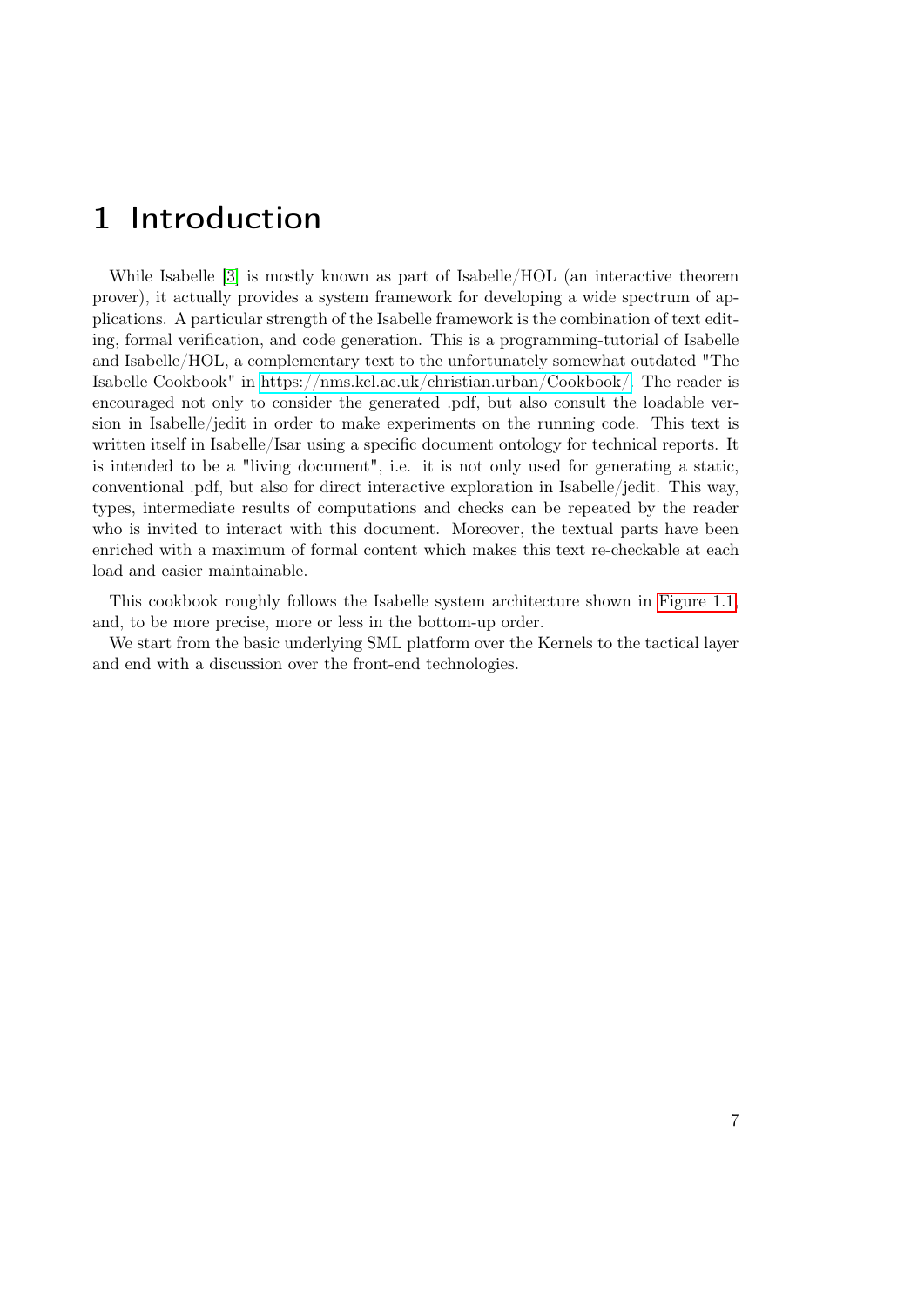<span id="page-7-0"></span>

Figure 1.1: The system architecture of Isabelle (left-hand side) and the asynchronous communication between the Isabelle system and the IDE (right-hand side).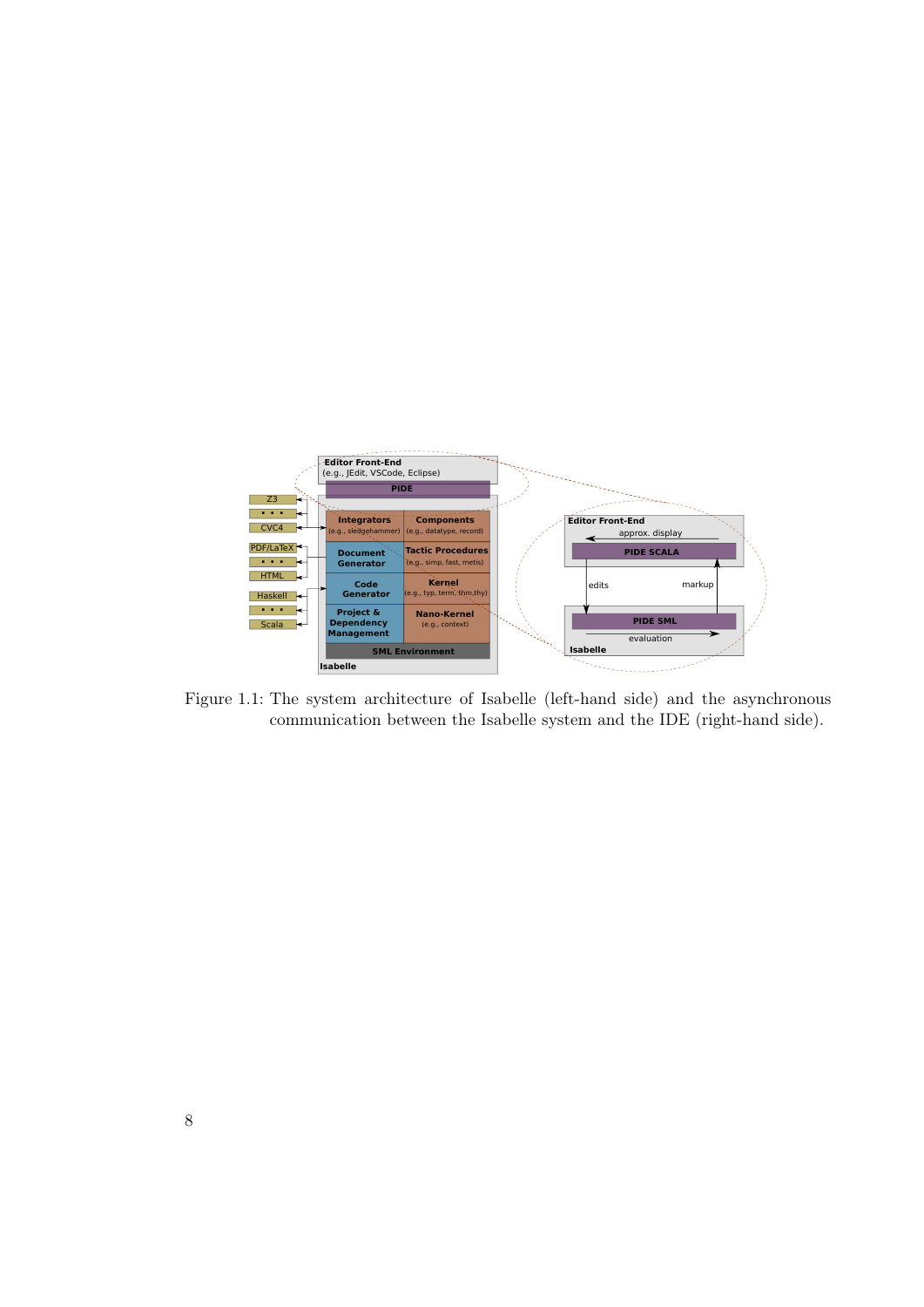# <span id="page-8-0"></span>2 SML and Fundamental SML libraries

# <span id="page-8-1"></span>2.1 ML, Text and Antiquotations

Isabelle is written in SML, the "Standard Meta-Language", which is is an impure functional programming language allowing, in principle, mutable variables and side-effects. The following Isabelle/Isar commands allow for accessing the underlying SML interpreter of Isabelle directly. In the example, a mutable variable X is declared, defined to 0 and updated; and finally re-evaluated leading to output:

 $ML$  val  $X = Unsynchronized.$ ref 0;  $X := !X + 1;$ X  $\rightarrow$ 

However, since Isabelle is a platform involving parallel execution, concurrent computing, and, as an interactive environment, involves backtracking / re-evaluation as a consequence of user- interaction, imperative programming is discouraged and nearly never used in the entire Isabelle code-base [\[1\]](#page-54-2). The preferred programming style is purely functional:

```
ML\Lambda fun fac x = if x = 0 then 1 else x * fac(x-1);
   fac 10;
  \rangle
```

```
ML\langle type state = { a : int, b : string}
   fun incr-state ({a, b}:state) = {a=a+1, b=b}\rightarrow
```
The faculty function is defined and executed; the (sub)-interpreter in Isar works in the conventional read-execute-print loop for each statement separated by a ";". Functions, types, data-types etc. can be grouped to modules (called structures) which can be constrained to interfaces (called signatures) and even be parametric structures (called functors).

The Isabelle/Isar interpreter (called toplevel ) is extensible; by a mixture of SML and Isar-commands, domain-specific components can be developed and integrated into the system on the fly. Actually, the Isabelle system code-base consists mainly of SML and .thy-files containing such mixtures of Isar commands and SML.

Besides the ML-command used in the above examples, there are a number of commands representing text-elements in Isabelle/Isar; text commands can be interleaved arbitraryly with other commands. Text in text-commands may use LaTeX and is used for typesetting documentations in a kind of literate programming style.

So: the text command for: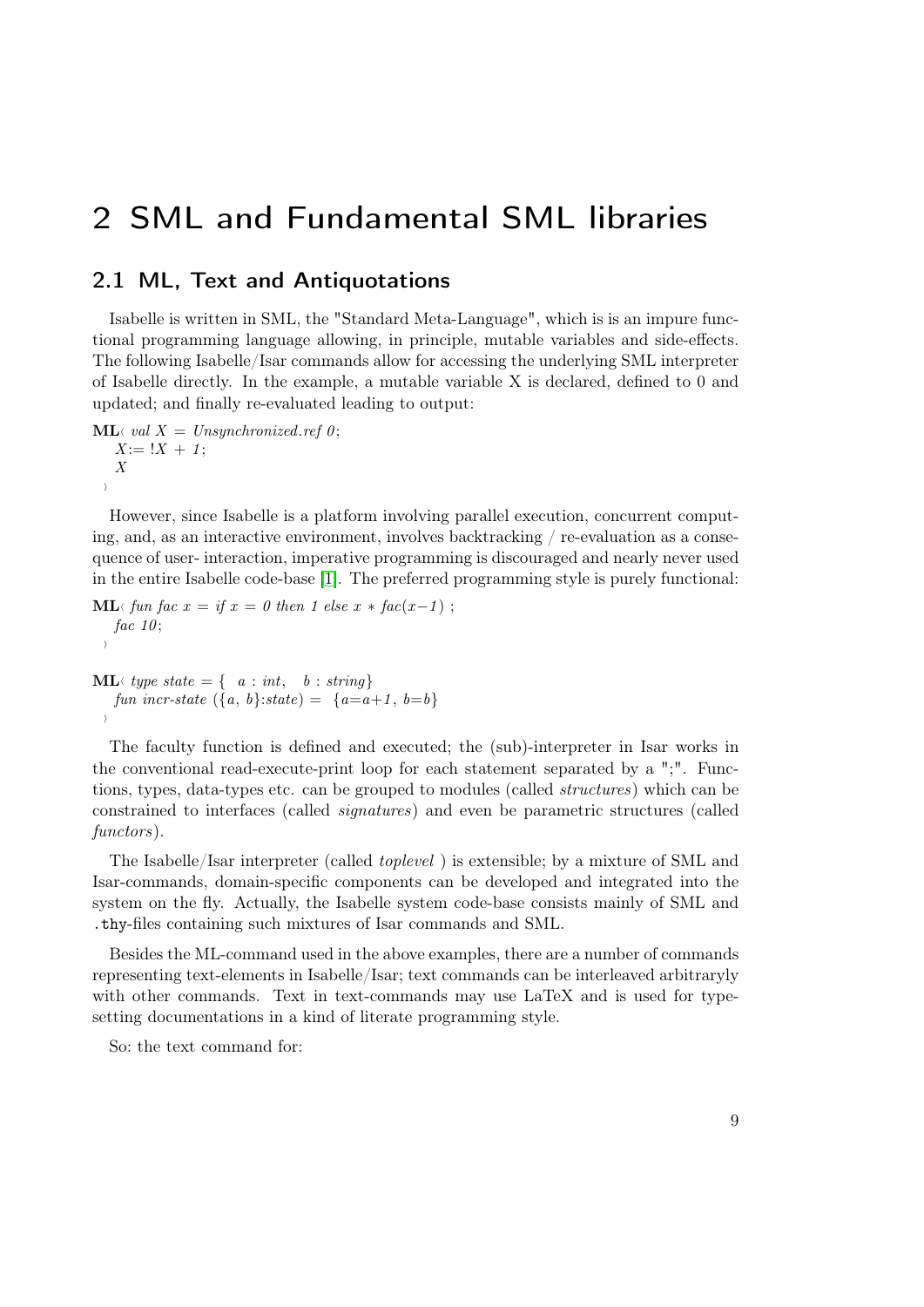This is a text.

... is represented in an .thy file by:

text\isa{\isactrlemph {\isasymopen}This\ is\ a\ text{\isachardot}{\isasymclose}} and desplayed in the Isabelle/jedit front-end at the sceen by:

text-commands, ML- commands (and in principle any other command) can be seen as quotations over the underlying SML environment (similar to OCaml or Haskell). Linking these different sorts of quotations with each other and the underlying SML-envirnment is supported via antiquotations's. Generally speaking, antiquotations are a programming technique to specify expressions or patterns in a quotation, parsed in the context of the enclosing expression or pattern where the quotation is. Another way to understand this concept: anti-quotations are "semantic macros" that produce a value for the surrounding context (ML, text, HOL, whatever) depending on local arguments and the underlying logical context.

The way an antiquotation is specified depends on the quotation expander: typically a specific character and an identifier, or specific parentheses and a complete expression or pattern.

In Isabelle documentations, antiquotation's were heavily used to enrich literate explanations and documentations by "formal content", i.e. machine-checked, typed references to all sorts of entities in the context of the interpreting environment. Formal content allows for coping with sources that rapidly evolve and were developed by distributed teams as is typical in open-source developments. A paradigmatic example for antiquotation in Texts and Program snippets is here:

```
1</sup>, $ISABELLE_HOME/src/Pure/ROOT.ML
ML \langle val x = \mathcal{Q} \{ thm \text{ ref} \};val y = \mathbb{Q}\{term\ A \longrightarrow B\}val y = \mathcal{Q}{typ 'a list}
  i
```
... which we will describe in more detail later.

In a way, literate specification attempting to maximize its formal content is a way to ensure "Agile Development" in a (theory)-document development, at least for its objectives, albeit not for its popular methods and processes like SCRUM.

A maximum of formal content inside text documentation also ensures the consistency of this present text with the underlying Isabelle version.

# <span id="page-9-0"></span>2.2 The Isabelle/Pure bootstrap

It is instructive to study the fundamental bootstrapping sequence of the Isabelle system; it is written in the Isar format and gives an idea of the global module dependencies: \$ISABELLE\_HOME/src/Pure/ROOT.ML. Loading this file (for example by hovering over

<span id="page-9-1"></span>1 sdf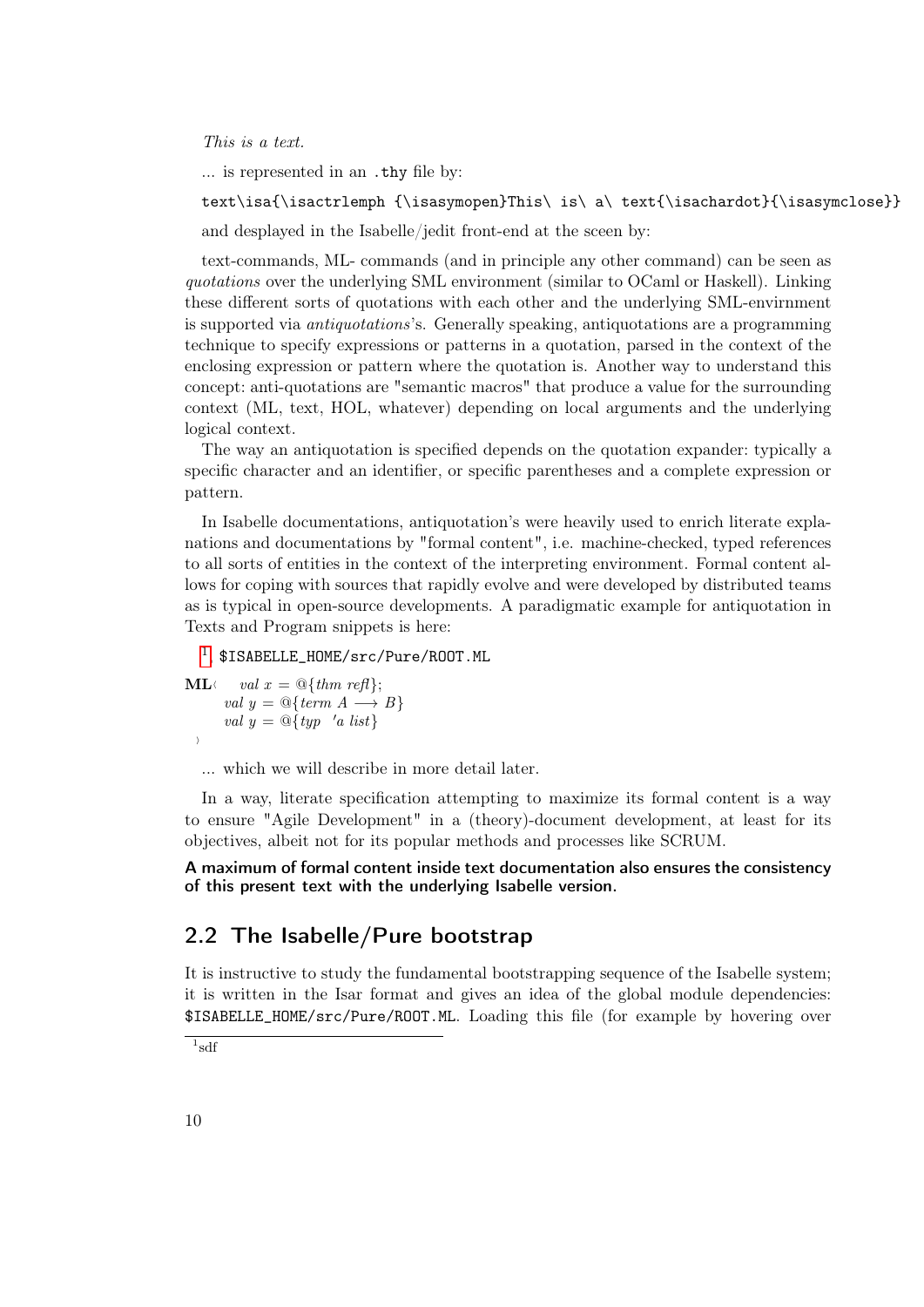

Figure 2.1: A text-element as presented in Isabelle/jedit.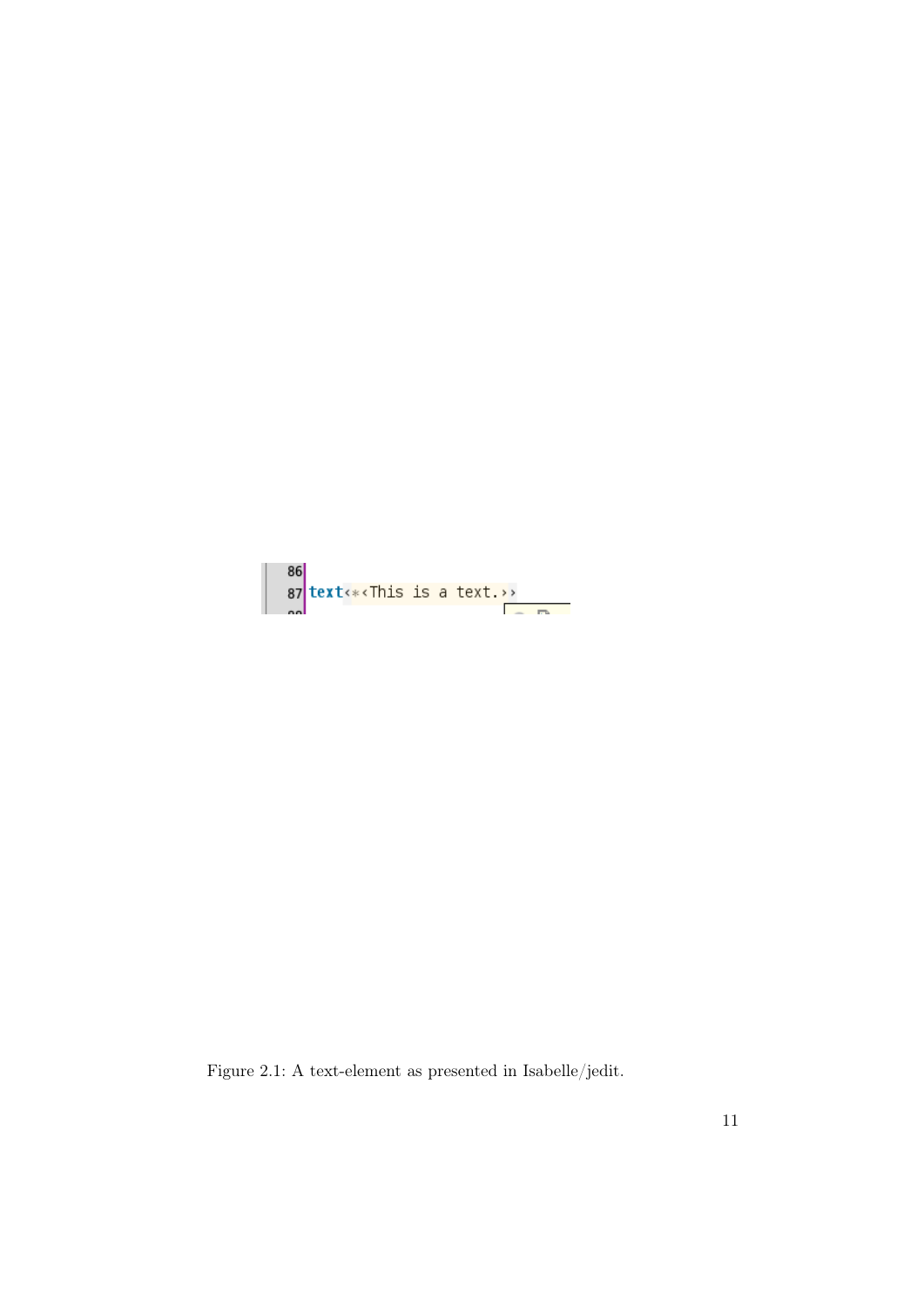this hyperlink in the antiquotation holding control or command key in Isabelle/jedit and activating it) allows the Isabelle IDE to support hyperlinking inside the Isabelle source.

The bootstrapping sequence is also reflected in the following diagram [Figure 1.1.](#page-7-0)

# <span id="page-11-0"></span>2.3 Elements of the SML library

Elements of the \$ISABELLE\_HOME/src/Pure/General/basics.ML SML library are basic exceptions. Note that exceptions should be catched individually, uncatched exceptions except those generated by the specific "error" function are discouraged in Isabelle source programming since they might produce races. Finally, a number of commonly used "squigglish" combinators is listed:

```
ML \langle Bind : exn;
    Chr : exn;
    Div : exn;
    Domain : exn;
    Fall : string \rightarrow exn;Match : exn;
    Overflow : exn;
    Size : exn;
    Span : exn;
    Subscript : exn;
```
 $exnName : exn \rightarrow string ; (* -- very interesting to query an unknown exception *$  $exnMessage : exn \longrightarrow string ;\n$ 

#### $MT_A$

;

op ! : 'a Unsynchronized.ref  $\rightarrow$  'a;  $op :=$ : ('a Unsynchronized.ref \* 'a) -> unit;

op  $\#$  > :  $(a \rightarrow 'b) * ('b \rightarrow 'c) \rightarrow 'a \rightarrow 'c$ ; (\* reversed function composition \*) op  $o: (('b \to 'c)*(a \to 'b)) \to 'a \to 'c;$  $op \models - : ('a \rightarrow 'b * 'c) * ('c \rightarrow 'd * 'e) \rightarrow 'a \rightarrow 'd * 'e;$  $op \ -|\ \colon (a \ \to \ 'b \ * \ 'c) \ * \ (c \ \to \ 'd \ * \ 'e) \ \to \ 'a \ \to \ 'b \ * \ 'e;$  $op \,---: (a \,-> 'b * 'c) * ('c \,-> 'd * 'e) \,-> 'a \,-> ('b * 'd) * 'e;$ op ? : bool \* ('a -> 'a) -> 'a -> 'a; ignore: ' $a \rightarrow unit;$ op before :  $(a * unit) \rightarrow 'a;$  $I: 'a \implies 'a;$ K: 'a -> 'b -> 'a i

Some basic examples for the programming style using these combinators can be found in the "The Isabelle Cookbook" section 2.3.

An omnipresent data-structure in the Isabelle SML sources are tables implemented in \$ISABELLE\_HOME/src/Pure/General/table.ML. These generic tables are presented in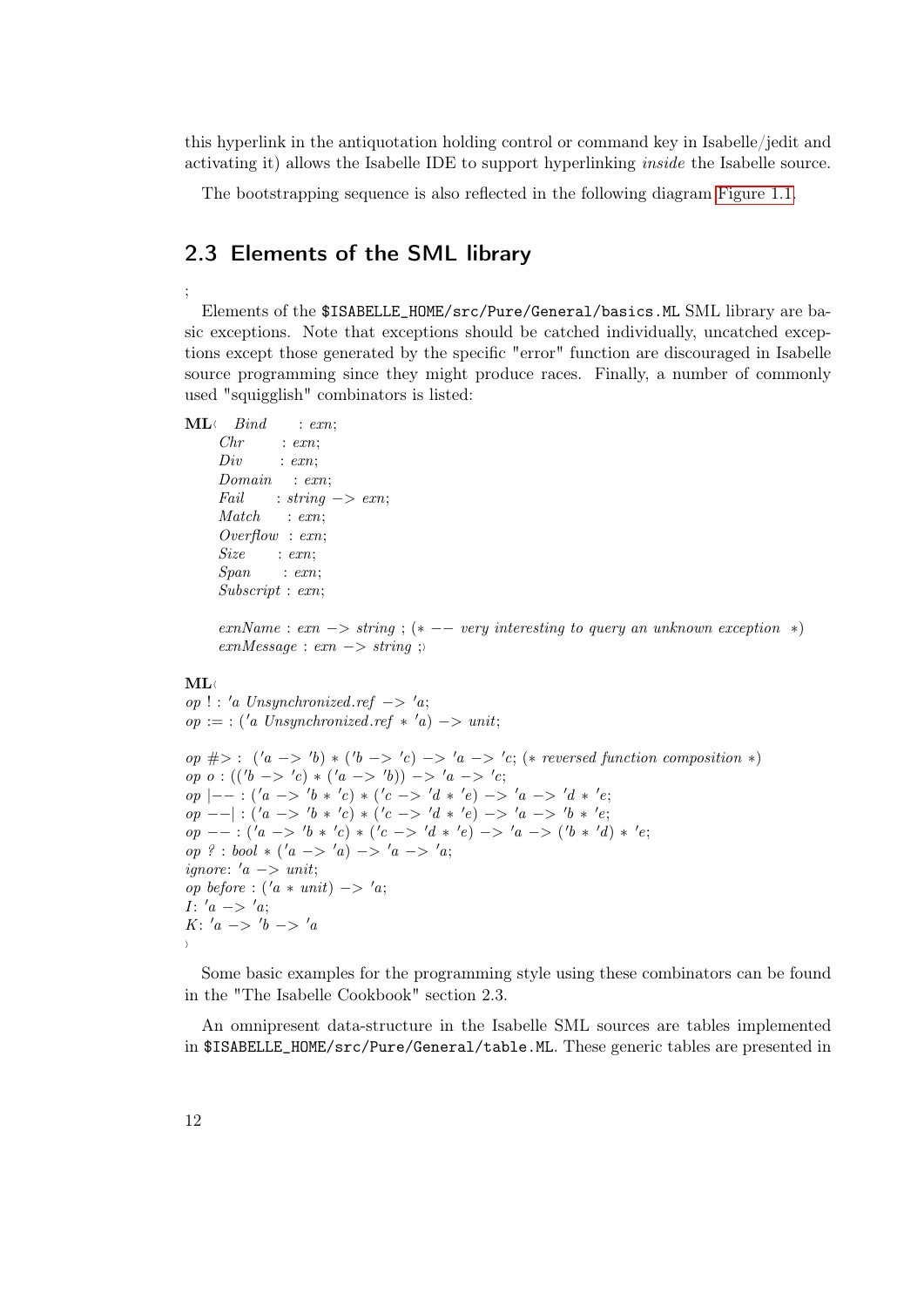an efficient purely functional implementation using balanced 2-3 trees. Key operations are:

### $ML \langle$

```
signature TABLE-reducedsig
 type key
 type 'a table
 exception DUP of key
 exception SAME
 exception UNDEF of key
  val empty: 'a table
  val dest: 'a table \rightarrow (key * 'a) list
  val keys: 'a table -> key list
  val lookup-key: 'a table \Rightarrow key \rightarrow (key * 'a) option
  val lookup: 'a table \rightarrow key \rightarrow 'a option
  val defined: 'a table -> key -> bool
  val update: key * 'a \rightarrow 'a table \rightarrow 'a table
 (∗ ... ∗)
end
i
```
... where key is usually just a synonym for string.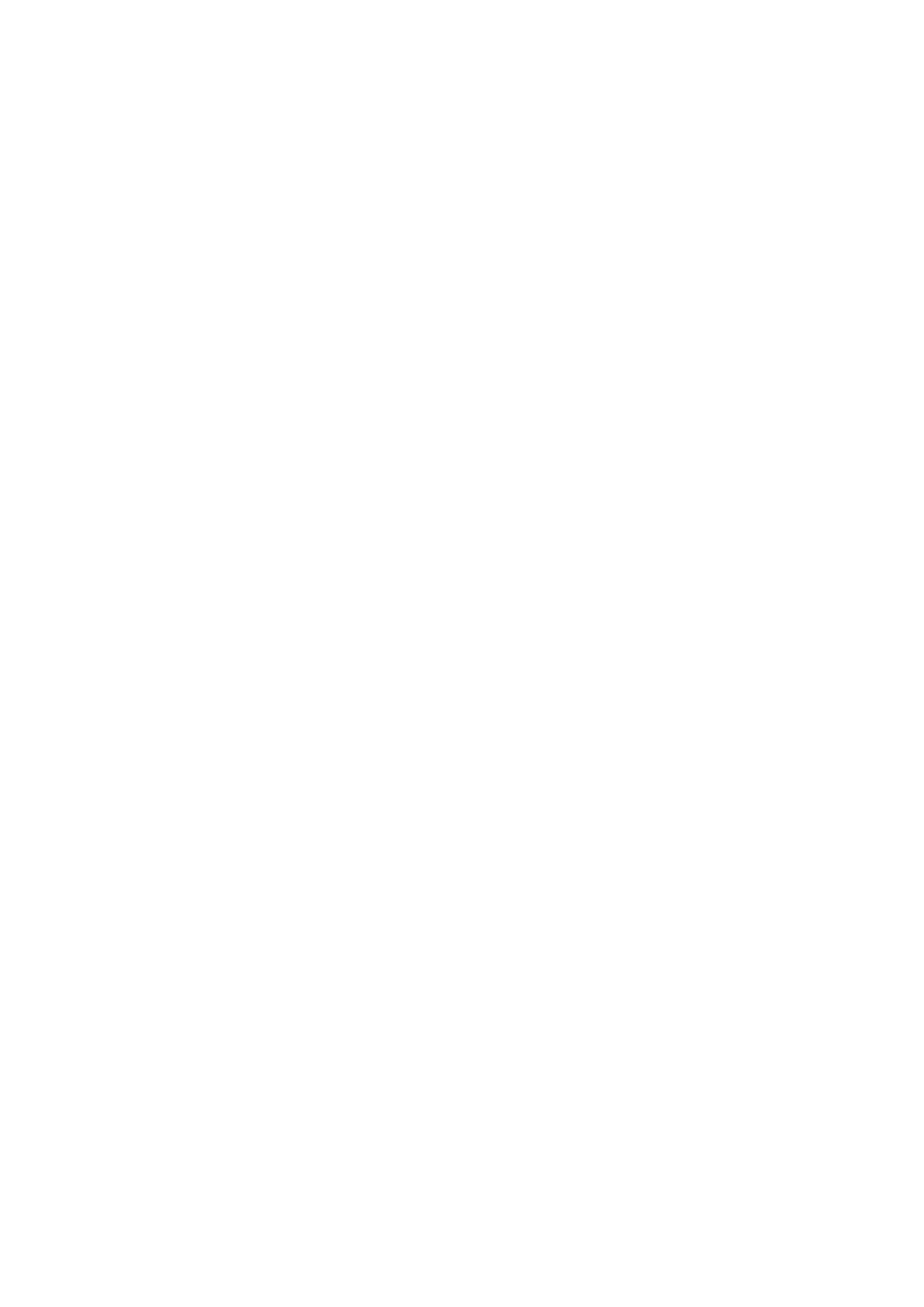# <span id="page-14-0"></span>3 Prover Architecture

# <span id="page-14-1"></span>3.1 The Nano-Kernel: Contexts, (Theory)-Contexts, (Proof)-Contexts

What I call the 'Nano-Kernel' in Isabelle can also be seen as an acyclic theory graph. The meat of it can be found in the file \$ISABELLE\_HOME/src/Pure/context.ML. My notion is a bit criticisable since this component, which provides the type of theory and Proof.context, is not that Nano after all. However, these type are pretty empty place-holders at that level and the content of \$ISABELLE\_HOME/src/Pure/theory.ML is registered much later. The sources themselves mention it as "Fundamental Structure". In principle, theories and proof contexts could be REGISTERED as user data inside contexts. The chosen specialization is therefore an acceptable meddling of the abstraction "Nano-Kernel" and its application context: Isabelle.

Makarius himself says about this structure:

"Generic theory contexts with unique identity, arbitrarily typed data, monotonic development graph and history support. Generic proof contexts with arbitrarily typed data."

In my words: a context is essentially a container with

- an id
- a list of parents (so: the graph structure)
- a time stamp and
- a sub-context relation (which uses a combination of the id and the time-stamp to establish this relation very fast whenever needed; it plays a crucial role for the context transfer in the kernel.

A context comes in form of three 'flavours':

- theories : theory's, containing a syntax and axioms, but also user-defined data and configuration information.
- Proof-Contexts: Proof.context containing theories but also additional information if Isar goes into prove-mode. In general a richer structure than theories coping also with fixes, facts, goals, in order to support the structured Isar proof-style.
- Generic: Context.generic, i.e. the sum of both.

All context have to be seen as mutable; so there are usually transformations defined on them which are possible as long as a particular protocol (begin\_thy - end\_thy etc) are respected.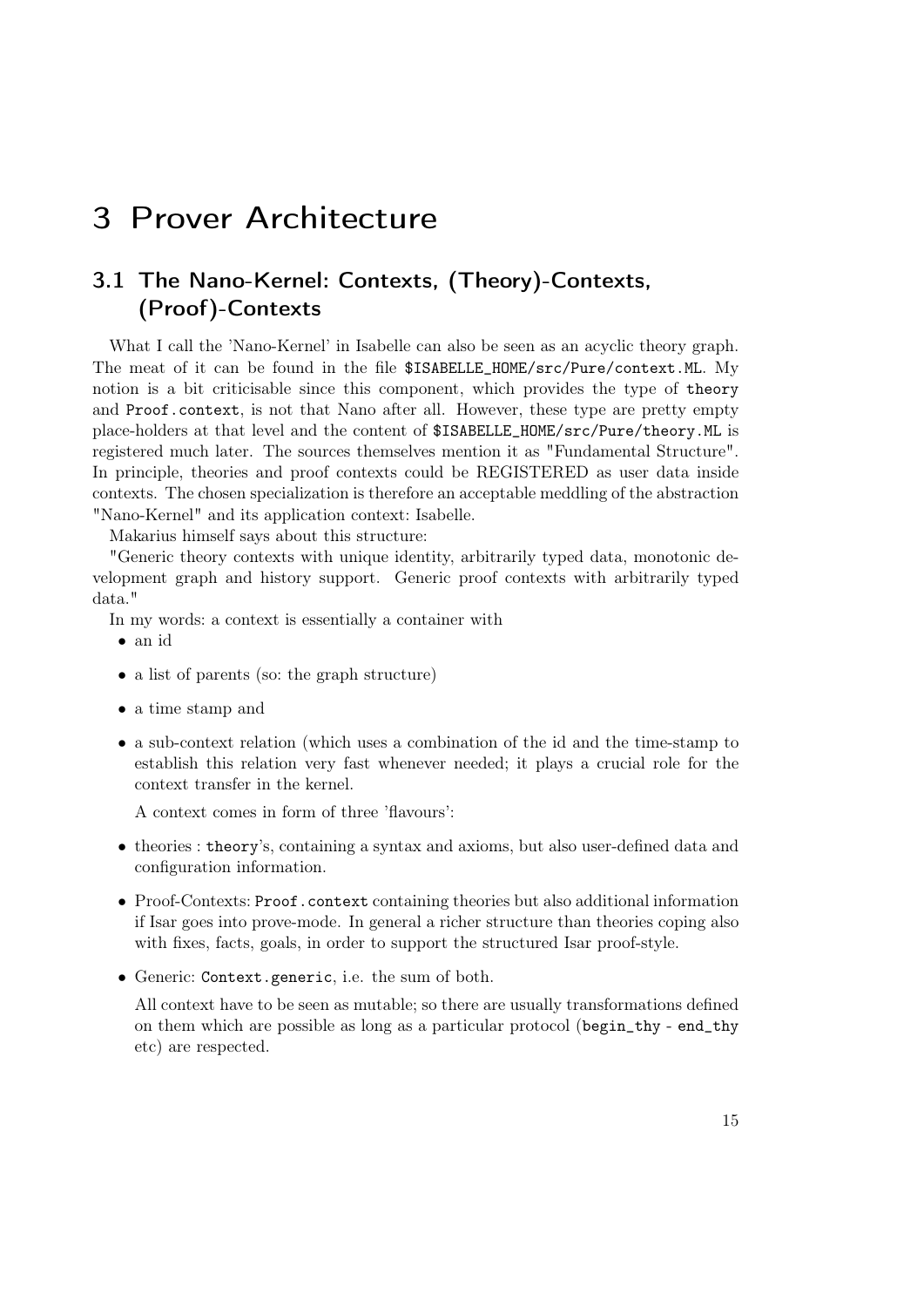Contexts come with type user-defined data which is mutable through the entire lifetime of a context.

#### <span id="page-15-0"></span>3.1.1 Mechanism 1 : Core Interface.

To be found in \$ISABELLE\_HOME/src/Pure/context.ML:

#### $ML$

Context.parents-of: theory  $\rightarrow$  theory list; Context.ancestors-of: theory  $\rightarrow$  theory list;  $Context.propertiesubthy : theory * theory -> bool;$ Context.Proof : Proof .context −> Context.generic; (∗constructor∗) Context.proof-of : Context.generic −> Proof .context;  $Context. certificate-theory-id: Context.certificate -> Context.theory-id;$  $Context.theory-name : theory \rightarrow string;$  $Context.\nmap-theory: (theory -> theory) -> Context.\ngeneric -> Context.\ngeneric ;$ i

ML structure Proof\_Context:

#### $ML \langle$

<span id="page-15-1"></span>i

Proof-Context.init-global: theory −> Proof .context; Context.Proof: Proof.context  $\rightarrow$  Context.generic; (\* the path to a generic Context \*) Proof-Context.get-global: theory −> string −> Proof .context

### 3.1.2 Mechanism 2 : Extending the Global Context  $\theta$  by User Data

A central mechanism for constructing user-defined data is by the Generic\_Data SML functor. A plugin needing some data T and providing it with implementations for an empty, and operations merge and extend, can construct a lense with operations get and put that attach this data into the generic system context. Rather than using unsynchronized SML mutable variables, this is the mechanism to introduce component local data in Isabelle, which allows to manage this data for the necessary backtrack- and synchronization features in the pervasively parallel evaluation framework that Isabelle as a system represents.

#### $ML \leftarrow$

```
datatype\ X=mtval init = mt;
val ext = Ifun merge (X, Y) = mtstructure Data = Generic-Data
(
 type T = Xval empty = initval extend = ext
 val merge = merge
);
```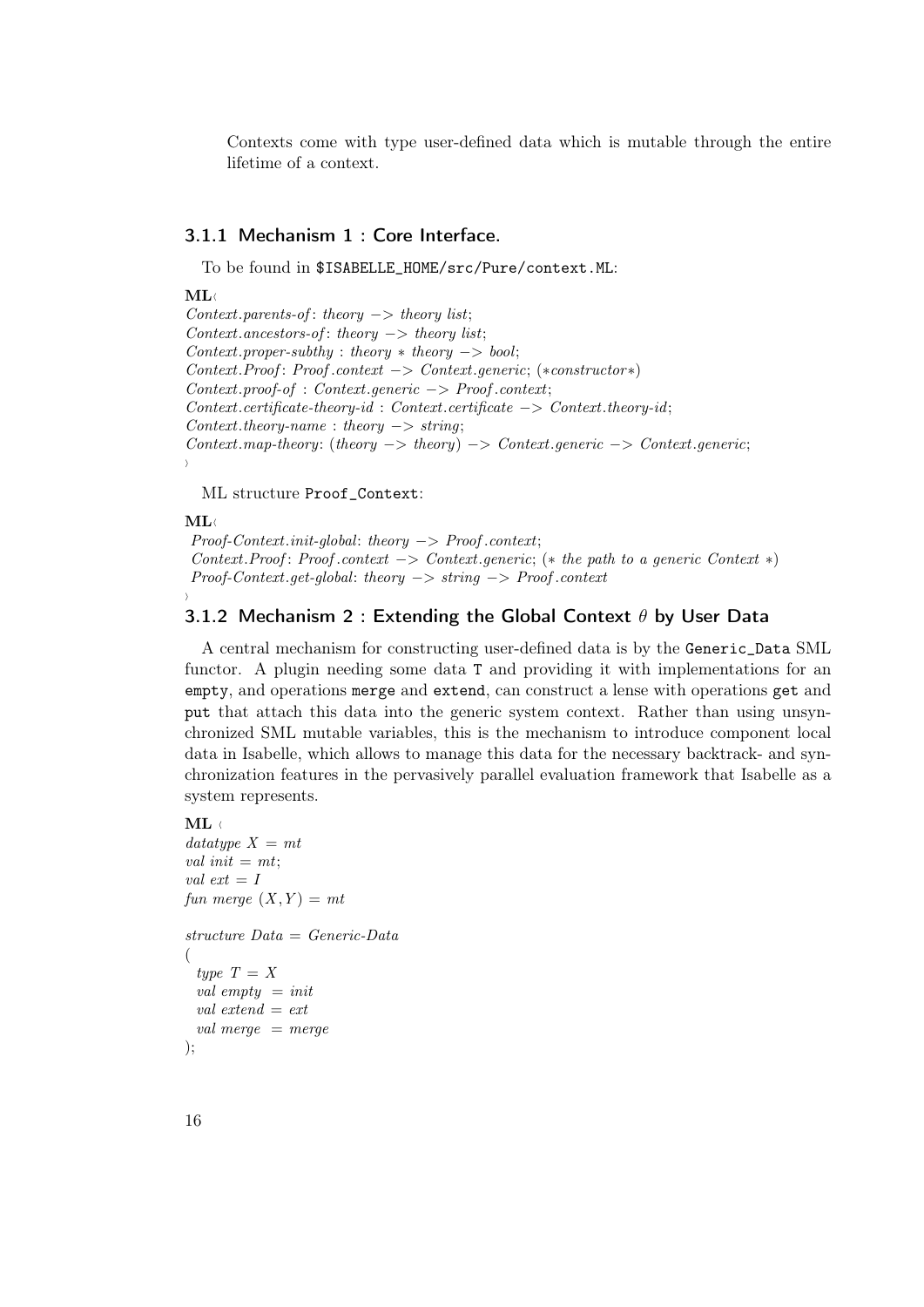$Data.get: Context \_generic \ \rightarrow Data \_T;$  $Data.put : Data.T \rightarrow Context \cdot generic \rightarrow Context \cdot generic;$  $Datamap: (Data.T \rightarrow Data.T) \rightarrow Context \cdot generic \rightarrow Context \cdot generic;$ (∗ there are variants to do this on theories ... ∗)

# 3.2 The LCF-Kernel: terms, types, theories, proof\_contexts, thms

The classical LCF-style kernel is about

- 1. Types and terms of a typed  $\lambda$ -Calculus including constant symbols, free variables,  $\lambda$ -binder and application,
- 2. An infrastructure to define types and terms, a signature, that also assigns to constant symbols types
- 3. An abstract type of theorem and logical operations on them
- 4. (Isabelle specific): a notion of theory, i.e. a container providing a signature and set (list) of theorems.

### <span id="page-16-1"></span>3.2.1 Terms and Types

<span id="page-16-0"></span>i

A basic data-structure of the kernel is \$ISABELLE\_HOME/src/Pure/term.ML

```
ML( (* open Term; *)
signature TERM' = sig(∗ ... ∗)
 type indexname = string * int
 type \; class = stringtype sort = class list
 type arity = string * sort list * sort
 datatype\;typ =Type of string * typ list |
   TFree of string * sort |
   TVar of indexname ∗ sort
 datatype~term =Const of string * typ |
   Free of string * typ |Var of indexname * typ |
   Bound of int |
   Abs of string * typ * term |
   $ of term ∗ term
 exception TYPE of string ∗ typ list ∗ term list
 exception TERM of string ∗ term list
 (∗ ... ∗)
```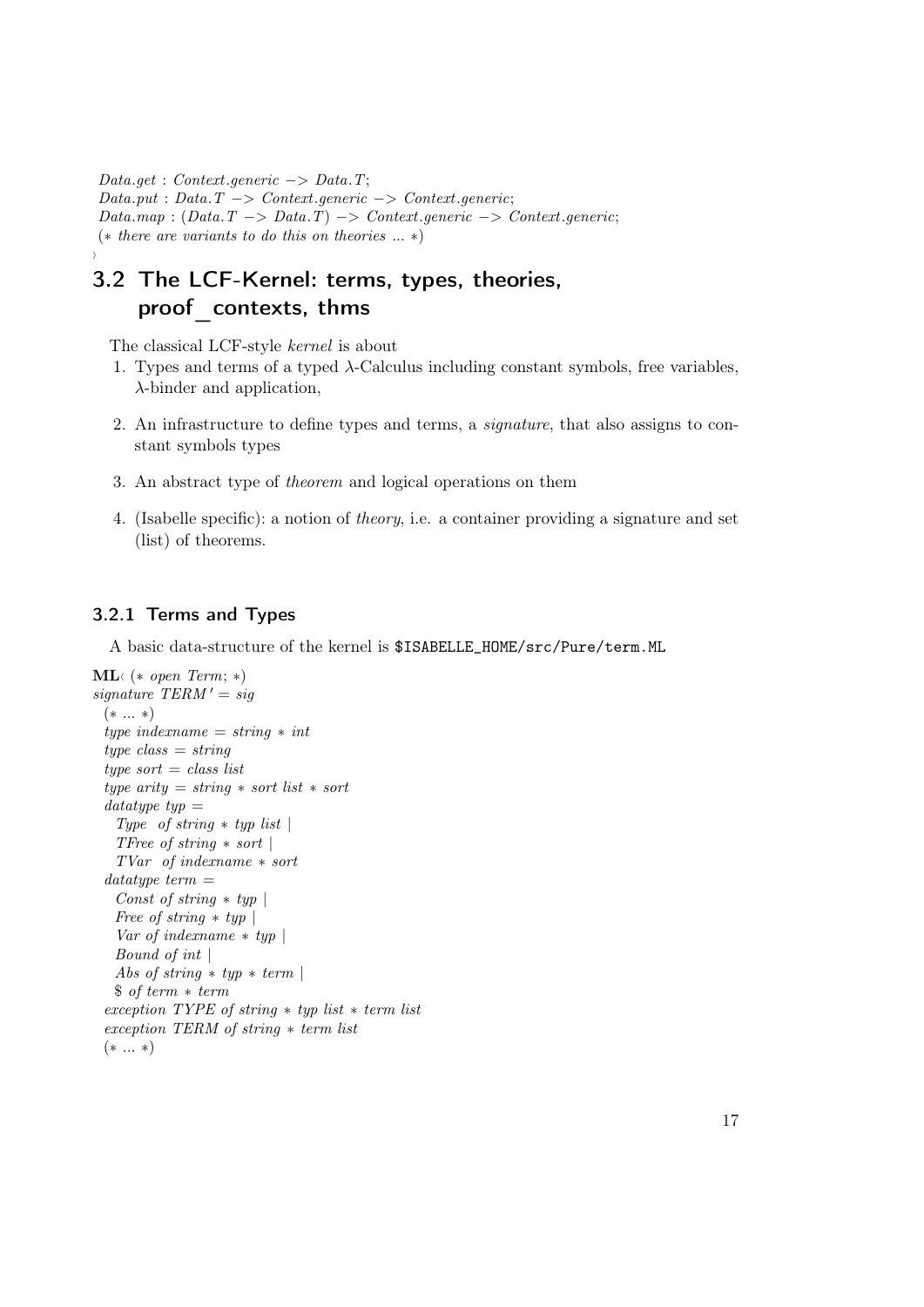This core-data structure of the Isabelle Kernel is accessible in the Isabelle/ML environment and serves as basis for programmed extensions concerning syntax, type-checking, and advanced tactic programming over kernel primitives and higher API's. There are a number of anti-quotations giving support for this task; since Const-names are longnames revealing information of the potentially evolving library structure, the use of antiquotations leads to a safer programming style of tactics and became therefore standard in the entire Isabelle code-base.

The following examples show how term- and type-level antiquotations are used and that they can both be used for term-construction as well as term-destruction (patternmatching):

```
ML \in val Const (HOL.implies, \mathcal{Q}{\{typ \; bool \Rightarrow \; bool \Rightarrow \; bool\}})\ Free (A, \mathcal{Q}_{typ} \; \mathit{bool})$ \, Free \, (B, \, \mathcal{O} { \{ typ \, bool \} } )= \mathcal{Q} \{ \text{term } A \longrightarrow B \};
```
val  $HOL.bool = \mathcal{Q}$ { type-name bool};

(∗ three ways to write type bool:@ ∗) val Type(fun,[s,Type(fun,[@{typ bool},Type(@{type-name bool},[])]]) =  $\mathbb{Q}$ {typ bool  $\Rightarrow$  bool  $\Rightarrow$ bool};

 $\left\langle \right\rangle$ 

Note that the SML interpreter is configured that he will actually print a type Type("HOL.bool",[]) just as "bool": typ, so a compact notation looking pretty much like a string. This can be confusing at times.

Note, furthermore, that there is a programming API for the HOL-instance of Isabelle: it is contained in \$ISABELLE\_HOME/src/HOL/Tools/hologic.ML. It offers for many operators of the HOL logic specific constructors and destructors:

#### $ML$

 $HOLogic.boolT$  : typ; HOLogic.mk-Trueprop : term −> term; (∗ the embedder of bool to prop fundamenyal for  $HOL *$  $HOLoqic.dest-Trueprop : term \rightarrow term;$ HOLogic.Trueprop-conv : conv −> conv;  $HOLogic.mk-setT$  : typ  $-> typ;$  (\* ML level type constructor set \*)  $HOLoqic.dest-setT$  : typ  $\rightarrow$  typ;  $HOLoqic. Collect-const: typ \rightarrow term;$  $HOLogic.mk-Collect : string * typ * term -> term;$  $HOLoqic.mk-mem$  : term  $*$  term  $->$  term;  $HOLogic.dest-mem$  : term  $->$  term  $*$  term;  $HOLogic.mk-set$  : typ  $\rightarrow$  term list  $\rightarrow$  term;  $HODaoic.conj\text{-}intr$  : Proof.context  $->$  thm  $->$  thm  $->$  thm; (\* some HOL-level derived−inferences ∗)

end  $\lambda$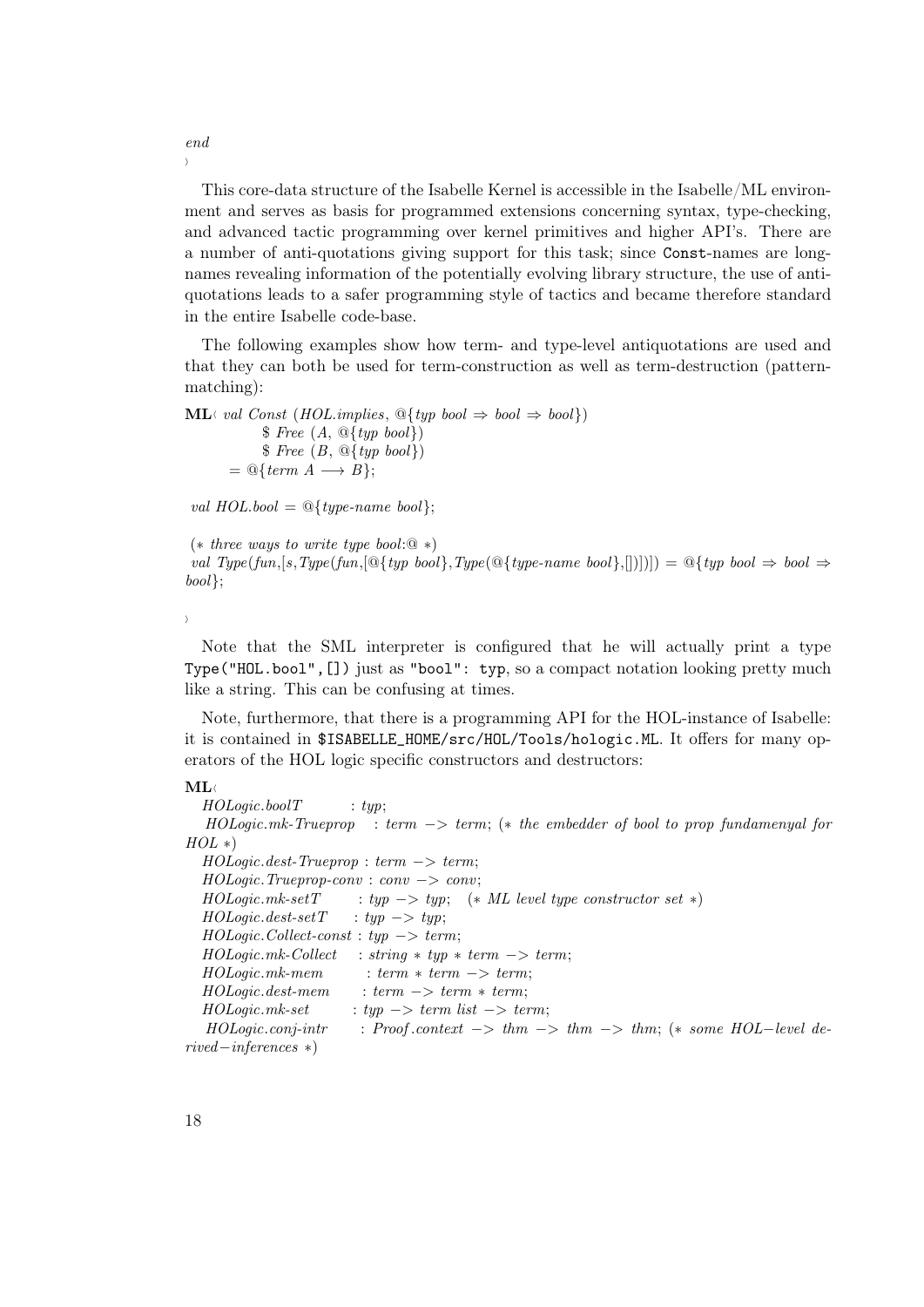| $HOLogic.comj-elim$  | : Proof.context $\Rightarrow thm \Rightarrow thm * thm$ ; |
|----------------------|-----------------------------------------------------------|
| HOLogic.conj-elims   | : Proof.context $\rightarrow thm \rightarrow thm$ list;   |
| HOLogic.comj         | $(* some ML level logical constructors *)$<br>: term:     |
| HOLogic. disj        | : term:                                                   |
| HOLogic.imp          | : term;                                                   |
| HOLogic.Not          | : term:                                                   |
| $HOLogic.mk-not$     | $: term \rightarrow term$                                 |
| $HOLogic.mk-conj$    | $: term * term \rightarrow term;$                         |
| $HOLogic. dest-conj$ | $: term \rightarrow term$ list;                           |
| HOLogic. conjuncts   | $: term \rightarrow term$ list;                           |
| $(* \dots *)$        |                                                           |

## <span id="page-18-0"></span>3.2.2 Type-Certification (=checking that a type annotation is consistent)

ML $\vee$  Type.typ-instance: Type.tsig −> typ  $*$  typ −> bool ( $*$  raises TYPE-MATCH  $*$ )

there is a joker type that can be added as place-holder during term construction. Jokers can be eliminated by the type inference.

 $ML \leftarrow Term.dimmyT : typ \rightarrow$ 

#### $ML$

 $\rangle$ 

 $Sign.typ-instance:$  theory  $-> typ * typ -> bool;$  $Sign.typ-match: theory \rightarrow typ * typ \rightarrow Type.tyenv \rightarrow Type.tyenv;$  $Sign.typ-unify: theory \rightarrow typ * typ \rightarrow Type.tyenv * int \rightarrow Type.tyenv * int;$  $Signconst-type: theory \rightarrow string \rightarrow typ~option;$ Sign.certify-term: theory −> term −> term ∗ typ ∗ int; (∗ core routine for CERTIFICATION of types∗)  $Sign.cert-term: theory \longrightarrow term \longrightarrow term;$  (\* short-cut for the latter \*)  $Sign.tsig-of: theory \longrightarrow Type.tsig$  (\* projects the type signature \*)  $\langle$ 

Sign.typ\_match etc. is actually an abstract wrapper on the structure Type which contains the heart of the type inference. It also contains the type substitution type Type.tyenv which is is actually a type synonym for (sort \* typ) Vartab.table which in itself is a synonym for 'a Symtab.table, so possesses the usual Symtab.empty and Symtab.dest operations.

Note that polymorphic variables are treated like constant symbols in the type inference; thus, the following test, that one type is an instance of the other, yields false:

 $ML$ val ty =  $\mathcal{Q}\left\{ \text{typ 'a option} \right\};$ val ty' =  $\mathcal{Q}$ { typ int option};

val Type(List.list,  $[S]$ ) =  $\mathcal{Q}$ {typ ('a) list}; (\* decomposition example \*)

val false = Sign.typ-instance  $\mathcal{Q}\{\mathit{theory}\}(ty',\,ty);$  $\lambda$ 

In order to make the type inference work, one has to consider *schematic* type variables, which are more and more hidden from the Isar interface. Consequently, the typ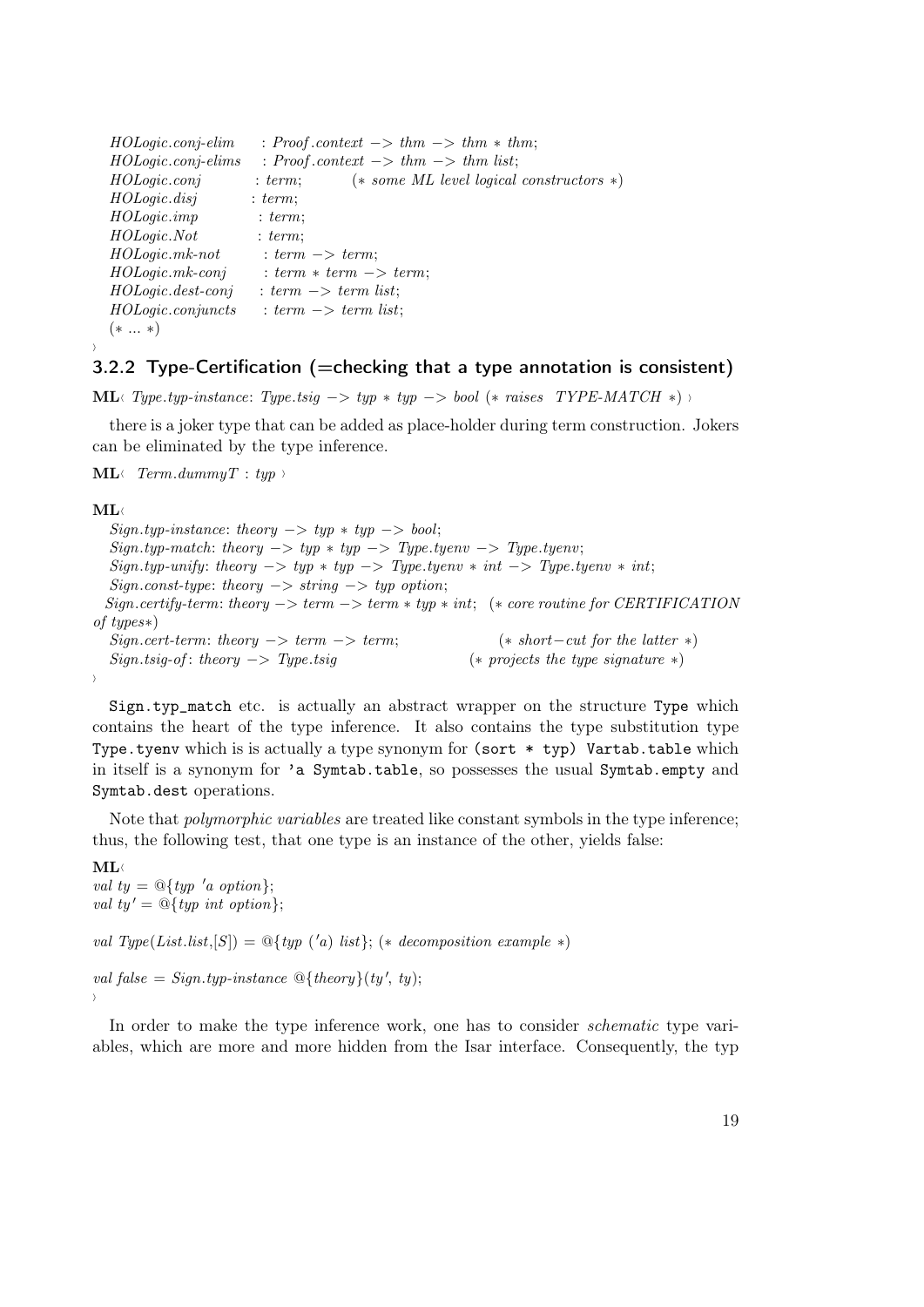antiquotation above will not work for schematic type variables and we have to construct them by hand on the SML level:

 $ML \cdot val t-schematic = Type(List-list, [TVar((a,0), \mathcal{Q}\{sort HOL.type\})]);$ 

MIND THE "'" !!!

On this basis, the following Type.tyenv is constructed:

 $ML$ 

```
val tyenv = Sign.typ-match (\mathcal{Q}{theory})
               (t-schematic, \mathcal{Q}{typ int list})
               (Vartab.empty);
val [((a, 0), ([HOL.type], \mathbb{Q} \{ typ\ int \}))] = Vartabdest\ tyenv;\rangle
```
Type generalization — the conversion between free type variables and schematic type variables — is apparently no longer part of the standard API (there is a slightly more general replacement in Term\_Subst.generalizeT\_same, however). Here is a way to overcome this by a self-baked generalization function:

#### $ML \langle$

```
val generalize-typ = Term.map-type-tfree (fn (str, sort)) => Term.TVar((str, 0), sort);
val generalize-term = Term \,map\text{-} types generalize-typ;
val true = Sign.typ-instance \mathcal{Q}\{\mathit{theory}\}\ (ty', generalize-typ ty)
\left\langle \right\rangle
```
... or more general variants thereof that are parameterized by the indexes for schematic type variables instead of assuming just 0.

Example:

 $ML\vee val$  t = generalize-term  $\mathbb{Q}\lbrace term \rvert \rvert \rbrace$ 

Now we turn to the crucial issue of type-instantiation and with a given type environment tyenv. For this purpose, one has to switch to the low-level interface Term\_Subst.

#### $MT_A$

 $Term\text{-}Subst\text{-}map\text{-}types\text{-}same : (typ \rightarrow typ) \rightarrow term \rightarrow term;$  $Term\text{-}Subst\text{-}map\text{-}aterm\text{-}same : (term \rightarrow term) \rightarrow term \rightarrow term;$ Term-Subst.instantiate: ((indexname \* sort) \* typ) list \* ((indexname \* typ) \* term) list  $->$  $term \rightarrow term$ ; Term-Subst.instantiateT:  $((indexname * sort) * typ)$  list  $-> typ - > typ;$ Term-Subst.generalizeT: string list  $->$  int  $->$  typ  $->$  typ; (∗ this is the standard type generalisation function !!! only type−frees in the string−list were taken into account. ∗) Term-Subst.generalize: string list  $*$  string list  $->$  int  $->$  term  $->$  term (∗ this is the standard term generalisation function !!! only type−frees and frees in the string−lists were taken into account. ∗)  $\lambda$ 

Apparently, a bizarre conversion between the old-style interface and the new-style tyenv is necessary. See the following example.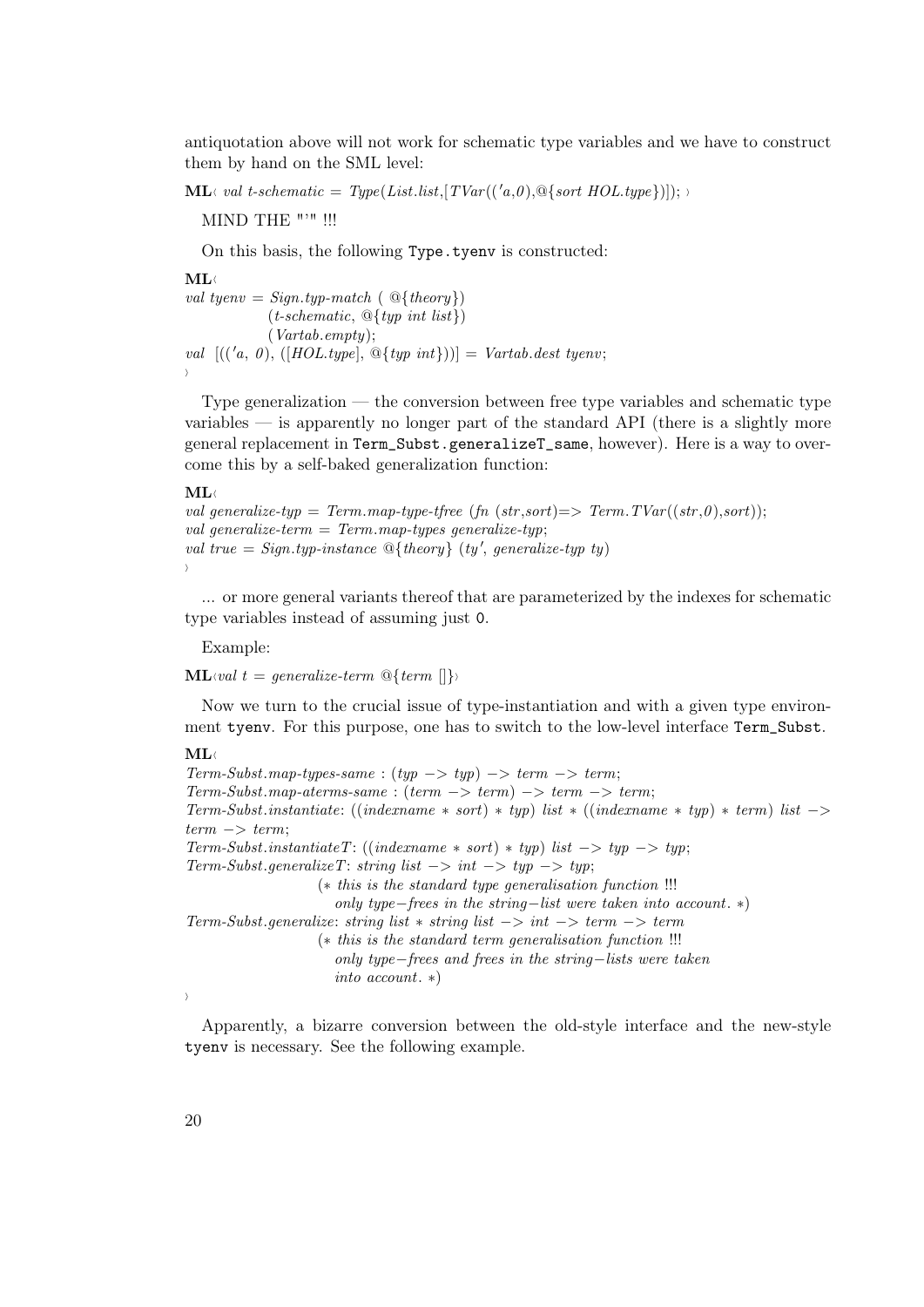```
ML \langleval S = Vartab. dest \; tyenv;val S' = (map (fn (s,(t,u))) \leq (s,t),u)) S) : ((indexname * sort) * typ) list;
       (∗ it took me quite some time to find out that these two type representations ,
          obscured by a number of type−synonyms, where actually identical. ∗)
val ty = t-schematic;
val ty' = Term-Subst.instantiate TS' t-schematic;
val t = (generalize-term \mathcal{Q}{term} []);
val t' = Term-Substmap-typees-sample (Term-Subst.instantiate TS') (t)
(* or alternatively : *)val t'' = Term.\mbox{map-type}s (Term-Subst.instantiate T S') (t)
```
 $\left\langle \right\rangle$ 

A more abstract env for variable management in tactic proofs. A bit difficult to use outside the very closed-up tracks of conventional use...

```
ML \langle Consts.the-const; (*\,T\,is\,a\,kind\,of\,signature\,\dots\,*)Variable.import-terms;
    Vartab.update;
```
# <span id="page-20-0"></span>3.2.3 Type-Inference  $(=$  inferring consistent type information if possible)

Type inference eliminates also joker-types such as dummyT and produces instances for schematic type variables where necessary. In the case of success, it produces a certifiable term.

```
ML\land Type-Infer-Context.infer-types: Proof.context –> term list −> term list \land
```
## <span id="page-20-1"></span>3.2.4 Constructing Terms without Type-Inference

Using Type\_Infer\_Context.infer\_types is not quite unproblematic: since the type inference can construct types for largely underspecified terms, it may happen that under some circumstances, tactics and proof-attempts fail since just some internal term representation was too general. A more defensive strategy is already sketched — but neither explicitely mentioned nor worked out in the interface in HOLogic. The idea is to have advanced term constructors that construct the right term from the leaves, which were by convention fully type-annotated (so: this does not work for terms with dangling  $\mathcal{Q}(ML)$ Bound)'s).

Operations like HOLogic.mk\_prod or HOLogic.mk\_fst or HOLogic.mk\_eq do exactly this by using an internal pure bottom-up type-inference fastype\_of. The following routines are written in the same style complement the existing API HOLogic.

### $\mathbf{M}$ L

fun mk-None  $ty = let$  val none  $=$  const-name (Option.option.None) val none-ty = ty  $\rightarrow$  Type(**type-name** \coption\,[ty]) in Const(none, none-ty) end; fun mk-Some  $t = let$  val some  $=$  **const-name** (Option.option.Some) val  $t\mathbf{v} =$  fastype-of t val some-ty = ty --> Type(type-name \coption \,[ty])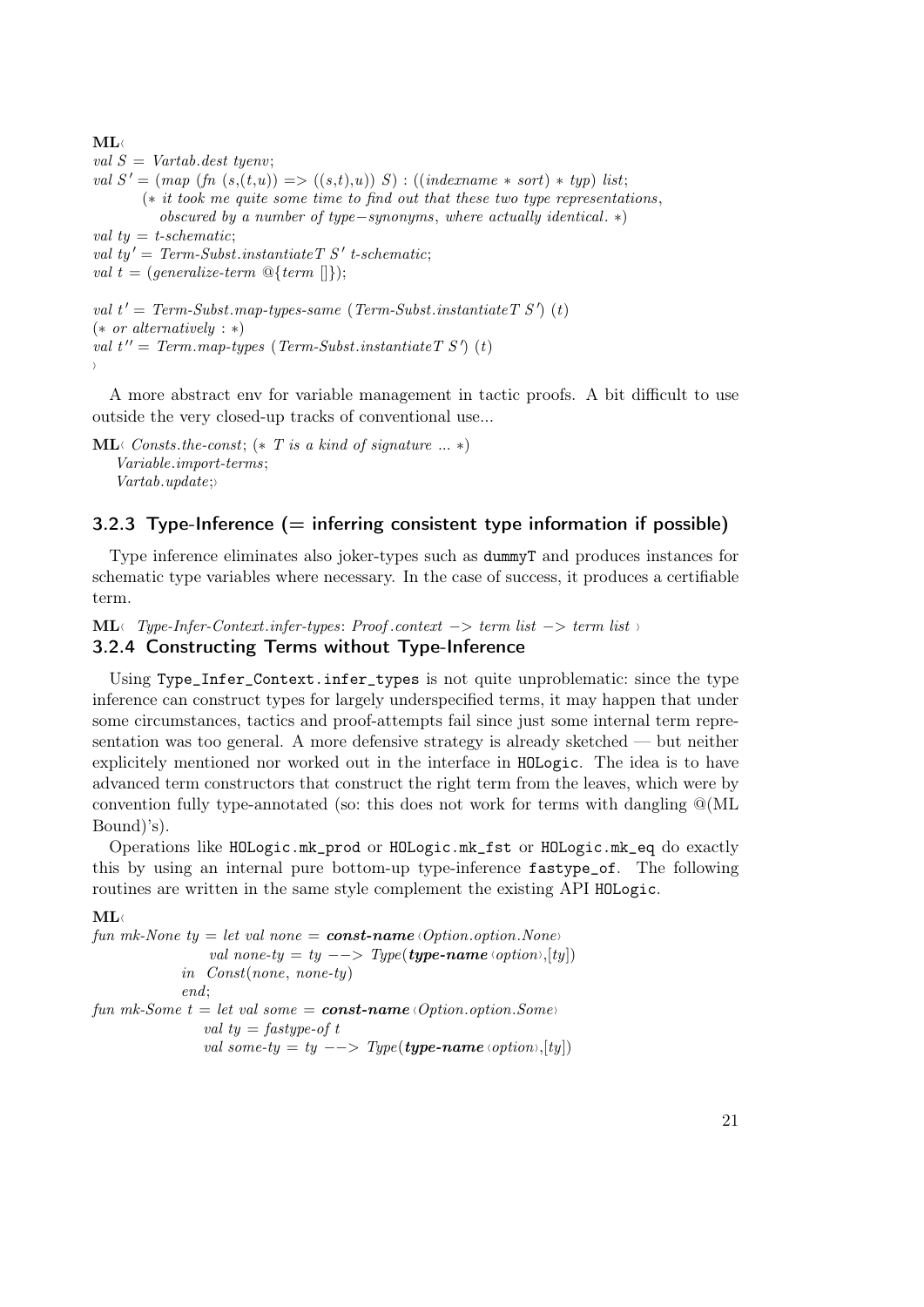in Const(some, some-ty)  $\text{\$ } t$ end;

fun mk-undefined  $(\mathbb{Q}\{typ\ unit\}) = Const$  (const-name *Product-Type.Unity*), typ *{unit}*  $|mk\text{-}undefined\ t = Const (const\text{-}name \langle HOL.undefined \rangle, t)$ 

fun meta-eq-const  $T = Const$  (const-name  $\langle Pure, eq \rangle$ ,  $T \longrightarrow T \longrightarrow propT$ );

fun mk-meta-eq  $(t, u) = meta\text{-}eq\text{-}const$  (fastype-of t)  $\text{\$ } t \text{\$ } u$ ;

# <span id="page-21-0"></span>3.2.5 Theories and the Signature API

 $ML$  $Sign.tsig-of : theory \longrightarrow Type.tsig;$  $Sign.springframework : theory \rightarrow Syntax.springframework;$  $Sign.of-sort: theory \rightarrow typ * sort \rightarrow bool;$  $\rangle$ 

# <span id="page-21-1"></span>3.2.6 Thm's and the LCF-Style, "Mikro"-Kernel

The basic constructors and operations on theorems\$ISABELLE\_HOME/src/Pure/ thm.ML, a set of derived (Pure) inferences can be found in \$ISABELLE\_HOME/src/Pure/ drule.ML.

The main types provided by structure thm are certified types ctyp, certified terms cterm, thm as well as conversions conv.

### $ML$

 $\rangle$ 

```
signature\ BASIC\text{-}THM =sig
 type ctyp
 type cterm
 exception CTERM of string ∗ cterm list
 type thm
 type conv = cterm \rightarrow thmexception THM of string ∗ int ∗ thm list
end;
i
```
Certification of types and terms on the kernel-level is done by the generators:

#### $ML \langle$

i

```
Thm.global-ctyp-of: theory -> typ-> ctyp;Thm.ctyp-of: Proof.context -> typ -> ctyp;
Thm.global-cterm-of: theory \rightarrow term \rightarrow cterm;Thm. cterm-of: Proof. context \rightarrow term \rightarrow cterm;
```
... which perform type-checking in the given theory context in order to make a type or term "admissible" for the kernel.

We come now to the very heart of the LCF-Kernel of Isabelle, which provides the fundamental inference rules of Isabelle/Pure.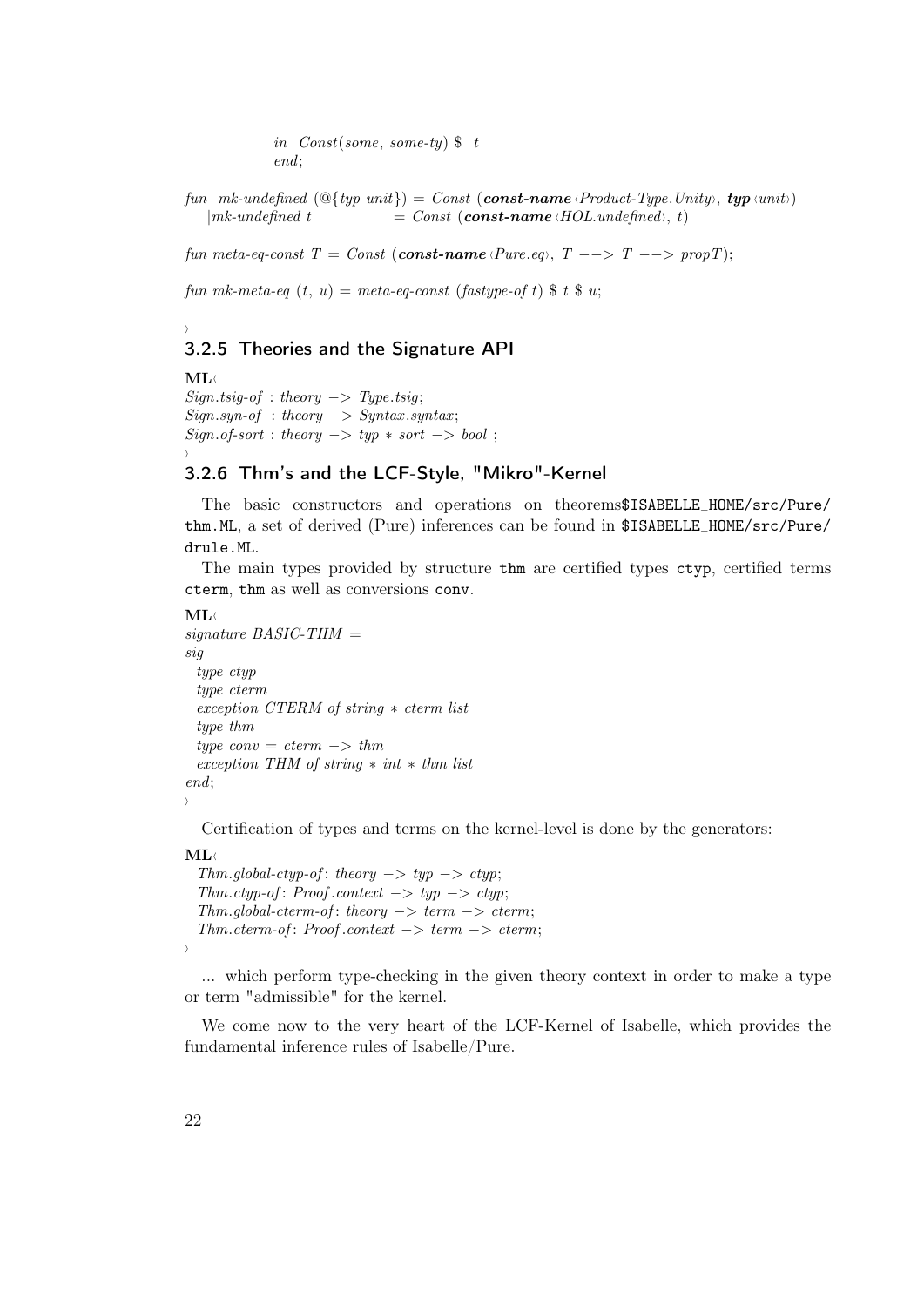$$
\theta, \Pi, \Gamma \vdash q : B
$$
\n
$$
\theta, \Pi, \Gamma \vdash p : (A \Rightarrow B) \quad \theta_2, \Pi_2, \Gamma_2 \vdash q : A
$$
\n
$$
\theta_1, \Pi_1, \Gamma_1 \vdash p : (A \Rightarrow B) \quad \theta_2, \Pi_2, \Gamma_2 \vdash q : A
$$
\n
$$
\theta_1 \cup \theta_2, \Pi_1 \cup \Pi_2, \Gamma_1 \cup \Gamma_2 \vdash p q : B
$$
\n
$$
\theta, \Pi, \Gamma \vdash p[x] : B[x] \quad x \notin \text{FVT}
$$
\n
$$
\theta, \Pi, \Gamma \vdash (\lambda x. p[x]) : ((\lambda x. B[x]) \quad (all\text{-intro})
$$
\n
$$
\theta, \Pi, \Gamma \vdash p : (\Lambda x. B[x]) \quad (all\text{-elim})
$$
\n
$$
\theta, \Pi, \Gamma \vdash p a : B[a] \quad (all\text{-elim})
$$
\n
$$
\theta, \Pi, \Gamma \vdash p a : B[a] \quad (all\text{-elim})
$$
\n
$$
\theta, \Pi, \Gamma \vdash p[a] : B[\alpha] \quad \alpha \notin \text{TV}\Gamma \quad (type\text{-gen})
$$
\n
$$
\theta, \Pi, \Gamma \vdash p[2\alpha] : B[2\alpha] \quad (type\text{-gen})
$$
\n
$$
\theta, \Pi, \Gamma \vdash p[2\alpha] : B[2\alpha] \quad (type\text{-inst})
$$
\n(a) Pure Kernel Inference Rules I\n(b) Pure Kernel Inference Rules II

Figure 3.1:

Besides a number of destructors on thm's, the abstract data-type thm is used for logical objects of the form  $\Gamma \vdash_{\theta} \phi$ , where  $\Gamma$  represents a set of local assumptions,  $\theta$  the "theory" or more precisely the global context in which a formula  $\phi$  has been constructed just by applying the following operations representing logical inference rules:

#### $ML$

 $\rangle$ 

(∗inference rules∗) Thm.assume:  $\text{cterm} \rightarrow \text{thm}$ ; Thm.implies-intr: cterm  $->$  thm  $->$  thm; Thm.implies-elim: thm  $->$  thm  $->$  thm; Thm.forall-intr:  $\text{cterm} \rightarrow \text{thm} \rightarrow \text{thm}$ ; Thm.forall-elim:  $\text{cterm} \rightarrow \text{thm} \rightarrow \text{thm}$ ;

 $Thm.transpose: theory \rightarrow thm \rightarrow thm;$ 

```
Thm.generalize: string list \ast string list \rightarrow int \rightarrow thm \rightarrow thm;
  Thm.nistantiate: ((index names sort)*ctyp) list * ((index namestyp)*cterm) list -> thm ->thm;
```
They reflect the Pure logic depicted in a number of presentations such as M. Wenzel, Parallel Proof Checking in Isabelle/Isar, PLMMS 2009, or simiular papers. Notated as logical inference rules, these operations were presented as follows:

Note that the transfer rule:

$$
\frac{\Gamma \vdash_{\theta} \phi \qquad \qquad \theta \sqsubseteq \theta'}{\Gamma \vdash_{\theta'} \phi}
$$

which is a consequence of explicit theories characteristic for Isabelle's LCF-kernel design and a remarkable difference to its sisters HOL-Light and HOL4; instead of transfer, these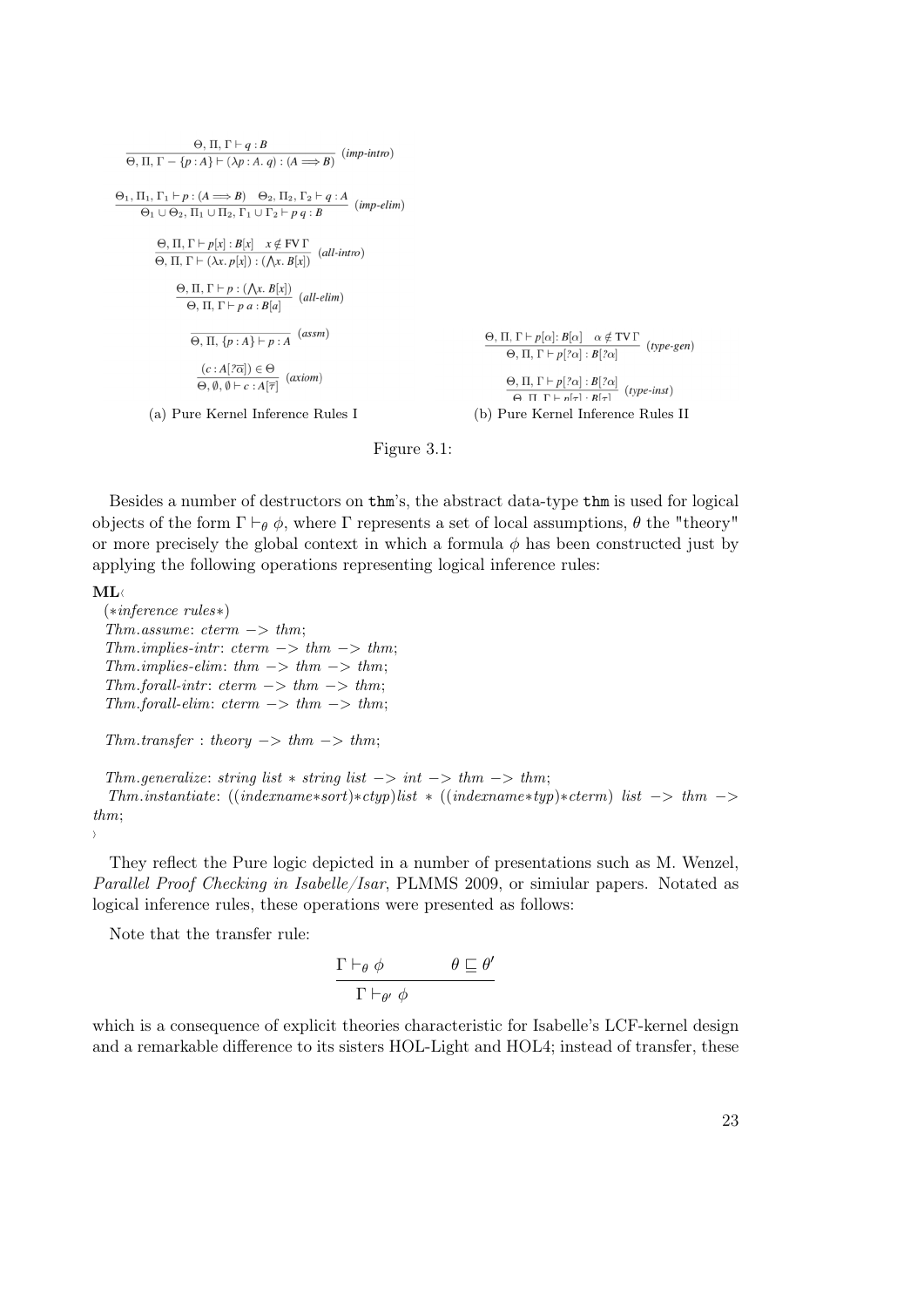systems reconstruct proofs in an enlarged global context instead of taking the result and converting it.

Besides the meta-logical (Pure) implication  $\implies$ , the Kernel axiomatizes also a Pure-Equality  $\equiv$   $\equiv$  used for definitions of constant symbols:

 $ML \langle$ 

i

```
Thm. reflexive: \textit{term } \rightarrow \textit{thm};Thm.symmetric: thm \rightarrow thm;Thm.transitive: thm -> thm -> thm;
```
The operation:

**ML** $\langle$  Thm.trivial: cterm  $→$  thm;

... produces the elementary tautologies of the form  $A \implies A$ , an operation used to start a backward-style proof.

The elementary conversions are:

 $\mathbf{M}$ L

```
Thm. beta-conversion: bool \rightarrow conv;Thm.eta-conversion: conv;
Thm.eta-long-conversion: conv;
```
 $\left\langle \right\rangle$ 

On the level of Drule, a number of higher-level operations is established, which is in part accessible by a number of forward-reasoning notations on Isar-level.

 $ML \langle$ 

op RSN: thm  $\ast$  (int  $\ast$  thm)  $\rightarrow$  thm; op RS: thm  $*$  thm  $->$  thm; op RLN: thm list  $\ast$  (int  $\ast$  thm list)  $\rightarrow$  thm list; op RL: thm list  $*$  thm list  $\rightarrow$  thm list; op MRS: thm list  $*$  thm  $->$  thm; op OF: thm  $*$  thm list  $->$  thm; op COMP: thm  $*$  thm  $->$  thm;

### 3.2.7 Theories

This structure yields the datatype thy which becomes the content of Context.theory. In a way, the LCF-Kernel registers itself into the Nano-Kernel, which inspired me (bu) to this naming.

#### $ML$

<span id="page-23-0"></span>i

(∗ intern Theory.Thy;

datatype thy  $=$  Thy of {pos: Position.T, id: serial, axioms: term Name-Space.table,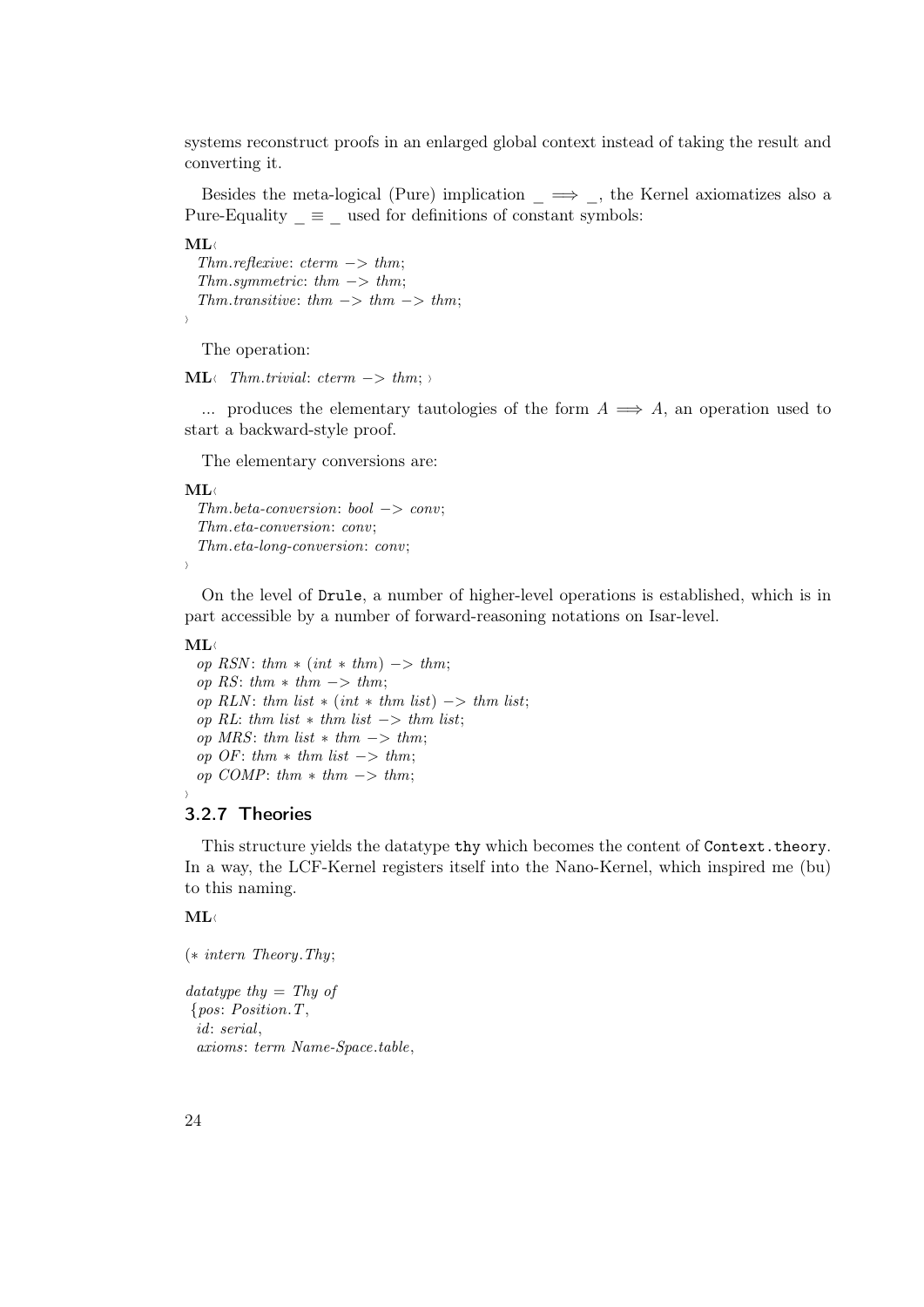defs: Defs.T,  $wrappers: wrapper list * wrapper list;$ 

∗)

Theory.check:  $\{long: bool\} \rightarrow Proof. context \rightarrow string * Position. T \rightarrow theory;$ 

 $Theory. local-setup: (Proof. context \rightarrow Proof. context) \rightarrow unit;$ Theory.setup: (theory  $\rightarrow$  theory)  $\rightarrow$  unit; (\* The thing to extend the table of commands with  $parser - callbacks.$ \*) Theory.get-markup: theory  $->$  Markup.T;  $Theory. axiom-table: theory \rightarrow term \ Name-Space.$  $Theory. axiom-space: theory \rightarrow Name-Space.$ Theory.axioms-of: theory  $\rightarrow$  (string  $*$  term) list; Theory.all-axioms-of: theory  $\rightarrow$  (string  $*$  term) list; Theory.defs-of: theory  $->$  Defs.T; Theory.at-begin: (theory  $\Rightarrow$  theory option)  $\Rightarrow$  theory  $\Rightarrow$  theory; Theory.at-end: (theory  $\rightarrow$  theory option)  $\rightarrow$  theory  $\rightarrow$  theory; Theory.begin-theory: string  $*$  Position. T  $\rightarrow$  theory list  $\rightarrow$  theory; Theory.end-theory: theory  $\rightarrow$  theory;

# <span id="page-24-0"></span>3.3 Advanced Specification Constructs

Isabelle is built around the idea that system components were built on top of the kernel in order to give the user high-level specification constructs — rather than inside as in the Coq kernel that foresees, for example, data-types and primitive recursors already in the basic λ-term language. Therefore, records, definitions, type-definitions, recursive function definitions are supported by packages that belong to the components strata. With the exception of the Specification.axiomatization construct, they are all-together built as composition of conservative extensions.

The components are a bit scattered in the architecture. A relatively recent and highlevel component (more low-level components such as Global\_Theory.add\_defs exist) for definitions and axiomatizations is here:

#### $MT_A$

```
local open Specification
 val - definition: (binding * typ option * mixfix) option ->(binding * typ option * mixfix) list -> term list -> Attrib. binding * term ->local-theory \rightarrow (term * (string * thm)) * local-theoryval = definition': (binding * typ option * mixfix) option \rightarrow(binding * typ option * mixfix) list -> term list -> Attrib. binding * term ->bool \rightarrow local\text{-}theory \rightarrow (term * (string * thm)) * local\text{-}theoryval v = definition-cmd: (binding * string option * mixfix) option \rightarrow(binding * string option * mixfix) list -> string list -> Attrib.binding * string ->bool \rightarrow local\text{-}theory \rightarrow (term * (string * thm)) * local\text{-}theoryval - axiomatization: (binding * typ option * mixfix) list ->(binding * typ option * mixfix) list -> term list ->(Atrib. binding * term) list -> theory -> (term list * thm list) * theory
 val v = axiomatication-cmd: (binding * string option * mixfix) list
```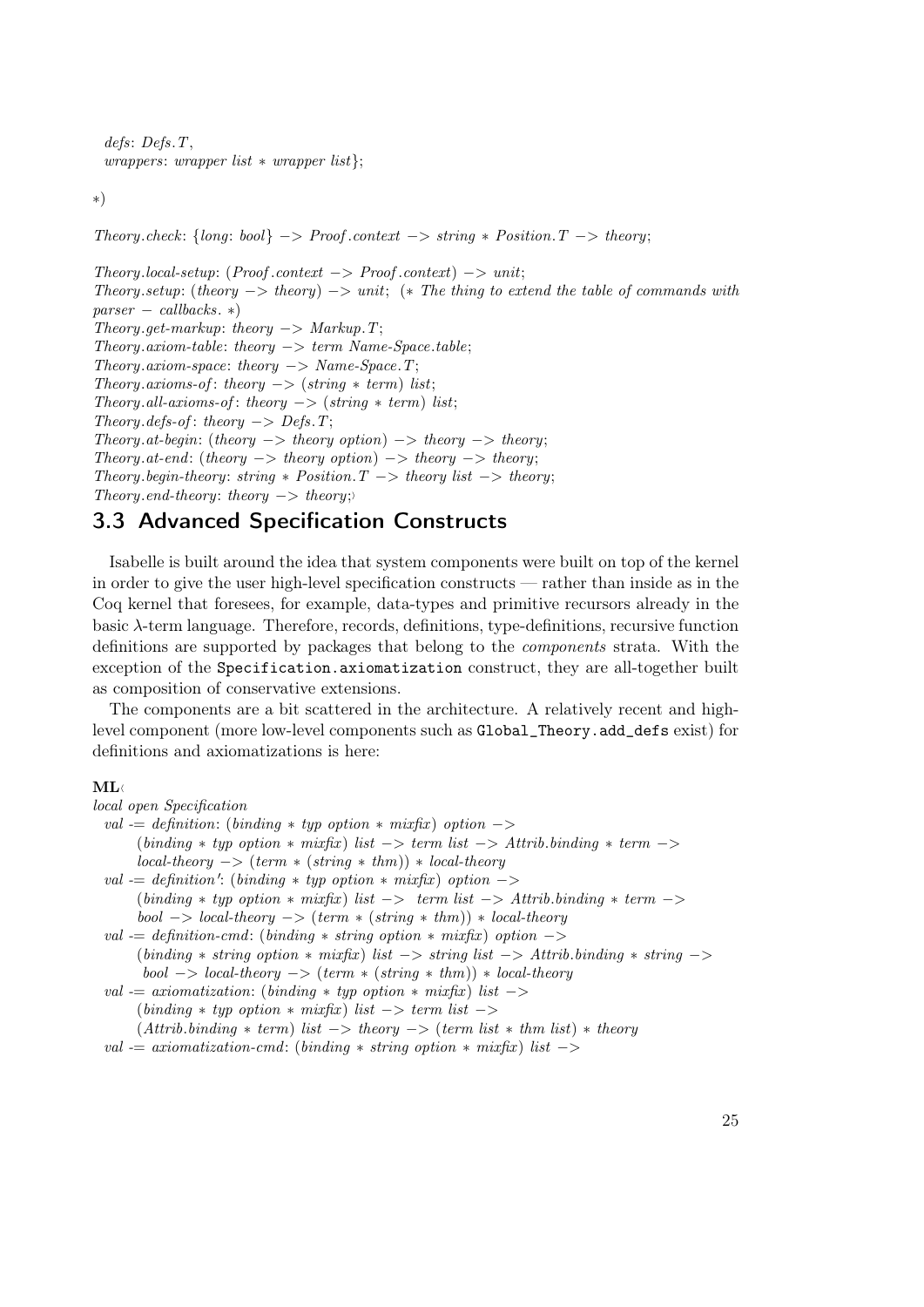$(binding * string option * mixfix) list -> string list ->$ 

 $(Attrib.binding * string)$  list  $\rightarrow$  theory  $\rightarrow$  (term list  $*$  thm list)  $*$  theory

```
val v = axiom: Attrib. binding * term \rightarrow theory \rightarrow thm * theory
```
val  $-$  abbreviation: Syntax mode  $->$  (binding  $*$  typ option  $*$  mixfix) option  $->$ 

```
(binding * typ option * mixfix) list -> term -> bool -> local-theory -> local-theory
```
val  $-$  abbreviation-cmd: Syntax mode  $-$ > (binding  $*$  string option  $*$  mixfix) option  $-$ >  $(binding * string option * mixfix) list -> string -> bool -> local-theory -> local-theory$ in val  $- = ()$  end

```
\langle
```
Note that the interface is mostly based on local\_theory, which is a synonym to Proof.context. Need to lift this to a global system transition ? Don't worry, Named\_Target.theory\_map: (local\_theory -> local\_theory) -> theory -> theory does the trick.

### <span id="page-25-0"></span>3.3.1 Example

Suppose that we want do *definition I* :: ' $a \Rightarrow 'a$  where I  $x = x$  at the ML-level. We construct our defining equation and embed it as a prop into Pure.

**ML** $\langle$  val ty =  $\mathcal{Q}\lbrace typ \space' a \rbrace$ val term = HOLogic.mk-eq (Free(I,ty -->ty)  $\$ Free(x, ty), Free(x, ty)); val term-prop =  $HOLogic.mk-Trueprop$  term

Recall the notes on defensive term construction wrt. typing in [Section 3.2.4.](#page-20-1) Then the trick is done by:

## setup

```
let
fun mk-def name p =let val nameb = \text{Binding.make}(name, p)val ty-global = ty --> ty
    val args =(((SOME(nameb, SOME ty-global, NoSyn), (Binding. empty-atts, term-prop)), \|), \|)val cmd = (fn (((decl, spec), prems), params) =>
                    #2 oo Specification.definition' decl params prems spec)
   in cmd args true
   end;
in Named-Target.theory-map (mk\text{-}def\ I \mathcal{Q}_\text{R})
end
```
thm I-def

Voilà.

# <span id="page-25-1"></span>3.4 Backward Proofs: Tactics, Tacticals and Goal-States

At this point, we leave the Pure-Kernel and start to describe the first layer on top of it, involving support for specific styles of reasoning and automation of reasoning.

tactic's are in principle relations on theorems thm; this gives a natural way to represent the fact that HO-Unification (and therefore the mechanism of rule-instantiation) are non-deterministic in principle. Heuristics may choose particular preferences between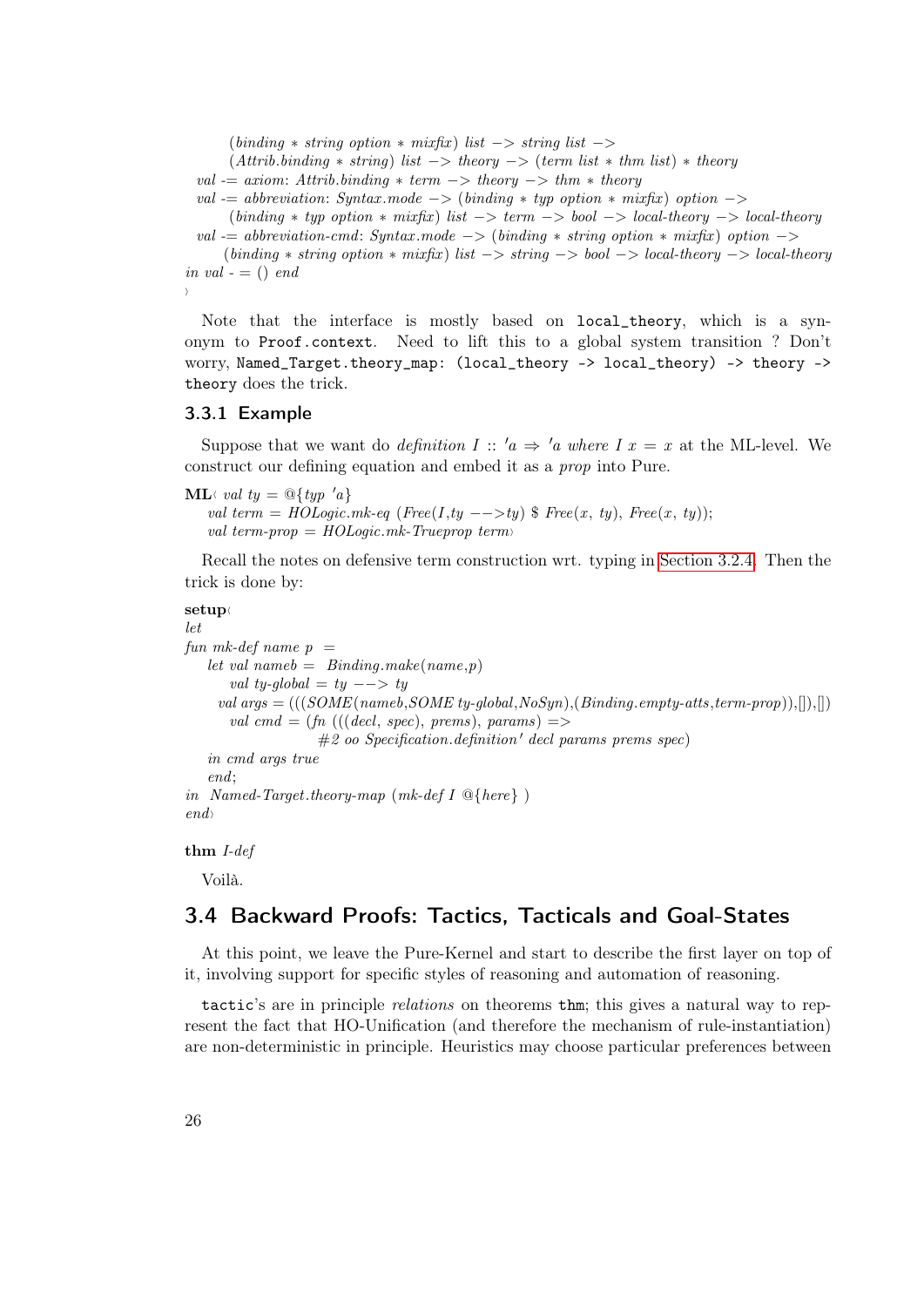the theorems in the range of this relation, but the Isabelle Design accepts this fundamental fact reflected at this point in the prover architecture. This potentially infinite relation is implemented by a function of theorems to lazy lists over theorems, which gives both sufficient structure for heuristic considerations as well as a nice algebra, called TACTICAL's, providing a bottom element no\_tac (the function that always fails), the topelement all\_tac (the function that never fails), sequential composition op THEN, (serialized) non-deterministic composition op ORELSE, conditionals, repetitions over lists, etc. The following is an excerpt of ~~/src/Pure/tactical.ML:

#### $ML \langle$

```
signature TACTICAL =sig
  type tactic = thm \rightarrow thm Seq.seq
  val all-tac: tactic
  val no-tac: tactic
  val COND: (thm \rightarrow bool) \rightarrow tactic \rightarrow tactic \rightarrow tacticval THEN : tactic ∗ tactic −> tactic
  val ORELSE: tactic ∗ tactic −> tactic
  val THEN': (a \rightarrow \t\text{tactic}) * (a \rightarrow \t\text{tactic}) \rightarrow 'a \rightarrow \t\text{tactic}val ORELSE': (a \rightarrow \t\text{tactic}) * ('a \rightarrow \t\text{tactic}) \rightarrow 'a \rightarrow \t\text{tactic}val TRY: tactic \rightarrow tactic
  val EVERY : tactic list −> tactic
  val EVERY': ('a -> tactic) list -> 'a -> tactic
  val FIRST: tactic list −> tactic
  (∗ ... ∗)
end
\left\langle \right\rangle
```
The next layer in the architecture describes tactic's, i.e. basic operations on theorems in a backward reasoning style (bottom up development of proof-trees). An initial goalstate for some property  $A$  — the goal — is constructed via the kernel Thm.trivialoperation into  $A \implies A$ , and tactics either refine the premises — the *subgoals* the of this meta-implication — producing more and more of them or eliminate them in subsequent goal-states. Subgoals of the form  $[[B_1; B_2; A; B_3; B_4]] \implies A$  can be eliminated via the Tactic.assume\_tac - tactic, and a subgoal  $C_m$  can be refined via the theorem  $[**E**<sub>1</sub>;$  $E_2: E_3 \rightarrow C_m$  the Tactic.resolve\_tac - tactic to new subgoals  $E_1, E_2, E_3$ . In case that a theorem used for resolution has no premise  $E_i$ , the subgoal  $C_m$  is also eliminated ("closed").

The following abstract of the most commonly used tactic's drawn from ~~/src/Pure/ tactic.ML looks as follows:

 $ML$ 

(∗ ... ∗)  $assume\text{-}tac: Proof. context \rightarrow int \rightarrow tactic;$ compose-tac: Proof.context  $\rightarrow$  (bool  $*$  thm  $*$  int)  $\rightarrow$  int  $\rightarrow$  tactic; resolve-tac: Proof.context  $->$  thm list  $->$  int  $->$  tactic;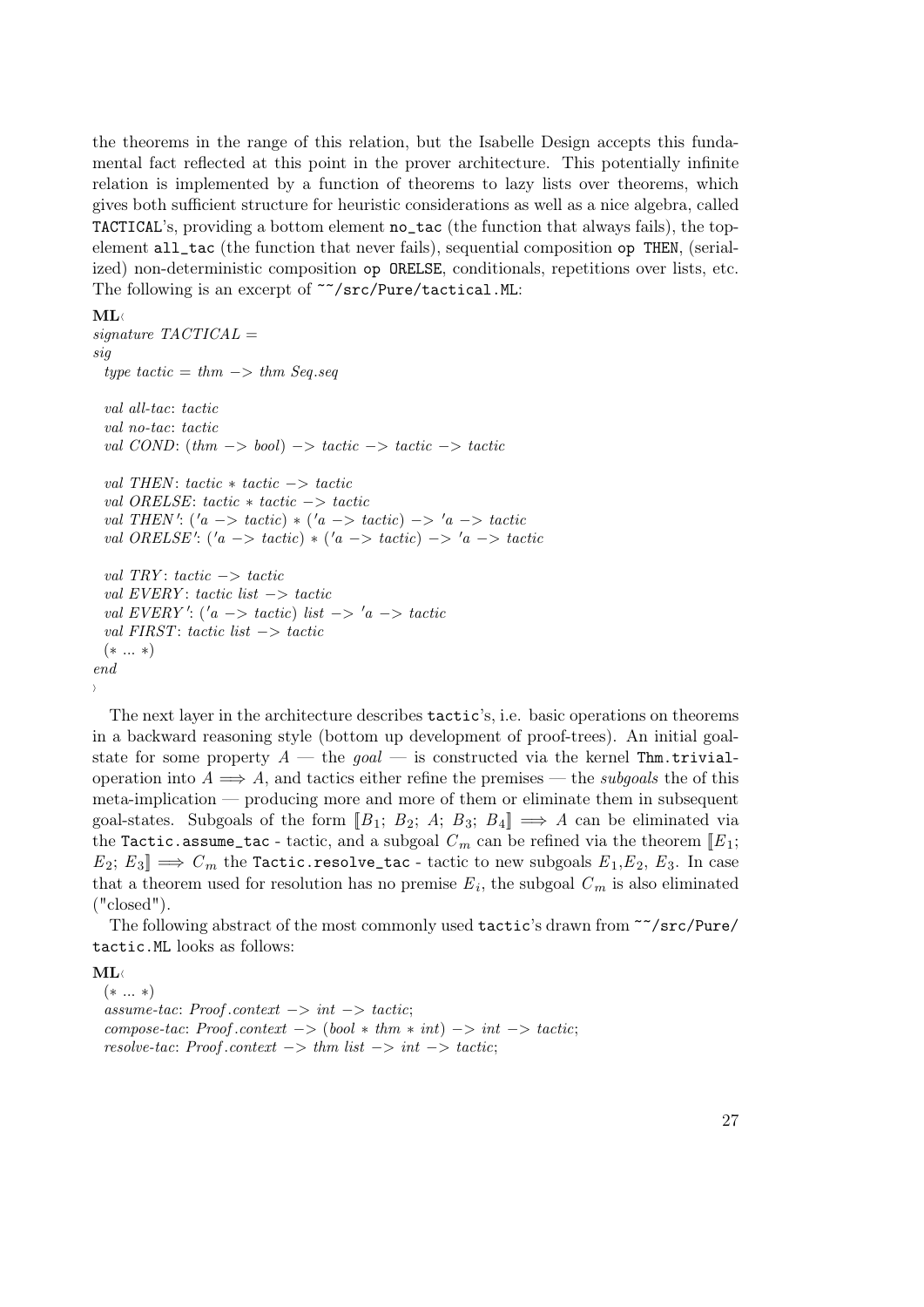```
eresolve-tac: Proof.context -> thm list -> int -> tactic;
forward-tac: Proof.context -> thm list -> int -> tactic;
dresolve-tac: Proof.context -> thm list -> int -> tactic;
rotate-tac: int \rightarrow int \rightarrow tactic;defer-tac: int \rightarrow tactic;prefer-tac: int \rightarrow tactic;(∗ ... ∗)
```
Note that "applying a rule" is a fairly complex operation in the Extended Isabelle Kernel, i.e. the tactic layer. It involves at least four phases, interfacing a theorem coming from the global context  $\theta$  (=theory), be it axiom or derived, into a given goal-state.

- generalization. All free variables in the theorem were replaced by schematic variables. For example,  $x + y = y + x$  is converted into  $\hat{x}x + \hat{y}y = \hat{y}y + \hat{z}x$ . By the way, type variables were treated equally.
- lifting over assumptions. If a subgoal is of the form:  $[[B_1; B_2]] \Longrightarrow A$  and we have a theorem  $[D_1; D_2] \implies A$ , then before applying the theorem, the premisses were *lifted* resulting in the logical refinement:  $[[B_1; B_2]] \Longrightarrow D_1; [B_1; B_2] \Longrightarrow D_2] \Longrightarrow$ A. Now, resolve\_tac, for example, will replace the subgoal  $[[B_1; B_2]] \Longrightarrow A$  by the subgoals  $[[B_1; B_2]] \Longrightarrow D_1$  and  $[[B_1; B_2]] \Longrightarrow D_2$ . Of course, if the theorem wouldn't have assumptions  $D_1$  and  $D_2$ , the subgoal A would be replaced by **nothing**, i.e. deleted.
- lifting over parameters. If a subgoal is meta-quantified like in:  $\int x y z$ . A x y z, then a theorem like  $[[D_1; D_2]] \Longrightarrow A$  is lifted to  $\bigwedge x \ y \ z$ .  $[[D_1'; D_2]] \Longrightarrow A'$ , too. Since free variables occurring in  $D_1$ ,  $D_2$  and A have been replaced by schematic variables (see phase one), they must be replaced by parameterized schematic variables, i. e. a kind of skolem function. For example,  $\ell x + \ell y = \ell y + \ell x$  would be lifted to !! x y z.  $\mathscr{X} x$  y  $z + \mathscr{Y} y$  x y  $z = \mathscr{Y} y$  x y  $z + \mathscr{X} x$  y z. This way, the lifted theorem can be instantiated by the parameters  $x y z$  representing "fresh free variables" used for this sub-proof. This mechanism implements their logically correct bookkeeping via kernel primitives.
- Higher-order unification (of schematic type and term variables). Finally, for all these schematic variables, a solution must be found. In the case of resolve\_tac, the conclusion of the (doubly lifted) theorem must be equal to the conclusion of the subgoal, so A must be  $\alpha/\beta$ -equivalent to A' in the example above, which is established by a higher-order unification process. It is a bit unfortunate that for implementation efficiency reasons, a very substantial part of the code for HOunification is in the kernel module thm, which makes this critical component of the architecture larger than necessary.

In a way, the two lifting processes represent an implementation of the conversion between Gentzen Natural Deduction (to which Isabelle/Pure is geared) reasoning and Gentzen Sequent Deduction.

 $\langle$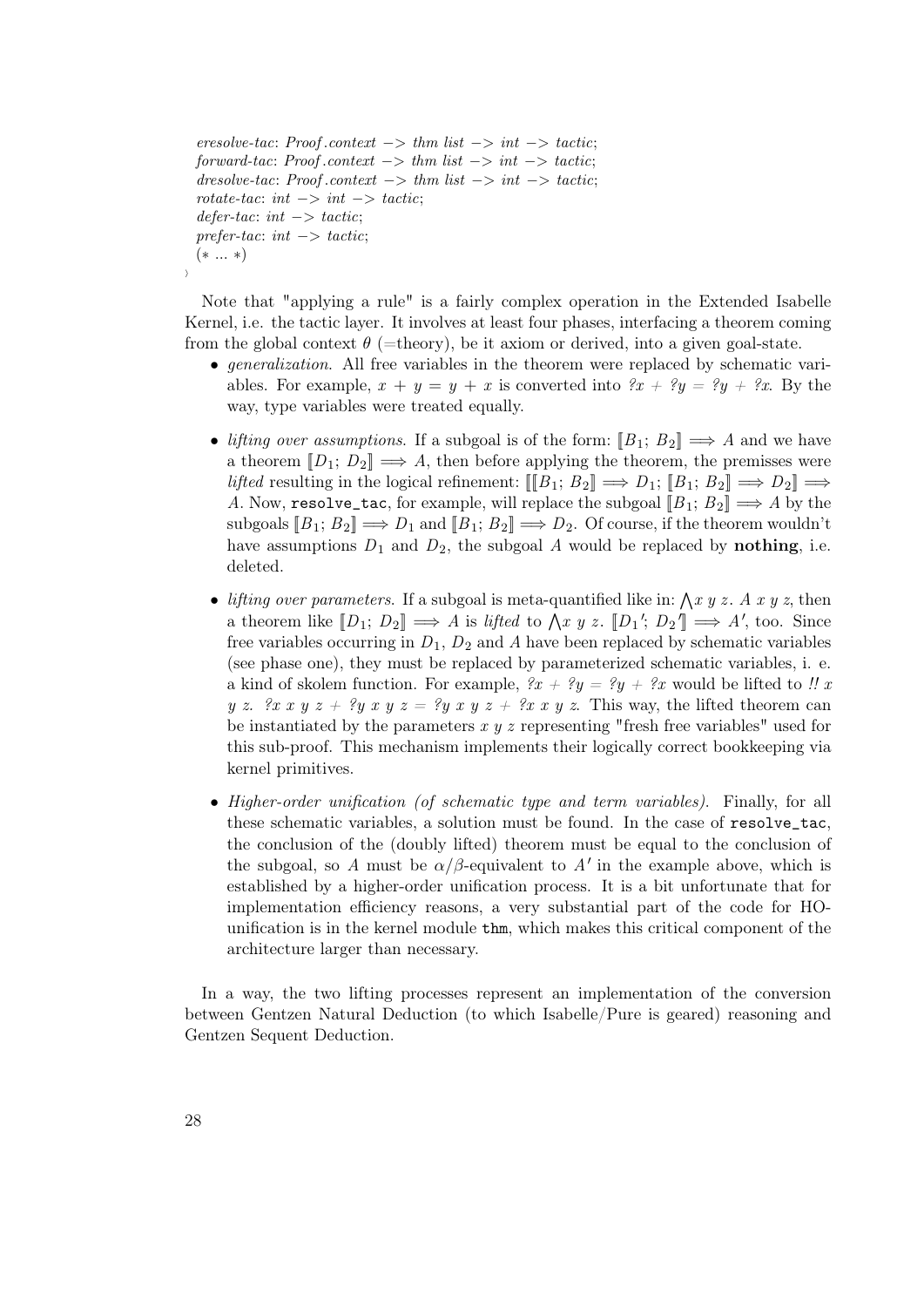# <span id="page-28-0"></span>3.5 The classical goal package

The main mechanism in Isabelle as an LCF-style system is to produce thm's in backward-style via tactics as described in [Section 3.4.](#page-25-1) Given a context — be it global as theory or be it inside a proof-context as Proof.context, user-programmed verification of (type-checked) terms or just strings can be done via the operations:

### $ML$

<span id="page-28-1"></span> $\rangle$ 

 $Goal.prove-internal : Proof. context -> cterm list -> cterm -> (thm list -> tactic) -> thm;$ 

 $Goal.\nspace: prove\n -global: theory \nightharpoonup \nightharpoonup \nightharpoonup \nightharpoonup \nightharpoonup \nightharpoonup \nightharpoonup \nightharpoonup \nightharpoonup \nightharpoonup \nightharpoonup \nightharpoonup \nightharpoonup \nightharpoonup \nightharpoonup \nightharpoonup \nightharpoonup \nightharpoonup \nightharpoonup \nightharpoonup \nightharpoonup \nightharpoonup \nightharpoonup \nightharpoonup \nightharpoonup \nightharpoonup \nightharpoonup \nightharpoonup \nightharpoonup \nightharpoonup \nightharpoonup \nightharpoonup \nightharpoonup \nightharpoonup \nighth$  $({\text{context: Proof.} context, prems: thm list} \rightarrow \text{tactic}) \rightarrow \text{thm};$ 

(∗ ... and many more variants. ∗)

## 3.5.1 Proof Example

The proof:

lemma  $(10::int) + 2 = 12$  by  $simp$ 

... represents itself at the SML interface as follows:

```
ML(val tt = HOLogic.mk-Trueprop (Syntax.read-term \mathbb{Q}\{\text{context}\}\ (10::int) + 2 = 12);
       (∗ read-term parses and type−checks its string argument;
          HOLogic.mk-Trueprop wraps the embedder from @{ML-type bool} to
```

```
@{ML-type prop} from Pure. ∗)
```

| val thm1 = Goal.prove-global $\mathcal{Q}\$ {theory} | $(*$ global context $*)$                                                                                                           |
|------------------------------------------------------|------------------------------------------------------------------------------------------------------------------------------------|
|                                                      | $(* name ? *)$                                                                                                                     |
|                                                      | $(*$ local assumption context $*)$                                                                                                 |
| (tt)                                                 | $(*\text{ parsed goal }*)$                                                                                                         |
|                                                      | $(fn \rightarrow \Rightarrow simp\text{-}tac \text{ } \textcircled{a} \{context\} \text{ } 1) \text{ } (* \text{ proof} tactic *)$ |

# <span id="page-28-2"></span>3.6 The Isar Engine

The main structure of the Isar-engine is Toplevel and provides and internal state with the necessary infrastructure  $\frac{d}{dx}$  i.e. the operations to pack and unpack theories and Proof.contexts — on it:

 $ML \langle$ 

```
Toplevel. theory-toplevel: theory <math>\rightarrow</math> <i>Toplevel.state</i>;Toplevel.init-toplevel: unit \rightarrow Toplevel.setatToplevel.is-toplevel: Toplevel.state −> bool;
Toplevel.is-theory: Toplevel.state -> bool;Toplevel.is\text{-}proof: Toplevel.state \text{ightharpoonup} bool;Toplevel.is-skipped-proof: Toplevel.state \rightarrow bool;To\n\nparallel: To\n\nparallel: state \rightarrow int:Toplevel.context-of : Toplevel.state −> Proof .context;
Toplevel.generic-theory-of: Toplevel.state \rightarrow generic-theory;Toplevel. theory-of: Toplevel. state \rightarrow theory;Toplevel.popf of: Toplevel.state \rightarrow Proof. state;Toplevel.presentation-context: Toplevel.state −> Proof .context;
```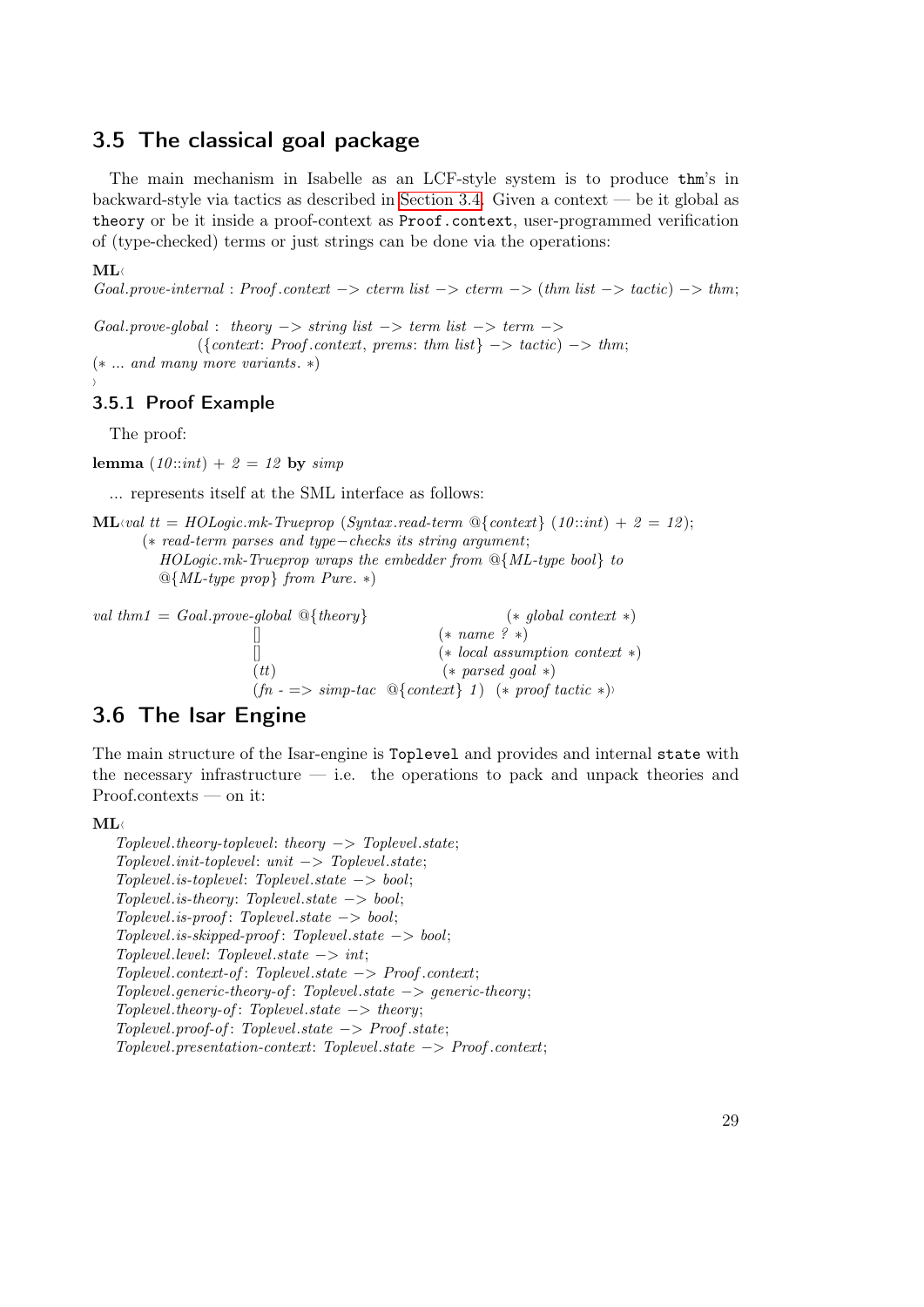$(* ... *)$ 

The extensibility of Isabelle as a system framework depends on a number of tables, into which various concepts commands, ML-antiquotations, text-antiquotations, cartouches, ... can be entered via a late-binding on the fly.

A paradigmatic example is the Outer\_Syntax.command-operation, which — representing in itself a toplevel system transition — allows to define a new command section and bind its syntax and semantics at a specific keyword. Calling Outer\_Syntax.command creates an implicit Theory.setup with an entry for a call-back function, which happens to be a parser that must have as side-effect a Toplevel-transition-transition. Registers Toplevel.transition -> Toplevel.transition parsers to the Isar interpreter.

 $ML$ \ Outer-Syntax .command : Outer-Syntax .command-keyword −> string −>  $(Toplevel, transition \rightarrow Toplevel, transition) \text{ parser} \rightarrow unit;$ 

A paradigmatic example: "text" is defined by:

Here are a few queries relevant for the global config of the isar engine:

 $ML \in Document.state();$ 

**ML** Session.get-keywords(); (\* this looks to be really session global. \*) in

**ML** $\langle$  Thy-Header .get-keywords  $\mathcal{Q}\{\text{theory}\};(*\text{ this looks to be really theory global.}\*)$ 

### <span id="page-29-0"></span>3.6.1 Transaction Management in the Isar-Engine : The Toplevel

 $ML\{Toplevel.exit: \text{Toplevel}.transition \rightarrow \text{Toplevel}.transition;$  $Toplevel, keep: (Toplevel, state \rightarrow unit) \rightarrow Toplevel, transition \rightarrow Toplevel, transition;$  $Toplevel\mathsf{.}keep':\verb|(bool -> Toplevel\mathsf{.}state -> unit) -> Toplevel\mathsf{.}transition ->$ Toplevel.transition;  $Toplevel.inored: Position. T \rightarrow Toplevel. transition;$ Toplevel.generic-theory: (generic-theory  $\rightarrow$  generic-theory)  $\rightarrow$  Toplevel.transition  $\rightarrow$ Toplevel.transition;  $Toplevel. theory': (bool \rightarrow theory \rightarrow theory) \rightarrow Toplevel. transition \rightarrow Toplevel. transition;$  $Toplevel.$ theory: (theory  $\rightarrow$  theory)  $\rightarrow$  Toplevel.transition  $\rightarrow$  Toplevel.transition; Toplevel.present-local-theory:

 $(xstring * Position.T)$  option  $->$  $(Toplevel.state \rightarrow unit) \rightarrow Toplevel.train. = Toplevel.train.$ (∗ where text treatment and antiquotation parsing happens ∗)

 $(*fun document-command markdown (loc,txt) =$ Toplevel.keep (fn state  $\Rightarrow$ (case loc of  $NONE \implies iqnore (output-text state markdown \, txt)$  $|$  SOME (-, pos)  $\Rightarrow$ error (Illegal target specification  $-$  not a theory context  $\hat{ }$  Position.here pos))) o Toplevel.present-local-theory loc (fn state  $\Rightarrow$  ignore (output-text state markdown txt)); \*)

(∗ Isar Toplevel Steuerung ∗)  $Toplevel\math> keep : (Toplevel\math> state \rightarrow unit) \rightarrow Toplevel\math> transition \rightarrow Toplevel\math> .$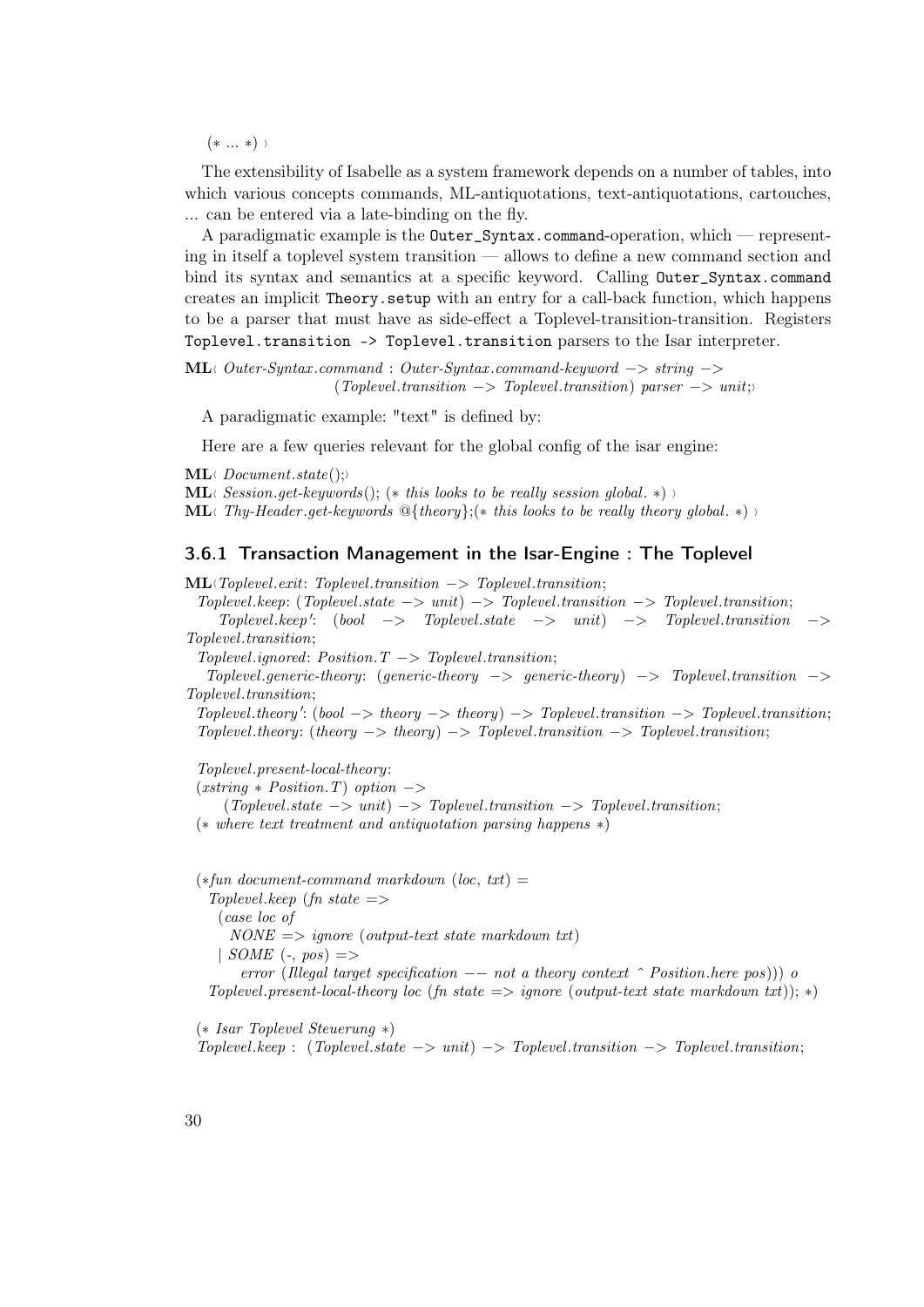$(* val keep' = add-trans o Keep;$ fun keep  $f = add\text{-}trans (Keep (fn - \implies f));$ ∗)

 $Toplevel, present-local-theory : (xstring * Position.T) option -> (Toplevel. state -> unit) ->$  $Toplevel. transition \rightarrow Toplevel. transition;$  $(*$  fun present-local-theory target = present-transaction (fn int =>  $(f_n$  Theory  $(gthy, -)$  => let val  $(\text{finish}, \text{lthy}) = \text{Named-Target}$ . switch target gthy; in Theory (finish lthy, SOME lthy) end  $| - \implies raise \ UNDER$ ); fun present-transaction  $f \, q = \text{add-trans}$  (Transaction  $(f, q)$ ); fun transaction  $f = present\text{-}transaction f (K )$ ;

$$
^{\ast})^{\dot{}}
$$

 $Toplevel. theory : (theory \rightarrow theory) \rightarrow Toplevel. transition \rightarrow Toplevel. transition;$  $(*$  fun theory'  $f =$  transaction (fn int =>  $(\text{fn Theory } (Context. Theory \text{thy}, -)$ let val thy' = thy  $|> Sign.new-group$  $|> f$  int |> Sign.reset-group; in Theory (Context. Theory thy', NONE) end  $| \text{ --} \implies \text{raise} \text{ } UNDEF \text{)}$ ;

fun theory  $f =$  theory'  $(K f); *$ )

### $ML$

(∗ Isar Toplevel Control ∗)  $Toplevel\mathit{.keep}$  : (Toplevel.state  $->$  unit)  $->$  Toplevel.transition  $->$  Toplevel.transition;  $(*\ val\ keep' = \ add\-trans\ o\ Keep;$ fun keep  $f = add\text{-}trans (Keep (fn - \implies f));$ ∗)

Toplevel.present-local-theory : (xstring \* Position.T) option  $\rightarrow$  (Toplevel.state  $\rightarrow$  unit)  $\rightarrow$  $Toplevel. transition \rightarrow Toplevel. transition;$  $(*$  fun present-local-theory target = present-transaction (fn int =>  $(f_n$  Theory  $(gthy, -)$  => let val  $(finish, lthy) = Name$ d-Target.switch target gthy; in Theory (finish lthy, SOME lthy) end  $\vert - \Rightarrow \text{raise } UNDEF);$ 

fun present-transaction  $f \, g = \text{add-}$ trans (Transaction  $(f, g)$ ); fun transaction  $f = present\text{-}transaction f (K )$ ; ∗)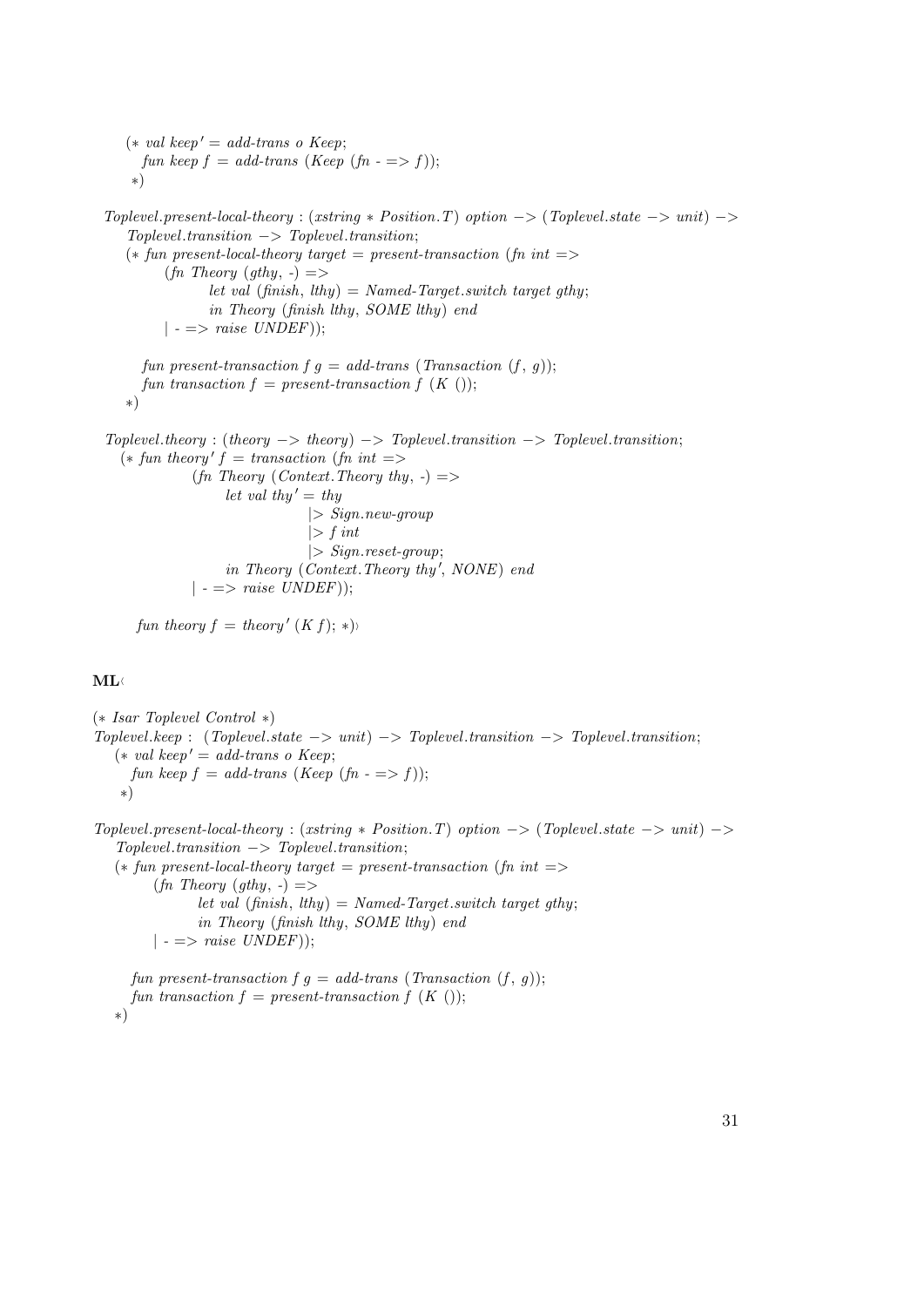$Toplevel. theory : (theory \rightarrow theory) \rightarrow Toplevel. transition \rightarrow Toplevel. transition;$  $(*$  fun theory'  $f =$  transaction (fn int =>  $(f_n$  Theory (Context. Theory thy, -) => let val thy'  $=$  thy  $|> Sign.new-group$  $|> f$  int  $|> Signreset-group;$ in Theory (Context. Theory thy', NONE) end  $| - \implies raise \ UNDER$ );

fun theory  $f =$  theory'  $(K f); *)$ 

## <span id="page-31-0"></span>3.6.2 Configuration flags of fixed type in the Isar-engine.

The toplevel also provides an infrastructure for managing configuration options for system components. Based on a sum-type Config.value with the alternatives Bool of bool | Int of int | Real of real | String of string and building the parametric configuration types 'a Config.T and the instance type raw = value T, for all registered configurations the protocol:

#### $ML \langle$

 $\rangle$ 

Config.get: Proof.context  $\rightarrow 'a$  Config. $T \rightarrow 'a$ ; Config.map: 'a Config.T  $\rightarrow$  ('a  $\rightarrow$  'a)  $\rightarrow$  Proof.context  $\rightarrow$  Proof.context; Config.put: 'a Config.T  $\rightarrow$  'a  $\rightarrow$  Proof.context  $\rightarrow$  Proof.context; Config.get-global: theory  $\rightarrow 'a$  Config. $T \rightarrow 'a$ ; Config.map-global: 'a Config.T  $\rightarrow$  ('a  $\rightarrow$  'a)  $\rightarrow$  theory  $\rightarrow$  theory; Config.put-global: 'a Config.T  $\rightarrow$  'a  $\rightarrow$  theory  $\rightarrow$  theory;

... etc. is defined.

Example registration of an config attribute XS232:

#### $ML \langle$

val (XS232 , XS232-setup)  $= Attrib.config-book binding \langle XS232 \rangle$  (K false);

val -  $=$  Theory.setup XS232-setup;

Another mechanism are global synchronised variables:

#### $ML$ (\* For example \*)

val  $C = Sunchronized-var Pretty modes latEEex;$ (∗ Synchronized: a mechanism to bookkeep global

variables with synchronization mechanism included ∗) Synchronized.value  $C$ ;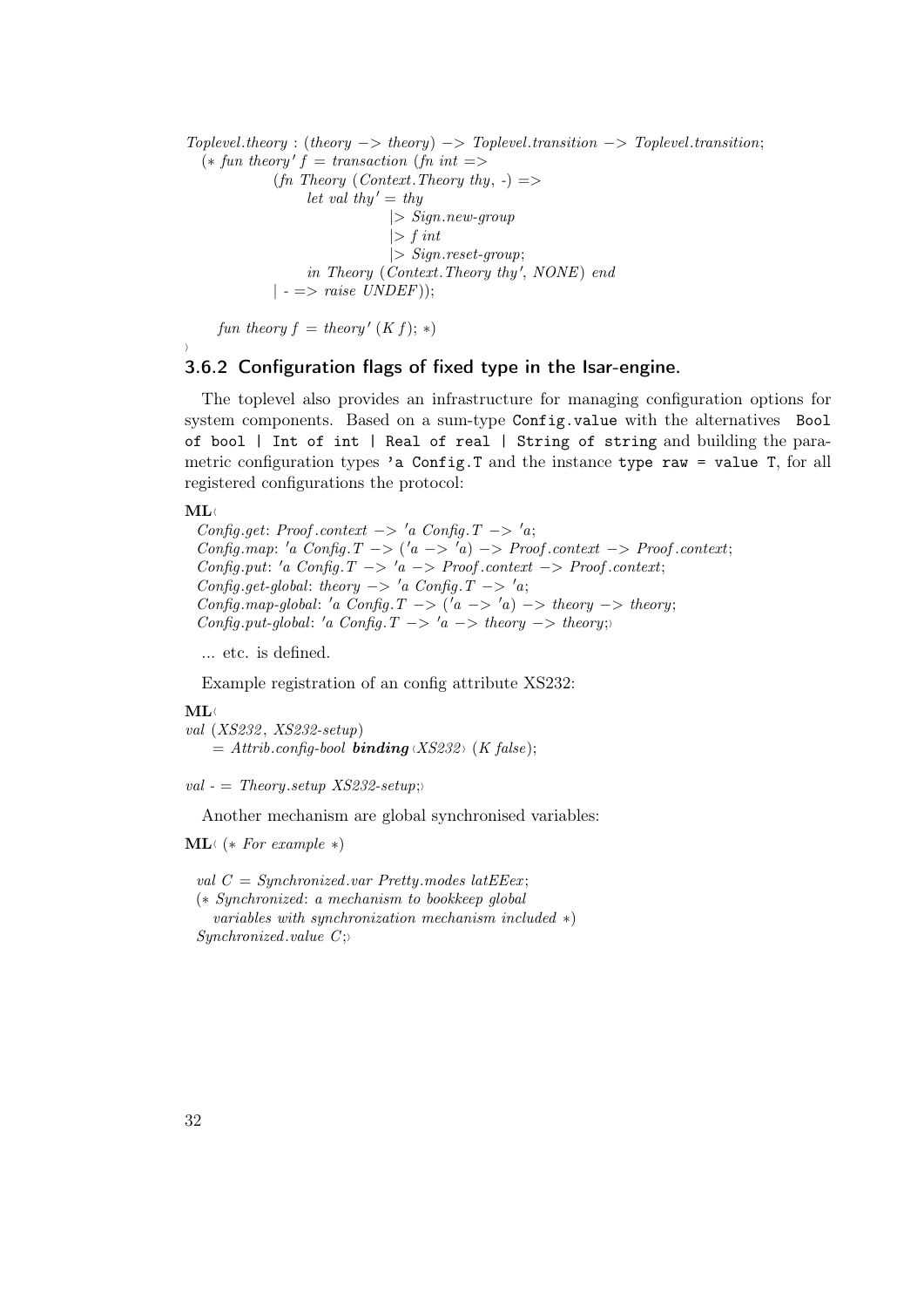# <span id="page-32-0"></span>4 Front-End

In the following chapter, we turn to the right part of the system architecture shown in [Figure 1.1:](#page-7-0) The PIDE ("Prover-IDE") layer [\[4\]](#page-54-3) consisting of a part written in SML and another in SCALA. Roughly speaking, PIDE implements "continuous build - continuous check" - functionality over a textual, albeit generic document model. It transforms user modifications of text elements in an instance of this model into increments (edits) and communicates them to the Isabelle system. The latter reacts by the creation of a multitude of light-weight reevaluation threads resulting in an asynchronous stream of markup that is used to annotate text elements. Such markup is used to highlight, e.g., variables or keywords with specific colors, to hyper-linking bound variables to their defining occurrences, or to annotate type-information to terms which becomes displayed by specific user-gestures on demand (hovering), etc. Note that PIDE is not an editor, it is the framework that coordinates these asynchronous information streams and optimizes it to a certain extent (outdated markup referring to modified text is dropped, and corresponding re-calculations are oriented to the user focus, for example). Four concrete editors — also called PIDE applications — have been implemented:

- 1. an Eclipse plugin (developped by an Edinburg-group, based on an very old PIDE version),
- 2. a Visual-Studio Code plugin (developed by Makarius Wenzel), currently based on a fairly old PIDE version,
- 3. clide, a web-client supporting javascript and HTML5 (developed by a group at University Bremen, based on a very old PIDE version), and
- 4. the most commonly used: the plugin in JEdit Editor, (developed by Makarius Wenzel, current PIDE version.)

The document model forsees a number of text files, which are organized in form of an acyclic graph. Such graphs can be grouped into sessions and "frozen" to binaries in order to avoid long compilation times. Text files have an abstract name serving as identity (the mapping to file-paths in an underlying file-system is done in an own build management). The primary format of the text files is .thy (historically for: theory), secondary formats can be .sty,.tex, .png, .pdf, or other files processed by Isabelle and listed in a configuration processed by the build system.

A .thy file consists of a header, a context-definition and a body consisting of a sequence of commands. Even the header consists of a sequence of commands used for introductory text elements not depending on any context information (so: practically excluding any form of text antiquotation (see above)). The context-definition contains an import and a keyword section; for example: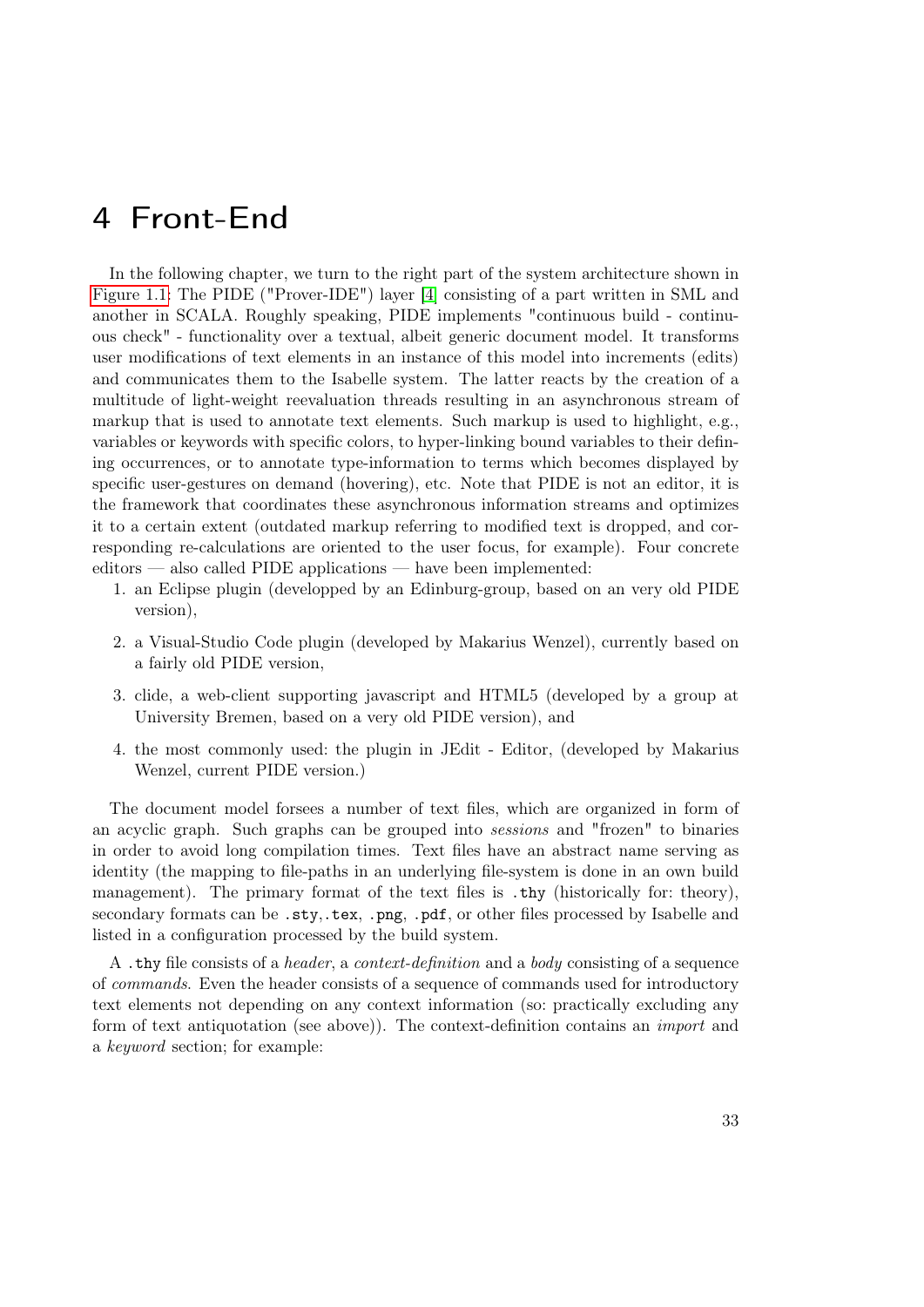

Figure 4.1: A Theory-Graph in the Document Model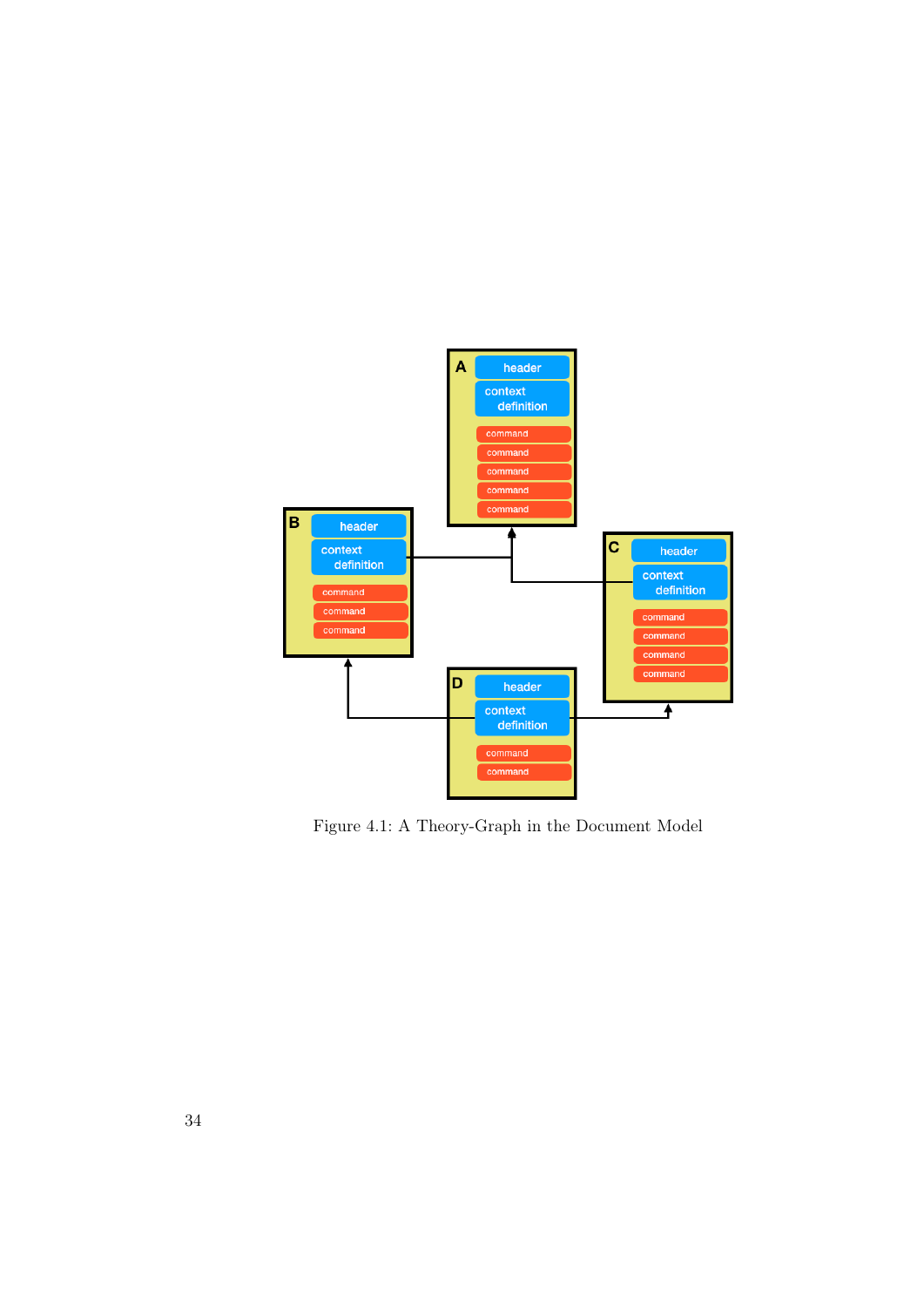```
theory Isa_DOF (* Isabelle Document Ontology Framework *)
 imports Main
          RegExpInterface (* Interface to functional regular automata for monitoring *)
          Assert
 keywords "+=" ":=" "accepts" "rejects"
```
where Isa\_DOF is the abstract name of the text-file, Main etc. refer to imported text files (recall that the import relation must be acyclic). keywords are used to separate commands form each other; predefined commands allow for the dynamic creation of new commands similarly to the definition of new functions in an interpreter shell (or: toplevel, see above.). A command starts with a pre-declared keyword and specific syntax of this command; the declaration of a keyword is only allowed in the same .thy-file where the the corresponding new command is defined. The semantics of the command is expressed in ML and consists of a Toplevel.transition -> Toplevel.transition function. Thus, the Isar-toplevel supports the generic document model and allows for user-programmed extensions.

In the traditional literature, Isabelle .thy-files were were said to be processed by processed by two types of parsers:

- 1. the "outer-syntax" (i.e. the syntax for commands) is processed by a lexer-library and parser combinators built on top, and
- 2. the "inner-syntax" (i.e. the syntax for  $\Lambda$  terms) with an evolved, eight-layer parsing and pretty-printing process based on an Early-algorithm.

This picture is less and less true for a number of reasons:

- 1. With the advent of  $($  $\langle$ )...  $($  $\rangle)$ , a mechanism for *cascade-syntax* came to the Isabelle platform that introduce a flexible means to change parsing contexts and parsing technologies.
- 2. Inside the term-parser levels, the concept of cartouche can be used to escape the parser and its underlying parsing technology.
- 3. Outside, in the traditional toplevel-parsers, the  $(\langle \cdot, \dots \rangle)$  is becoming more and more enforced (some years ago, syntax like  $term{\ast \dots \ast}$ ) was replaced by syntax  $term(\cdot)$ ...  $(i)$ . This makes technical support of cascade syntax more and more easy.
- 4. The Lexer infra-structure is already rather generic; nothing prevents to add beside the lexer - configurations for ML-Parsers, Toplevel Command Syntax parsers, mathematical notation parsers for  $\lambda$ -terms new pillars of parsing technologies, say, for parsing C or Rust or JavaScript inside Isabelle.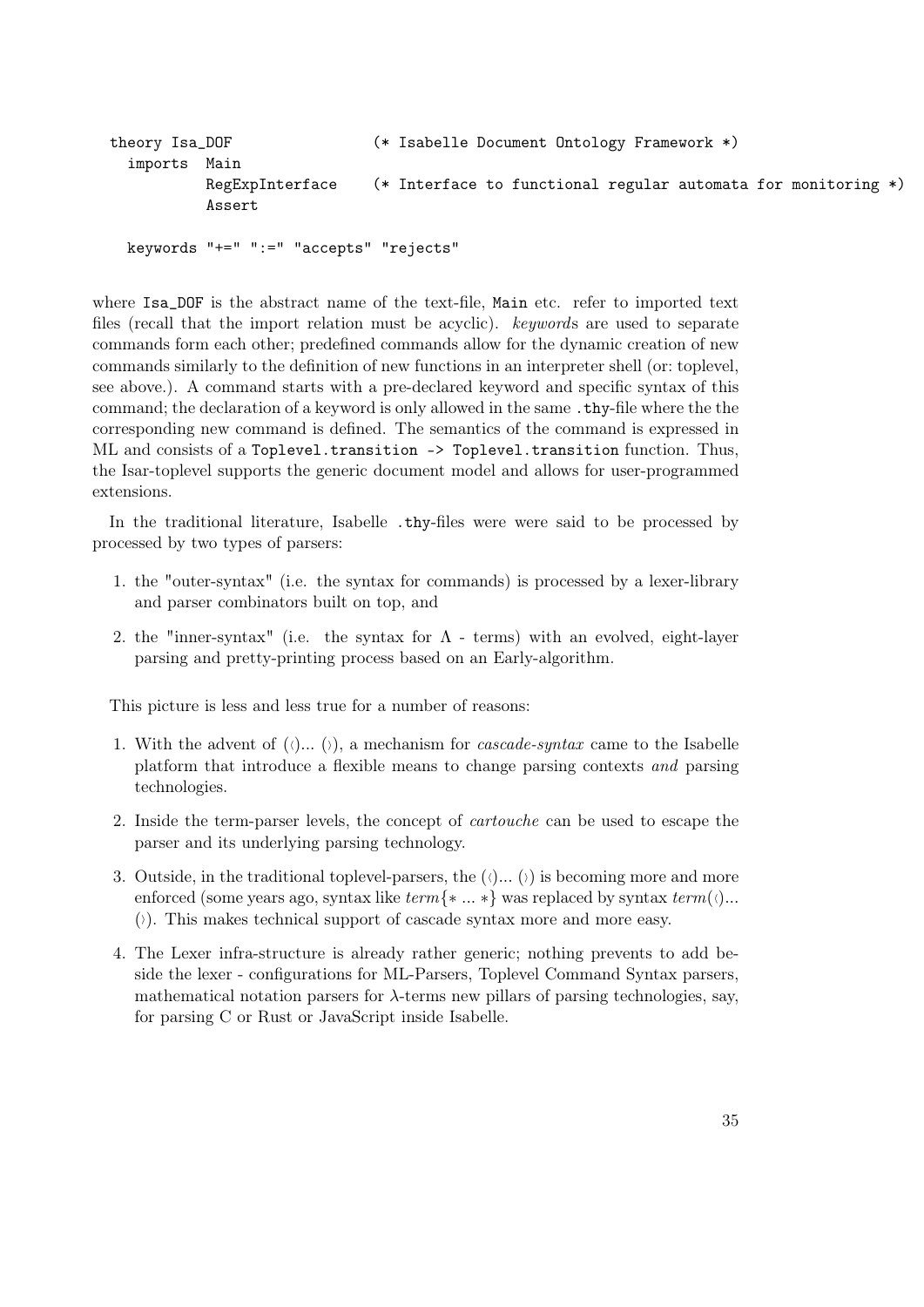```
And a link to the declaration of 'here' is \triangle
```
Figure 4.2: Output with hyperlinked position.

# <span id="page-35-3"></span><span id="page-35-0"></span>4.1 Basics: string, bstring and xstring

string is the basic library type from the SML library in structure String. Many Isabelle operations produce or require formats thereof introduced as type synonyms bstring (defined in structure Binding and xstring (defined in structure Name\_Space. Unfortunately, the abstraction is not tight and combinations with elementary routines might produce quite crappy results.

 $ML\{val\}$  = Binding.name-of  $\mathcal{Q}\{\text{binding\,}$ 

... produces the system output val it = "here": bstring, but note that it is misleading to believe it is just a string.

 $ML\langle String.explode \ b\rangle$  $ML \triangle String.explode( Binding.name-of$  $(Binding.conglomerate[Binding.qualified-name X.x,$  $\mathbb{Q} \{\text{binding here}\}\$ ))

However, there is an own XML parser for this format. See Section Markup.

**ML** fun dark-matter  $x = XML content-of (YXML.parse-body x)$ 

# <span id="page-35-1"></span>4.2 Positions

A basic data-structure relevant for PIDE are positions; beyond the usual line- and column information they can represent ranges, list of ranges, and the name of the atomic subdocument in which they are contained. In the command:

### $ML$

val  $pos = \mathcal{Q}\{here\};$ val markup  $= Position.$ here pos; writeln (And a link to the declaration of 'here' is  $\hat{m}$ arkup)

... uses the antiquotation @{here} to infer from the system lexer the actual position of itself in the global document, converts it to markup (a string-representation of it) and sends it via the usual writeln to the interface.

[Figure 4.2](#page-35-3) shows the produced output where the little house-like symbol in the display is hyperlinked to the position of @{here} in the ML sample above.

# <span id="page-35-2"></span>4.3 Markup and Low-level Markup Reporting

The structures Markup and Properties represent the basic annotation data which is part of the protocol sent from Isabelle to the front-end. They are qualified as "quasi-abstract",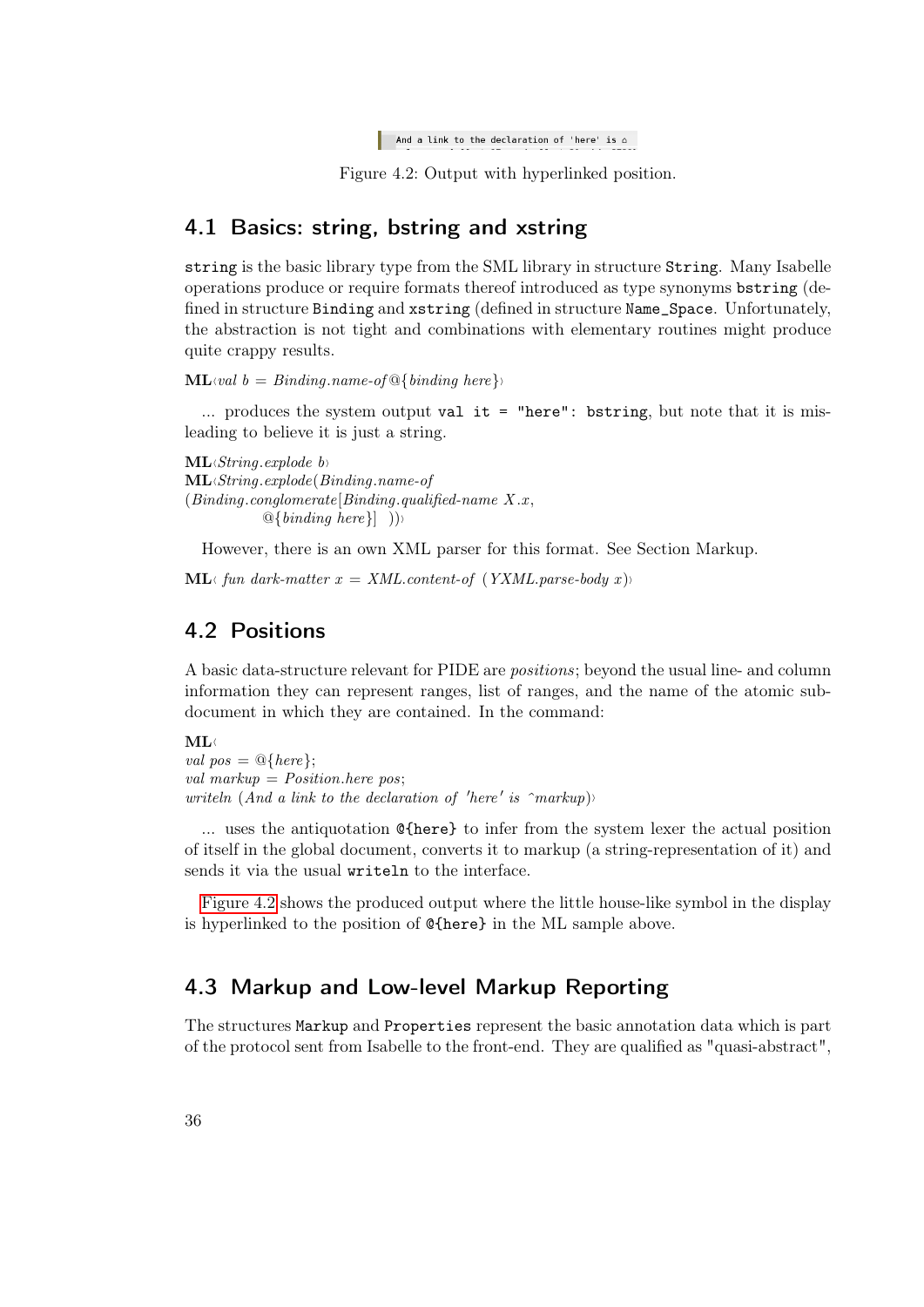which means they are intended to be an abstraction of the serialized, textual presentation of the protocol. Markups are structurally a pair of a key and properties; Markup provides a number of of such keys for annotation classes such as "constant", "fixed", "cartouche", some of them quite obscure. Here is a code sample from Isabelle-DOF. A markup must be tagged with an id; this is done by the serial-function discussed earlier. Markup Operations, were used for hyperlinking applications to binding occurrences, info for hovering, infors for type ...

### $ML$

(∗ Position.report is also a type consisting of a pair of a position and markup. ∗) (∗ It would solve all my problems if I find a way to infer the defining Position.report from a type definition occurence  $\ldots *$ )

 $Position.report: Position.T \rightarrow Markup.T \rightarrow unit;$ Position.reports: Position.report list −> unit;  $(* ? ? ? I$  think this is the magic thing that sends reports to the GUI.  $*)$  $Markup.$ entity : string  $\rightarrow$  string  $\rightarrow$  Markup. T;  $Markup.properties : Properties.T -> Markup.T -> Markup.$  $Properties.get: Properties.T \rightarrow string \rightarrow string \; option;$  $Markup. enclose : Markup. T \longrightarrow string \longrightarrow string;$ 

(∗ example for setting a link , the def flag controls if it is a defining or a binding occurence of an item ∗) fun theory-markup (def:bool) (name:string) (id:serial) (pos:Position.T) = if id = 0 then Markup.empty else Markup.properties (Position.entity-properties-of def id pos) (Markup.entity Markup.theoryN name);  $Markup-theoryN: string;$ 

serial(); ( $\ast$  A global, lock–guarded seriel counter used to produce unique identifiers, be it on the level of thy−internal states or as reference in markup in  $PIDE *$ )

#### $\left\langle \right\rangle$

## <span id="page-36-0"></span>4.3.1 A simple Example

 $ML \langle$ local

val docclass $N = doc-class$ :

(∗ derived from: theory-markup; def for defining occurrence (true) in contrast to referring occurence (false). ∗) fun docclass-markup def name id pos  $=$ if id = 0 then Markup.empty else Markup.properties (Position.entity-properties-of def id pos)  $(Markup.$ entity docclassN name);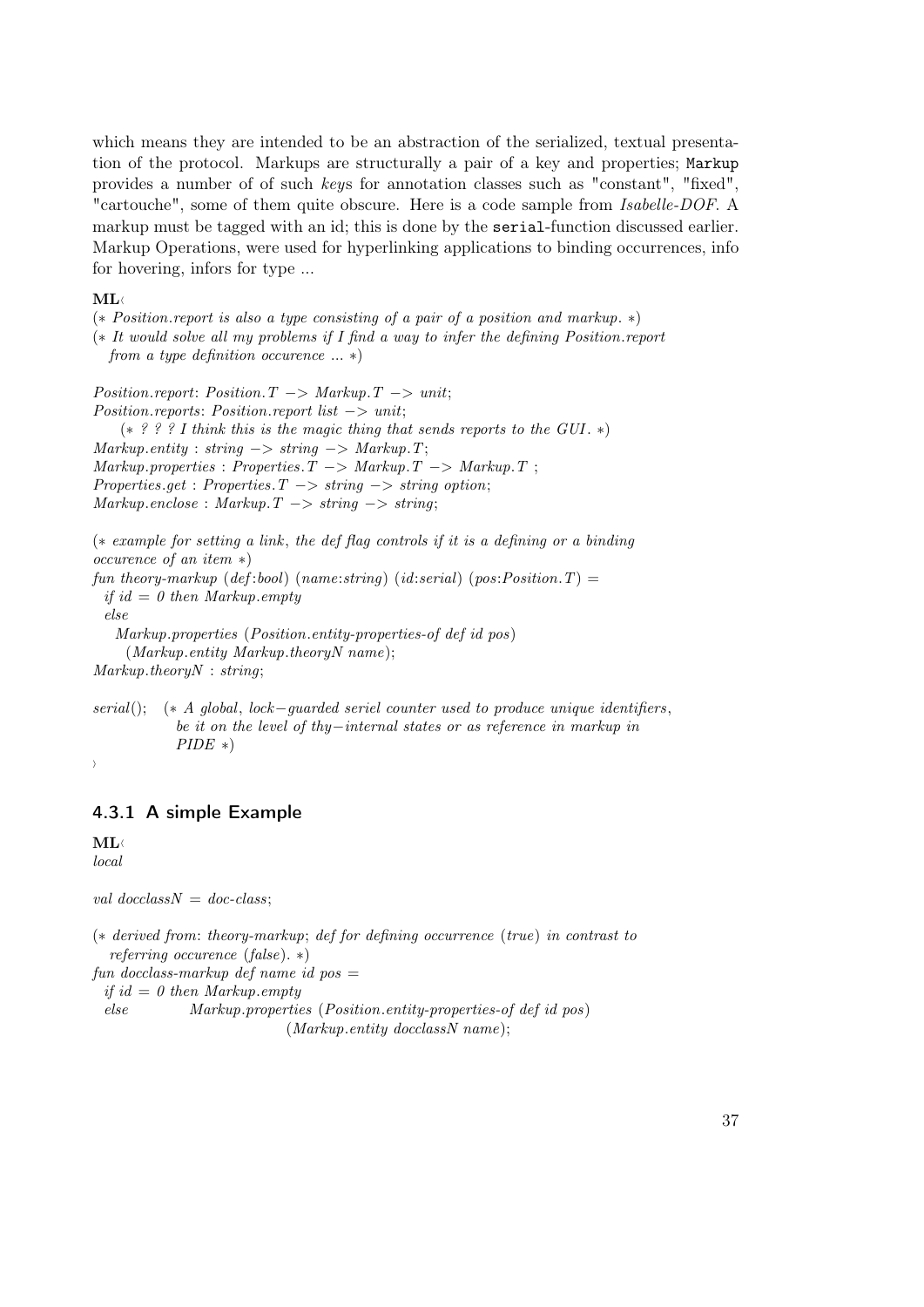in

```
fun report-defining-occurrence pos cid =let val id = serial ()val markup-of-cid = docclass-markup true cid id pos
         in Position.report pos markup-of-cid end;
```
end  $\lambda$ 

The @ML report-defining-occurrence-function above takes a position and a "cid" parsed in the Front-End, converts this into markup together with a unique number identifying this markup, and sends this as a report to the Front-End.

### <span id="page-37-0"></span>4.3.2 A Slightly more Complex Example

 $ML \leftarrow$ 

```
fun markup-tvar def-name ps (name, id) =let
   fun markup-elem name = (name, (name, []): Markup.T);val (tvarN, tvar) = markup-elem ((case def-name of SOME name => name | - => ) ^ 's
nickname is);
   val entity = Markup.entity tvarN name
   val def = def-name = NONEin
   tvar ::
   (if def then I else cons (Markup.keyword-properties Markup.ML-keyword3))
    (map (fn pos \Rightarrow Markup.properties (Position.entity-properties-of def id pos) entity) ps)
 end
```
fun report  $\vert \vert - = I$ | report ps markup  $x =$ let val  $ms = markup x$ in fold (fn  $p \implies$  fold (fn  $m \implies$  cons  $((p, m), ))$  ms) ps end  $\rightarrow$ 

## $ML \langle$

local *val data*  $=$  — Derived from Yakoub's example :-)

 $\left[ \right.$  (*\Frédéric 1er*  $\rangle$ , *\King of Naples \)* , ( $\langle Fr\acute{e}d\acute{e}ric \ H\rangle$ ,  $\langle King \ of \ Sicily \rangle$ ) , ( $\langle Fr\acute{e}d\acute{e}ric III\rangle$ ,  $\langle the\ Handsome\rangle$ ) , ( $\langle \text{Fr\'ed\'eric } IV \rangle$ ,  $\langle \text{of the Empty Pockets} \rangle$ ) , ( $\langle Frédéric \ V \rangle$ ,  $\langle King \ of \ Denmark-Norway \rangle$ ) , ( $\langle Fr\acute{e}d\acute{e}ric \ VI\rangle$ ,  $\langle the \ Knight \rangle$ ) , ( $\langle$ Frédéric VII),  $\langle Count \space of \space Toggenburg \rangle$ , ( $\langle Fr\acute{e}d\acute{e}ric \ VIII \rangle$ ,  $\langle Count \ of \ Zollern \rangle$ )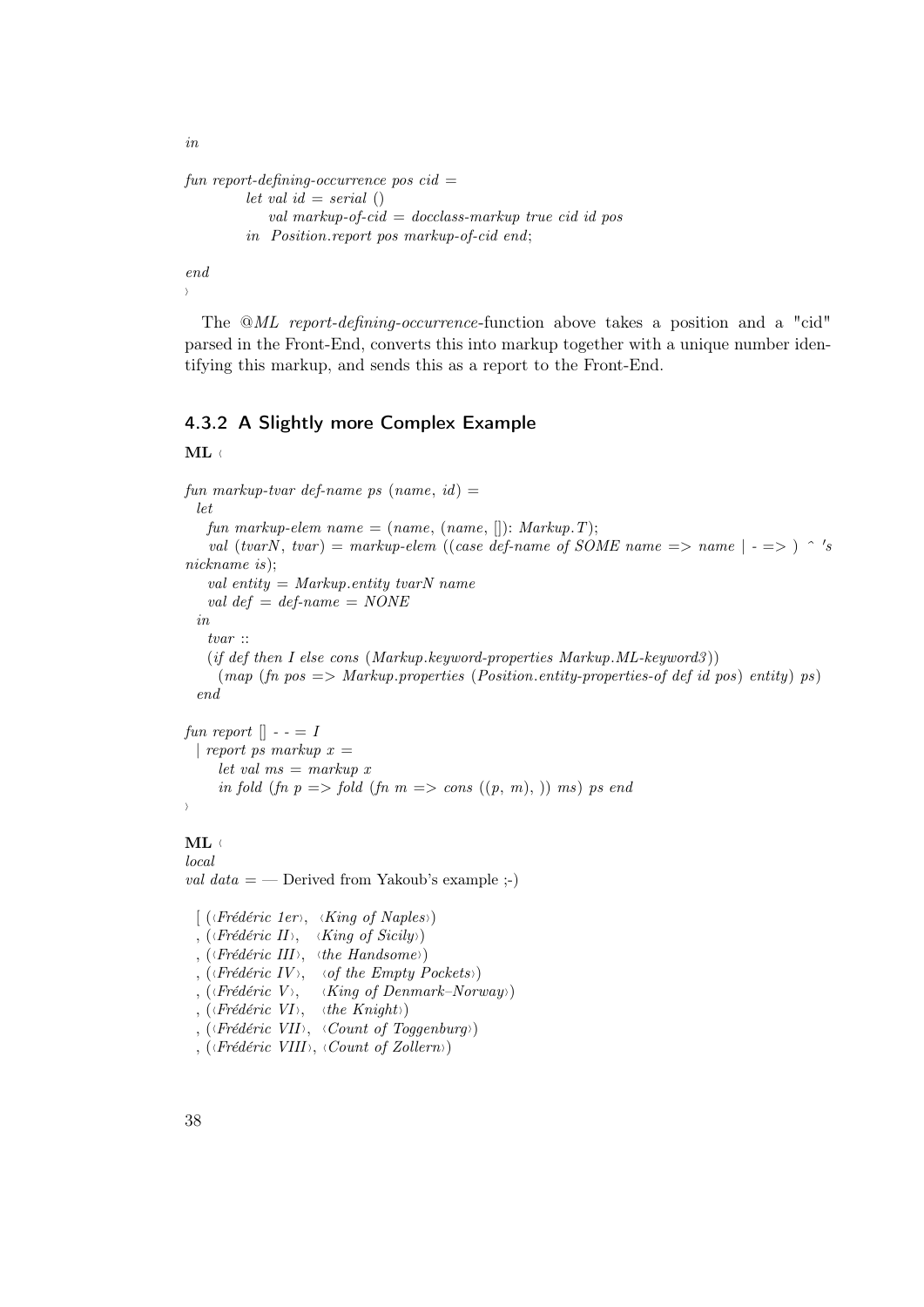```
, (\langle Fr\acute{e}d\acute{e}ric\ IX\rangle, \langle the\ Old\rangle)
 , (\langle Fr\acute{e}d\acute{e}ric X \rangle, \langle the Younger \rangle) ]
val (tab0, markup) =fold-map (fn (name, msg) \Rightarrow fn reports \Rightarrowlet val id = serial ()val pos = [Input. pos of name]in
               ( (fst(Input, source-content msq), (name, pos, id)), report pos (markup-tvar NONE pos) (fst(Input.source-content name), id) reports)
            end)
          data
          \sqrt{2}val () = Position.reports-text markup
in
val tab = Symtab.make tab\thetaend
i
ML \leftarrowval - =fold (fn input = >
       let
         val pos1' = Input.pop-offun ctnt name0 = \text{fst}(\text{Input}.\text{source-content name0})val pos1 = [pos1']val msq1 = \frac{fst(\text{Input}.\text{source}.\text{content}.\text{input})}{t}val msq2 = No persons were found to have such nickname
       in
         case Symtab.lookup tab (fst(Input.source-content input)) of
           NONE \implies tap \ (fn \ - \implies Output.information \ (msg2 \ \ \ \ Possimisticn.here-list \ pos1))(cons ((pos1', Markup.bad ())), ))| SOME (name0, pos0, id) => report pos1 (markup-tvar (SOME (ctnt name0)) pos0)
(msg1, id)end)
      \lceil \phi \cdot \text{diag}(k) \rceil is the Knight i Example of a correct retrieval (CTRL + Hovering shows what we are
expecting)
     , \langlethe Handsome \rangle — Example of a correct retrieval (CTRL + Hovering shows what we are
expecting)
     , the Spy i — Example of a failure to retrieve the person in tab
 ]
     \Box|> Position.reports-text
\overline{\phantom{a}}
```
The pudding comes with the eating: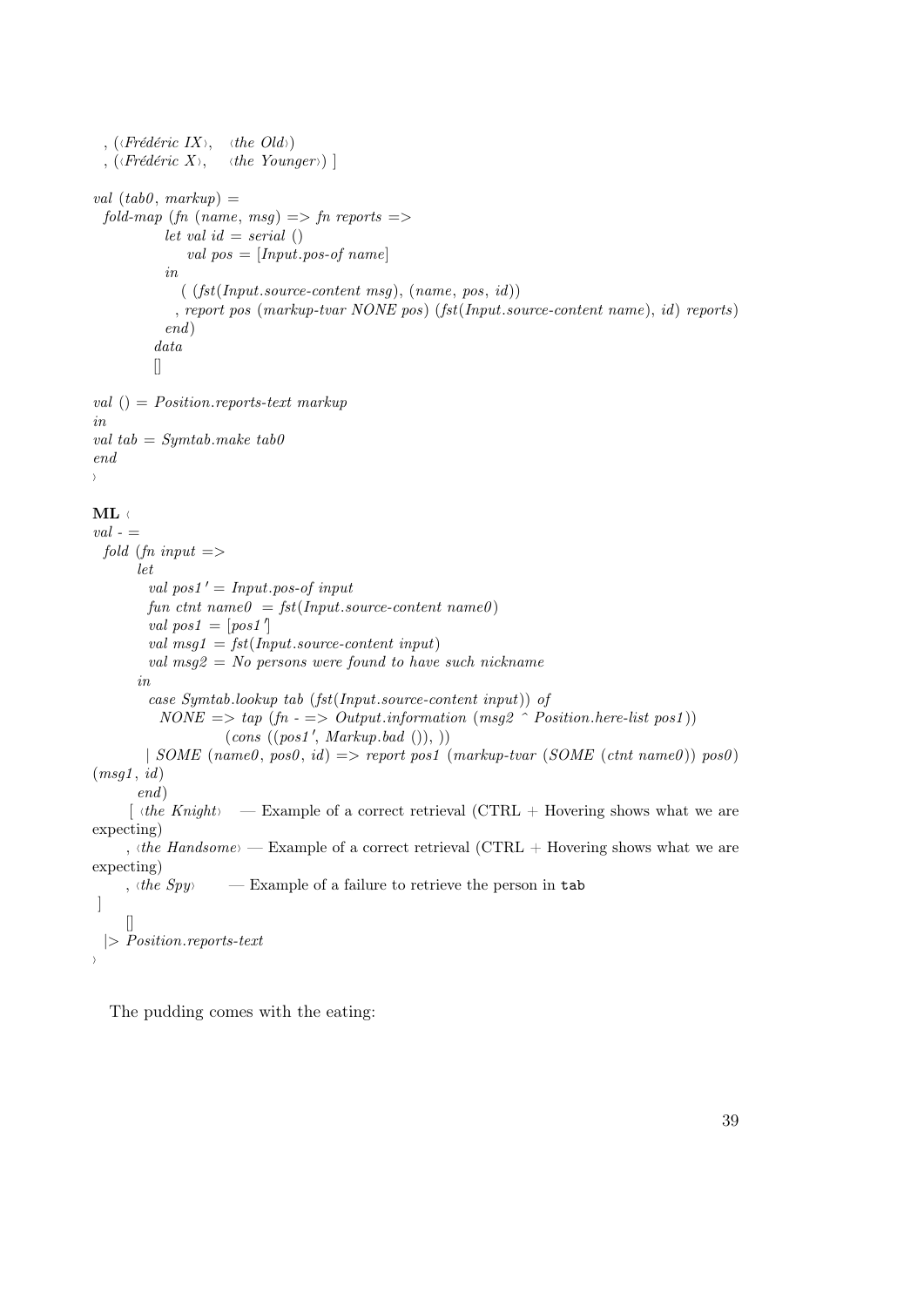#### <span id="page-39-0"></span>4.3.3 Environment Structured Reporting

The structure Name\_Space offers an own infra-structure for names and manages the markup accordingly. MORE TO COME

'a Name\_Space.table

# <span id="page-39-1"></span>4.4 The System Lexer and Token Issues

Four syntactic contexts are predefined in Isabelle (others can be added): the ML context, the text context, the Isar-command context and the teerm-context, referring to different needs of the Isabelle Framework as an extensible framework supporting incremental, partially programmable extensions and as a Framework geared towards Formal Proofs and therefore mathematical notations. The basic data-structure for the lexical treatment of these elemens are Token's.

### <span id="page-39-2"></span>4.4.1 Tokens

The basic entity that lexers treat are tokens. defined in Token It provides a classification infrastructure, the references to positions and Markup as well as way's to annotate tokens with (some) values they denote:

#### $ML$

local open Token

> type dummy  $=$  Token. T type  $src = Token \cdot T$  list type file = {src-path: Path.T, lines: string list, digest: SHA1.digest, pos: Position.T}

type name-value = {name: string, kind: string, print: Proof.context  $->$  Markup. T  $*$  xstring}

 $val - = \textit{Token.is-command}: \textit{Token}. \textit{T} \rightarrow \textit{bool};$ val - = Token.content-of : Token. $T \rightarrow string$ ; (\* textueller kern eines Tokens. \*)

val - = pos-of:  $T \rightarrow Position.T$ 

### (∗

```
datatype\ kind =(∗immediate source∗)
   Command | Keyword | Ident | Long-Ident | Sym-Ident | Var | Type-Ident | Type-Var | Nat |
   Float | Space |
   (∗delimited content∗)
   String | Alt-String | Verbatim | Cartouche | Comment of Comment.kind option |
   (∗special content∗)
   Error of string | EOF
```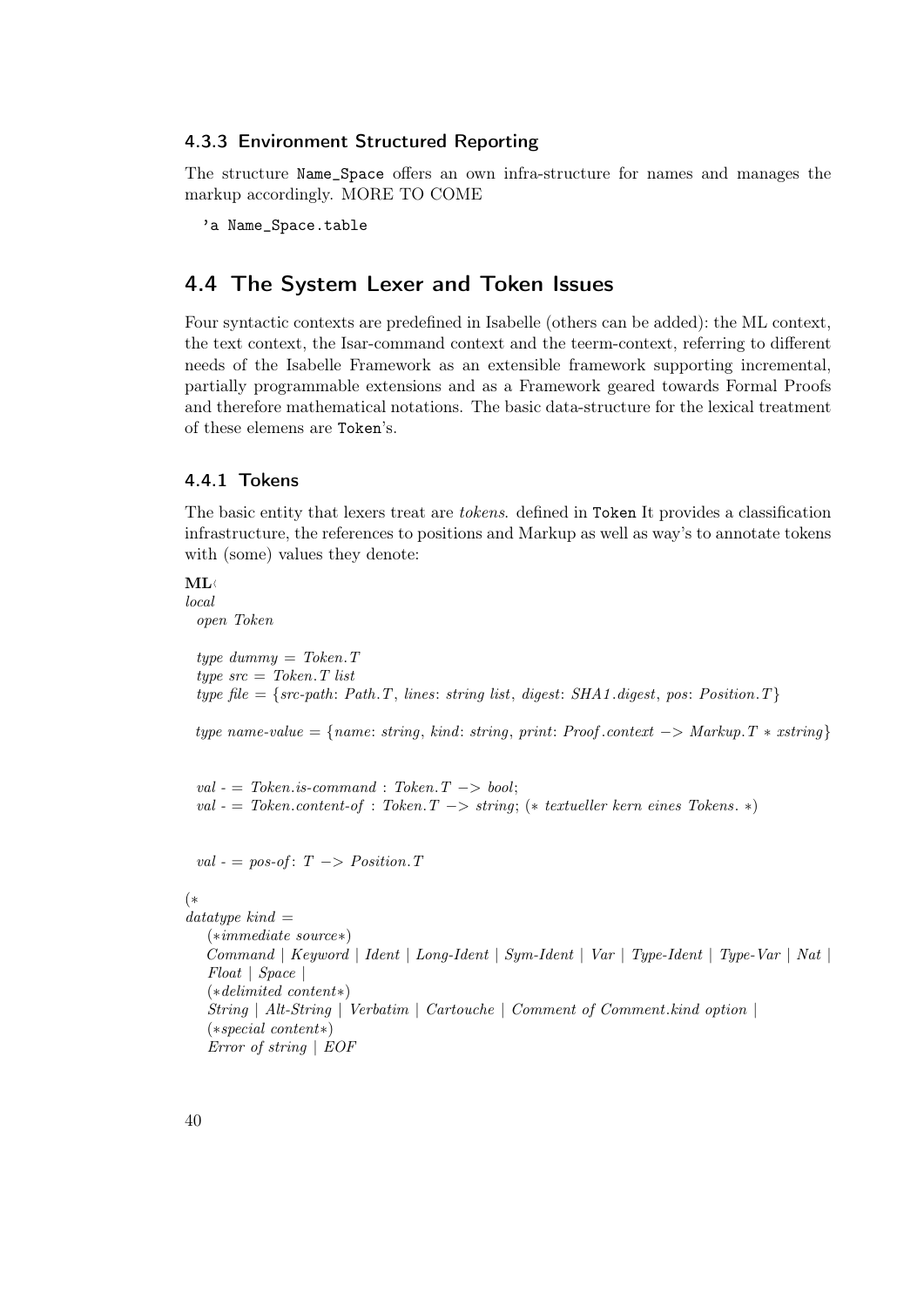```
datatype value =Source of src \vertLiteral of bool * Markup. T |
  Name of name-value ∗ morphism |
  Typ of typ |Term of term |
  Fact of string option * thm list
  Attribute of morphism \rightarrow attribute |
  Declaration of declaration |
  Files of file Exn.result list
```

```
∗)
in val - = ()end
i
```
## <span id="page-40-0"></span>4.4.2 A Lexer Configuration Example

```
ML \langle(* MORE TO COME *)i
```
# <span id="page-40-1"></span>4.5 Combinator Parsing

Parsing Combinators go back to monadic programming as advocated by Wadler et. al, and has been worked out [\[2\]](#page-54-4). Parsing combinators are one of the two major parsing technologies of the Isabelle front-end, in particular for the outer-syntax used for the parsing of toplevel-commands. The core of the combinator library is Scan providing the 'a parser which is a synonym for Token.T list -> 'a \* Token.T list.

"parsers" are actually interpreters; an 'a parser is a function that parses an input stream and computes(=evaluates, computes) it into 'a. Since the semantics of an Isabelle command is a transition  $\Rightarrow$  transition or theory  $\Rightarrow$  theory function, i.e. a global system transition. parsers of that type can be constructed and be bound as call-back functions to a table in the Toplevel-structure of Isar.

The library also provides a bunch of infix parsing combinators, notably:

#### $ML$

val - = op !! : ('a \* message option -> message) -> ('a -> 'b) -> 'a -> 'b (∗apply function∗)  $val - = op \gg : ('a \gg 'b * 'c) * ('b \gg 'd) \gg 'a \gg 'd * 'c$ (∗alternative∗)  $val - = op \mid | \cdot (a \rightarrow 'b) * (a \rightarrow 'b) \rightarrow 'a \rightarrow 'b$ (∗sequential pairing∗)  $val - = op - - : ('a -> 'b * 'c) * ('c -> 'd * 'e) -> 'a -> ('b * 'd) * 'e$ (∗dependent pairing∗)  $val - = op : - - : ('a -> 'b * 'c) * ('b -> 'c -> 'd * 'e) -> 'a -> ('b * 'd) * 'e$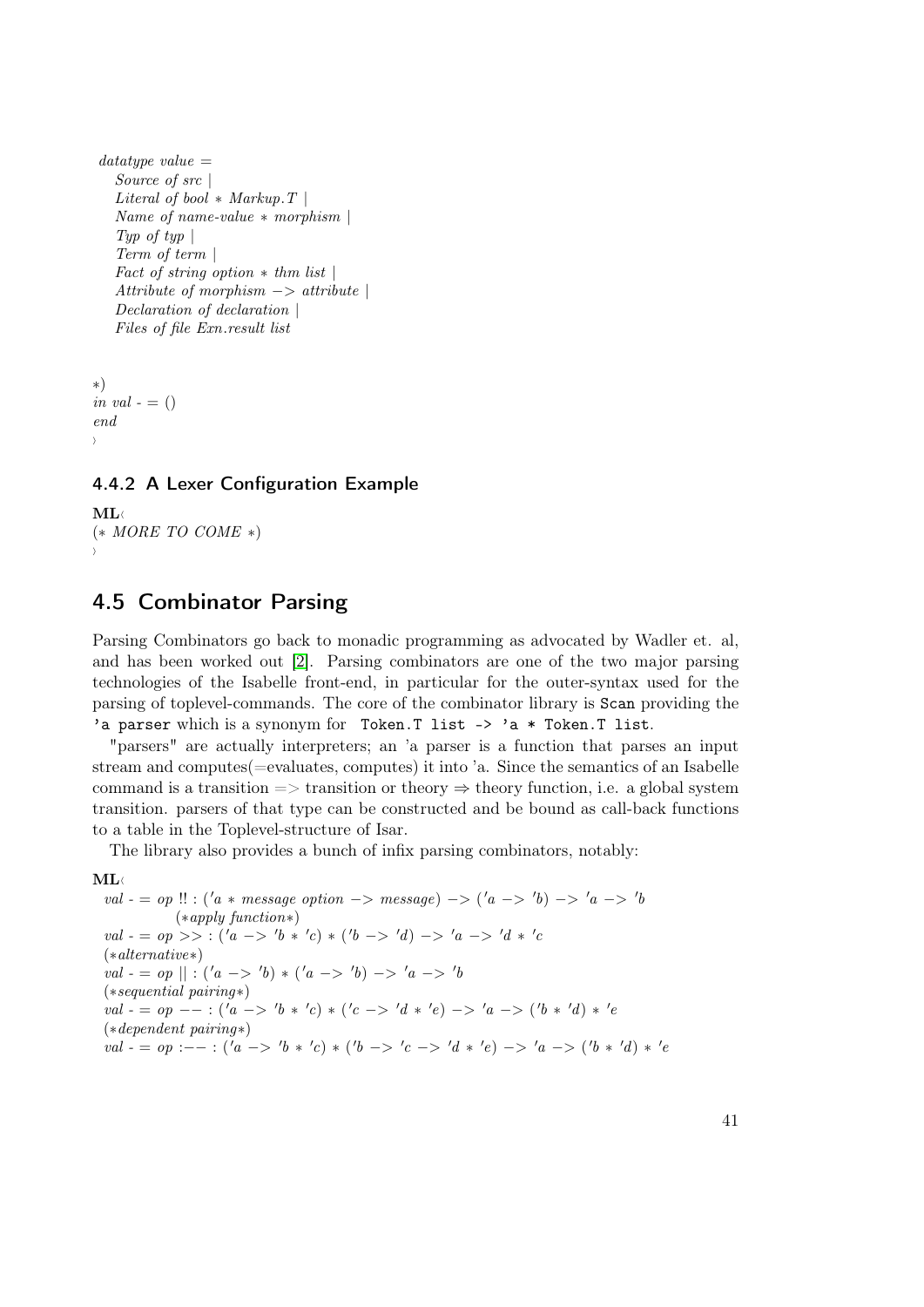(∗projections∗)  $val - = op : |- - : ('a -> 'b * 'c) * ('b -> 'c -> 'd * 'e) -> 'a -> 'd * 'e$  $val - = op |- - : ('a -> 'b * 'c) * ('c -> 'd * 'e) -> 'a -> 'd * 'e$  $val - = op -|-| : ('a -> 'b * 'c) * ('c -> 'd * 'e) -> 'a -> 'b * 'e$ (∗concatenation∗) val - = op ^^ : ('a -> string \* 'b) \* ('b -> string \* 'c) -> 'a -> string \* 'c  $val - = op :: : ('a \to 'b * 'c) * ('c \to 'b list * 'd) \to 'a \to 'b list * 'a$  $val - = op \ @\ @\ @: ('a \rightarrow 'b \; list * 'c) * ('c \rightarrow 'b \; list * 'd) \rightarrow 'a \rightarrow 'b \; list * 'd$ (∗one element literal∗) val  $- = op$  \$\$ : string  $\rightarrow$  string list  $\rightarrow$  string  $\rightarrow$  string list val  $- = op$   $\sim$  \$\$ : string  $\rightarrow$  string list  $\rightarrow$  string  $*$  string list  $\rangle$ 

Usually, combinators were used in one of these following instances:

 $ML \langle$ 

type 'a parser = Token. T list  $\rightarrow$  'a  $*$  Token. T list type  $'a$  context-parser = Context.generic \* Token. T list  $\rightarrow 'a$  \* (Context.generic \* Token. T list)

(∗ conversion between these two : ∗)

fun parser2contextparser pars  $(\text{ctxt}, \text{toks}) = \text{let val}(a, \text{toks}') = \text{pars} \text{toks}$ in  $(a,(ctxt, toks'))$  end;  $val = parser2context parser : 'a parser -> 'a context-parser;$ 

 $(*$  bah, is the same as Scan.lift  $*)$  $val = Scan$ .lift Args.cartouche-input : Input.source context-parser;

### <span id="page-41-0"></span>4.5.1 Advanced Parser Library

There are two parts. A general multi-purpose parsing combinator library is found under Parse, providing basic functionality for parsing strings or integers. There is also an important combinator that reads the current position information out of the input stream:

 $ML \langle$ 

Parse.nat: int parser; Parse.int: int parser; Parse.enum-positions: string  $\rightarrow 'a$  parser  $\rightarrow ('a$  list  $*$  Position. T list) parser; Parse.enum: string  $-> 'a$  parser  $-> 'a$  list parser;  $Parse. input: 'a parser -> Input-source parser;$ 

Parse.enum : string  $\rightarrow 'a$  parser  $\rightarrow 'a$  list parser;  $Parse.$ !!! : (Token. T list  $-> 'a) -> Token$ . T list  $-> 'a$ ; Parse.position: 'a parser  $\Rightarrow$  ('a \* Position.T) parser;

(∗ Examples ∗) Parse.position Args.cartouche-input; i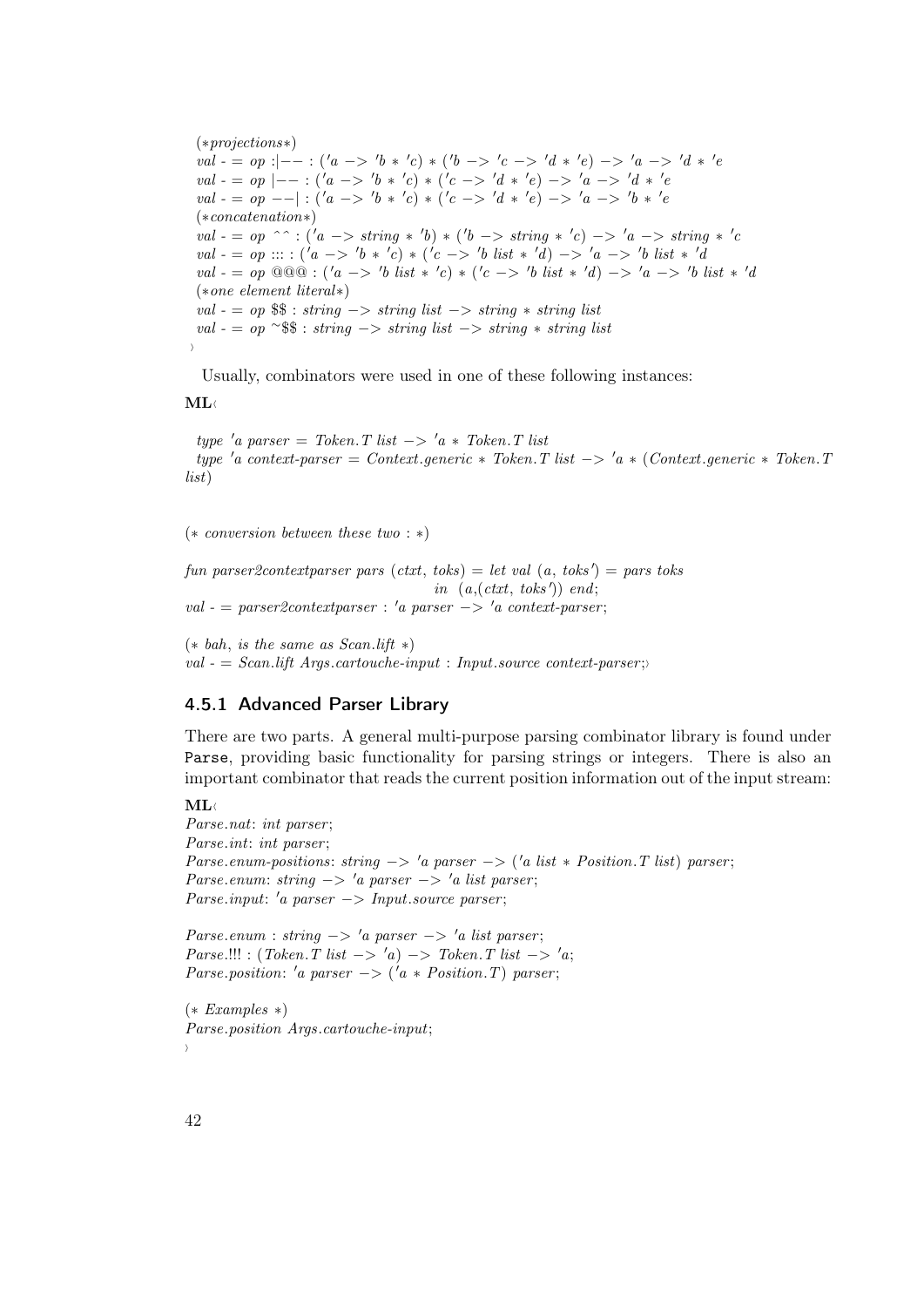The second part is much more high-level, and can be found under Args. In parts, these combinators are again based on more low-level combinators, in parts they serve as an an interface to the underlying Earley-parser for mathematical notation used in types and terms. This is perhaps meant with the fairly cryptic comment: "Quasi-inner syntax based on outer tokens: concrete argument syntax of attributes, methods etc." at the beginning of this structure.

```
ML
```
local

open Args

(∗ some more combinaotrs ∗)  $val - = symbolic: \;Token.T \; parser$  $val - =$  \$\$\$ : string  $\rightarrow$  string parser val - = maybe: 'a parser -> 'a option parser  $val - = name-token: Token. T parser$ 

- (∗ common isar syntax ∗)
- $val = colon: string parser$
- $val = query: string parser$
- $val =$  bang: string parser
- $val = query-color: string \text{ parser}$
- $val = banq\text{-}color: string parser$
- $val =$  parens: 'a parser  $-> 'a$  parser
- $val =$  bracks: 'a parser  $-> 'a$  parser
- $val = mode: string \rightarrow bool \ parser$
- $val = name: string parser$
- val = name-position: (string \* Position. T) parser
- $val =$  cartouche-inner-syntax: string parser
- $val =$  cartouche-input: Input.source parser
- $val = text-token: \textit{Token}. \textit{T parser}$

(∗ advanced string stuff ∗)

- $val =$  embedded-token: Token. T parser
- $val =$  embedded-inner-syntax: string parser
- $val =$  embedded-input: Input.source parser
- $val =$  embedded: string parser
- val  $-$  = embedded-position: (string  $*$  Position. T) parser
- $val = text-input: Input-source parser$
- $val = text: string parser$
- $val =$  binding: binding parser

(∗ stuff related to INNER SYNTAX PARSING ∗)

- $val = alt-name: string parser$
- $val =$  liberal-name: string parser
- $val = var: indexname\,\,parser$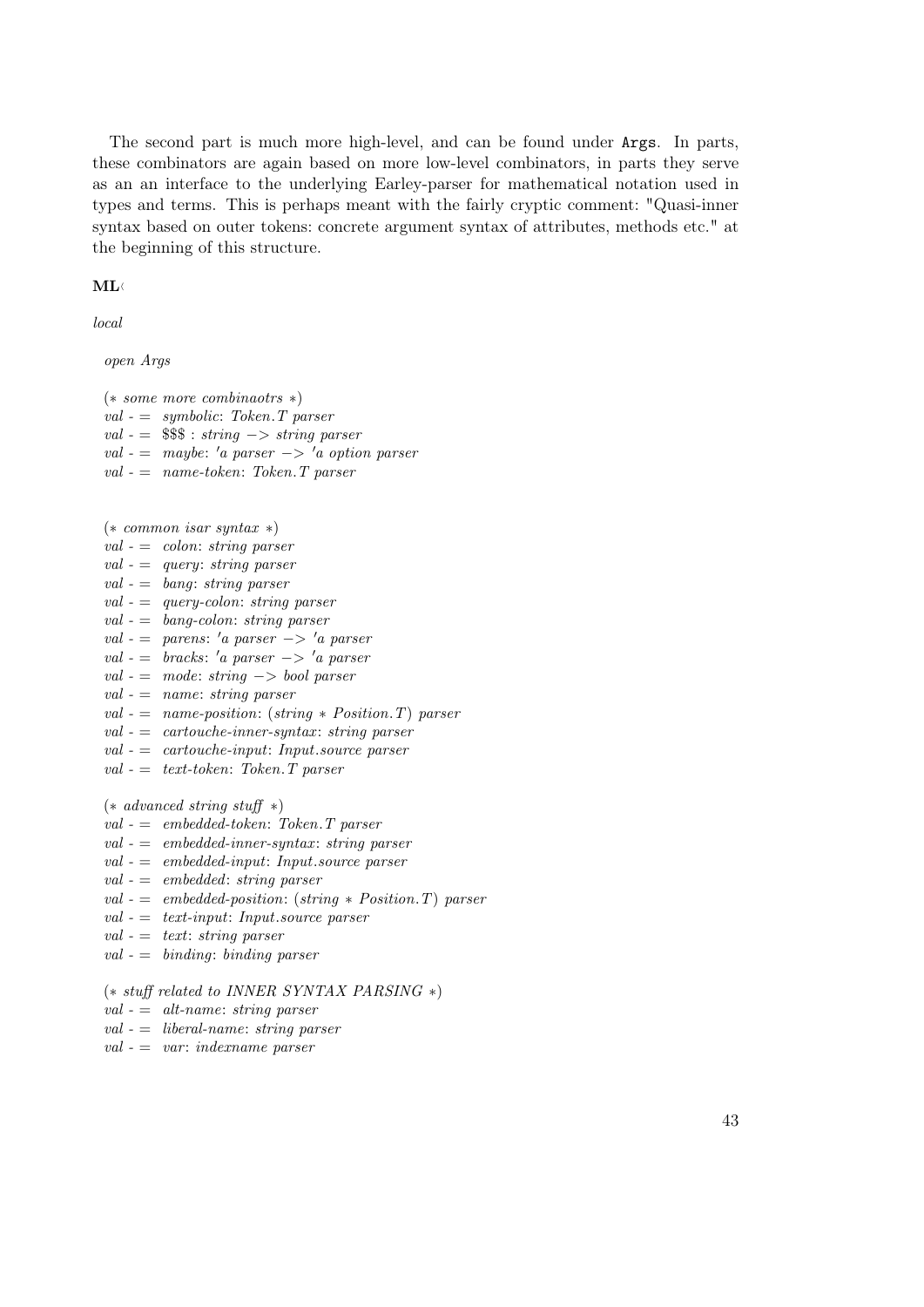```
val - = internal-name: Token.name-value parserval - = internal-tup: typ\ parserval - = internal-term: term \text{ parser}val - = internal-fact: thm list parser
 val = internal-attribute: (morphism -> attribute) parserval - = internal-declamation: declaration \text{ } parserval = named-source: (Token.T \rightarrow Token.src) \rightarrow Token.src parserval - = named-typ: (string \rightarrow typ) \rightarrow typ \ parserval - = named-term: (string -> term) -> term parser
 val - = text-declaration: (Input.source -> declaration) -> declaration parser
 val - = cartouche-declaration: (Input.source - > declaration) - > declaration parser
 val - = type-abbrew: typ context-parserval - = typ: typ context-parser
 val - = term: term context-parserval - = term-pattern: term context-parser
 val - = term - abbrev: term context-parser(∗ syntax for some major Pure commands in Isar ∗)
 val - = prop: term context-parser
 val - = type-name: {proper: bool, strict: bool} \rightarrow string context-parser
 val - = const: {proper: bool, strict: bool} -> string context-parser
 val - = goal-specific: ((int -> tactic) -> tactic) context-parserval - = context: Proof. context context.parseval - = theory: theory context-parser
in val - = () end
```
 $val - = internal-source: Token.src parser$ 

```
i
```
## <span id="page-43-0"></span>4.5.2 Bindings

The structure Binding serves as *structured name bindings*, as says the description, i.e. a mechanism to basically associate an input string-fragment to its position. This concept is vital in all parsing processes and the interaction with PIDE.

Key are two things:

- 1. the type-synonym bstring which is synonym to string and intended for "primitive names to be bound"
- 2. the projection Binding.pos\_of : binding -> Position.T
- 3. the constructor establishing a binding Binding.make: bstring \* Position.T -> binding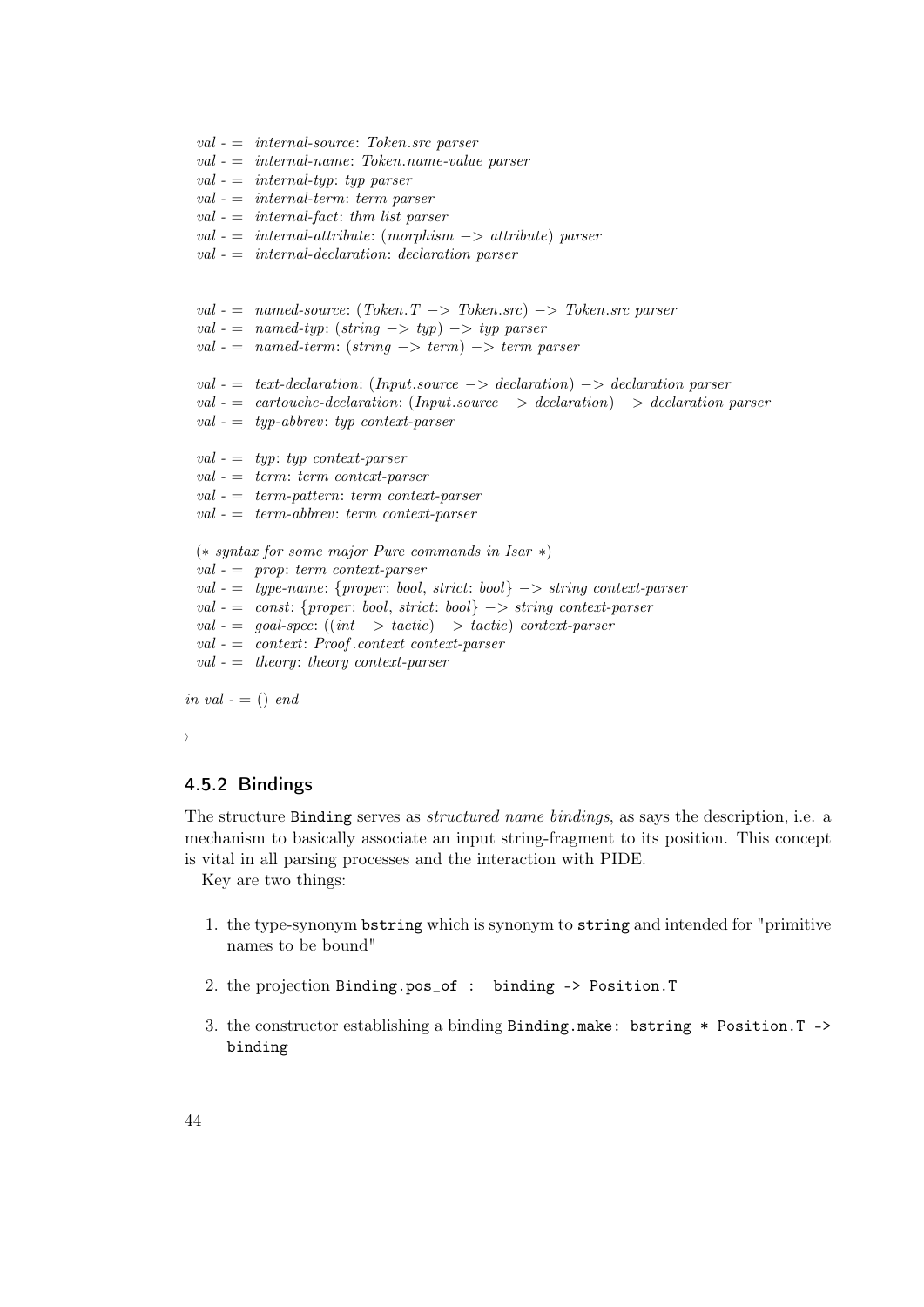Since this is so common in interface programming, there are a number of antiquotations

 $ML$ 

val  $H = \mathbb{Q}\{\text{binding here}\};$  (\* There are bindings consisting of a text−span and a position, where "positions" are absolute references to a file  $*)$ 

Binding.pos-of H; (\* clicking on H activates the hyperlink to the defining occ of H above \*)  $(* \{offset=23, end-offset=27, id=-17214\}$ : Position. T ∗)

(∗ a modern way to construct a binding is by the following code antiquotation : ∗)  $\boldsymbol{binding}$  (theory)

 $\left\langle \right\rangle$ 

### <span id="page-44-0"></span>4.5.3 Input streams.

Reads as : Generic input with position information.

 $ML$ 

```
Input source-explode: Input-source \rightarrow Symbol-Pos.T list;Input\qquad \qquad (Input\qquad f \mathcal{Q}{\{thm\ ref\}});
```
(∗ If stemming from the input window, this can be s th like:

```
[(, \{offset=14, id=-2769\}), (f, \{offset=15, id=-2769\}), (f, \{offset=16, id=-2769\}),(@, \{offset=17, id=-2769\}), ({, {offset=18, id=−2769}), (t, {offset=19, id=−2769}),
    (h, {offset = 20, id = −2769}), (m, {offset = 21, id = −2769}), ( , {offset = 22, id = −2769}),(r, \, \{ \text{offset=23}, \, \textit{id} \text{==2769}\}), \, (e, \, \{ \text{offset=24}, \, \textit{id}\text{==2769}\}), \, (f, \, \{ \text{offset=25}, \, \textit{id}\text{==2769}\}),(l, \{offset=26, id=-2769\}), (\}, \{offset=27, id=-2769\})∗)
```
 $\left\langle \right\rangle$ 

# <span id="page-44-1"></span>4.6 Term Parsing

The heart of the parsers for mathematical notation, based on an Earley parser that can cope with incremental changes of the grammar as required for sophisticated mathematical output, is hidden behind the API described in this section.

Note that the naming underlies the following convention : there are:

- 1. "parser"s and type-"checker"s
- 2. "reader"s which do both together with pretty-printing

This is encapsulated the data structure  $\texttt{Syntax}$  — the table with const symbols, print and ast translations, ... The latter is accessible, e.g. from a Proof context via Proof\_Context.syn\_of.

Inner Syntax Parsing combinators for elementary Isabelle Lexems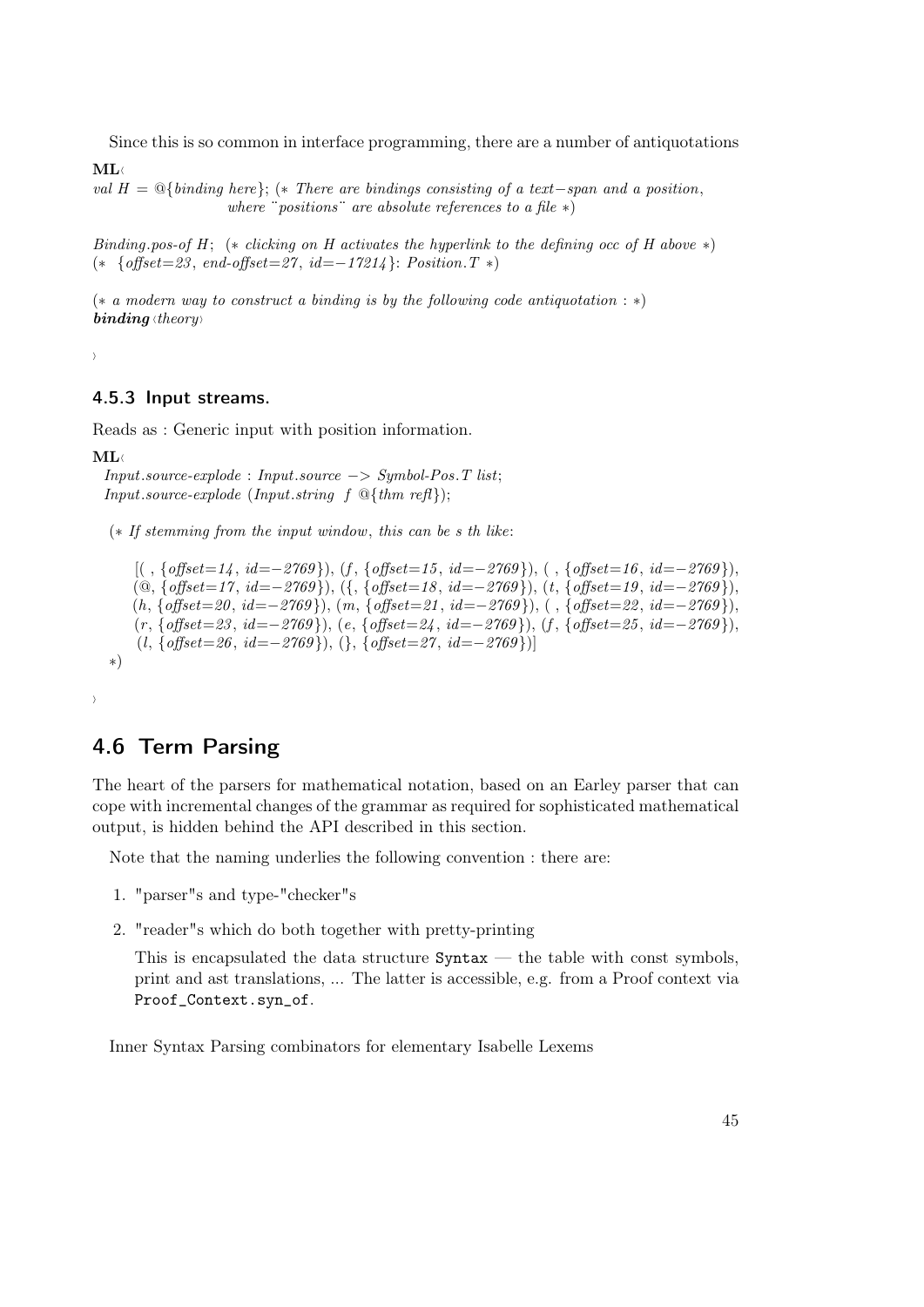#### $ML \langle$

 $Syn tax.parse-sort : Proof. context -> string -> sort;$  $Syntax.parse-type : Proof. context -> string -> typ;$  $Syntax.parse-term : Proof. context -> string -> term;$  $Syn tax.parse-prop : Proof. context -> string -> term;$  $Syn tax. check-term: Proof. context \rightarrow term \rightarrow term;$  $Syn tax. check-props: Proof. context \rightarrow term list \rightarrow term list;$  $Syn tax.$ uncheck-sort: Proof.context  $->$  sort  $->$  sort;  $Syn tax.$ uncheck-typs: Proof.context  $\rightarrow$  typ list  $\rightarrow$  typ list;  $Syn tax.$ uncheck-terms: Proof.context  $\rightarrow$  term list  $\rightarrow$  term list;

In contrast to mere parsing, the following operators provide also type-checking and internal reporting to PIDE — see below. I did not find a mechanism to address the internal serial-numbers used for the PIDE protocol, however, rumours have it that such a thing exists. The variants \_global work on theories instead on Proof.contexts.

#### $ML$

 $Syn tax.read-sort: Proof. context \rightarrow string \rightarrow sort;$  $Syn tax.read-type: Proof. context \rightarrow string \rightarrow typ;$  $Syn tax.read-term: Proof. context \rightarrow string \rightarrow term;$  $Syntax.read-types: Proof. context \rightarrow string list \rightarrow typ list;$  $Syn tax.read-sort-global: theory \rightarrow string \rightarrow sort;$  $Syntax.read-type-qlobal: theory \rightarrow string \rightarrow typ;$  $Syn tax.read-term-global: theory \rightarrow string \rightarrow term;$  $Syn tax.read-prop-global: theory \rightarrow string \rightarrow term;$ i

The following operations are concerned with the conversion of pretty-prints and, from there, the generation of (non-layouted) strings.

#### $ML \langle$

 $Syn tax. pretty-term: Proof. context \rightarrow term \rightarrow Pretty.T;$  $Syntax. pretty-type: Proof. context \rightarrow type \rightarrow Pretty. T;$  $Syn tax. pretty-sort: Proof. context \rightarrow sort \rightarrow Pretty. T;$  $Syn tax. pretty-class rel: Proof. context \rightarrow class list \rightarrow Pretty.T;$  $Syntax. pretty-artty: Proof. context \rightarrow arity \rightarrow Pretty. T;$  $Syntax. string-of-term: Proof. context \rightarrow term \rightarrow string;$  $Syn tax. string-of-type: Proof. context \rightarrow typ \rightarrow string;$  $Syntax. look up-const: Syntax. syntax -> string -> string option;$ i

Note that Syntax.install\_operations is a late-binding interface, i.e. a collection of "hooks" used to resolve an apparent architectural cycle. The real work is done in ~~/src/Pure/Syntax/syntax\_phases.ML

Even the parsers and type checkers stemming from the theory-structure are registered via hooks (this can be confusing at times). Main phases of inner syntax processing, with standard implementations of parse/unparse operations were treated this way. At the very very end in , it sets up the entire syntax engine (the hooks) via: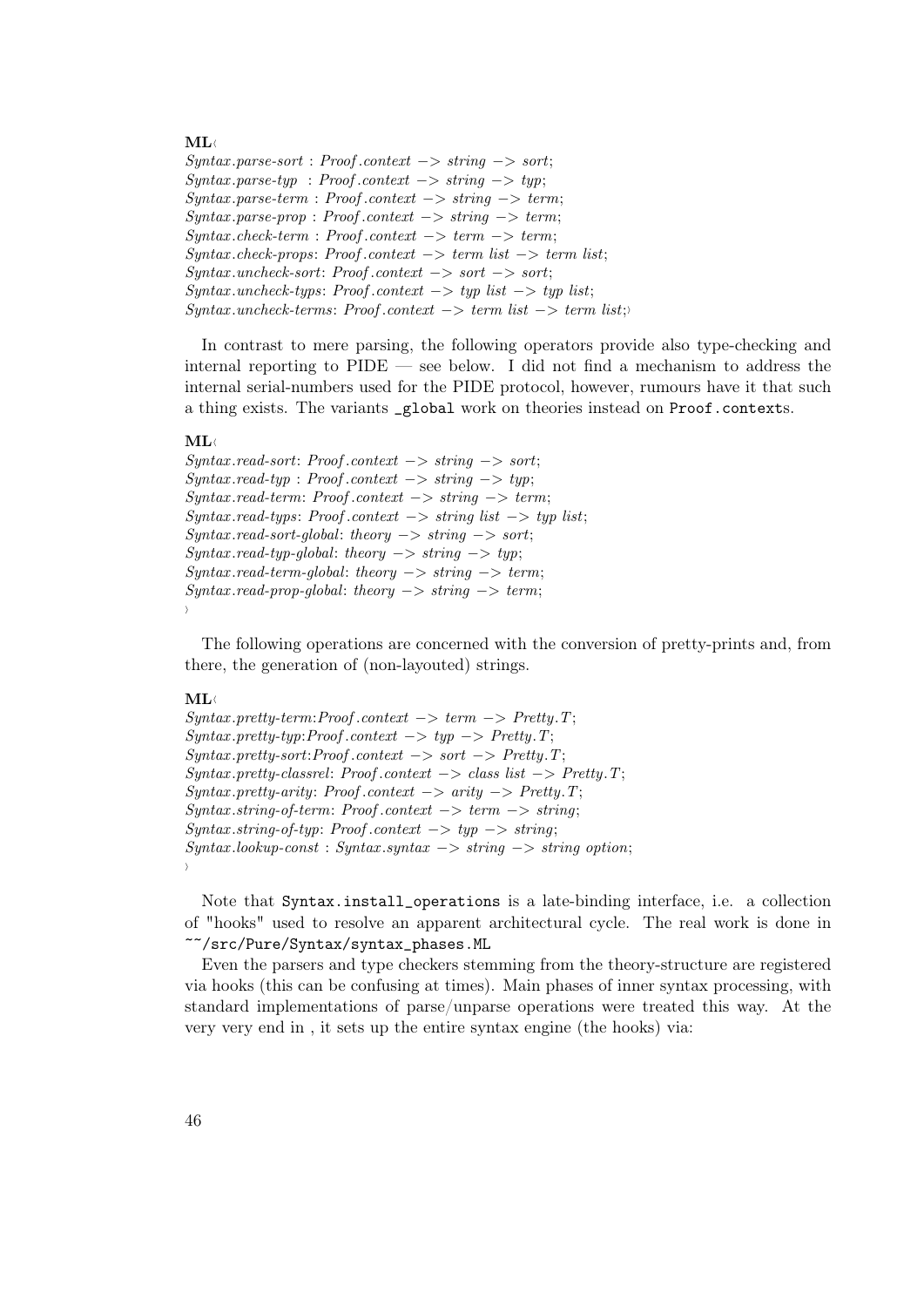### <span id="page-46-0"></span>4.6.1 Example

 $ML$ 

(∗ Recall the Arg−interface to the more high−level, more Isar−specific parsers: ∗) Args.name : string parser ;  $A \textit{rgs.} const$  : {proper: bool, strict: bool}  $\rightarrow$  string context-parser; Args.cartouche-input: Input.source parser ;  $A \, \textit{rgs.text-token}$  : Token. T parser;

(∗ here follows the definition of the attribute parser : ∗) val  $Z = let$  val attribute = Parse.position Parse.name  $Scan. optional (Parse.$ \$\$\$ =  $|-----$  Parse.!!! Parse.name) ; in  $(Scan. optional(Parse.$ \$\$\$,  $|--- (Parse. enum, attribute))$  end;

(∗ Here is the code to register the above parsers as text antiquotations into the Isabelle Framework: ∗)  $Thy-Output.antiquotation-prety-source$  binding  $\langle theory \rangle$  (Scan.lift (Parse.position Args.embedded));

 $Thu-Output.$  antiquotation-raw **binding** (file) (Scan.lift (Parse.position Parse.path)) ;

(∗ where we have the registration of the action

 $(Scan.lift (Parse. position Args. cartouche-input)))$ 

to be bound to the

name

as a whole is a system transaction that, of course, has the type

 $theory \rightarrow theory : *)$  $(f_n \text{ name } \Longrightarrow (Thy\text{-}Output.\text{antiquotation-} pretty-source name)$ (Scan.lift (Parse.position Args.cartouche-input)))) : binding −> (Proof .context −> Input.source ∗ Position.T −> Pretty.T) −> theory −>

theory;

<span id="page-46-1"></span> $\rangle$ 

# 4.7 Output: Very Low Level

For re-directing the output channels, the structure Output may be relevant:

 $ML$ 

 $\lambda$ 

Output.output;  $(*$  output is the structure for the hooks with the target devices.  $*$ ) Output.output bla-1 :;

It provides a number of hooks that can be used for redirection hacks ...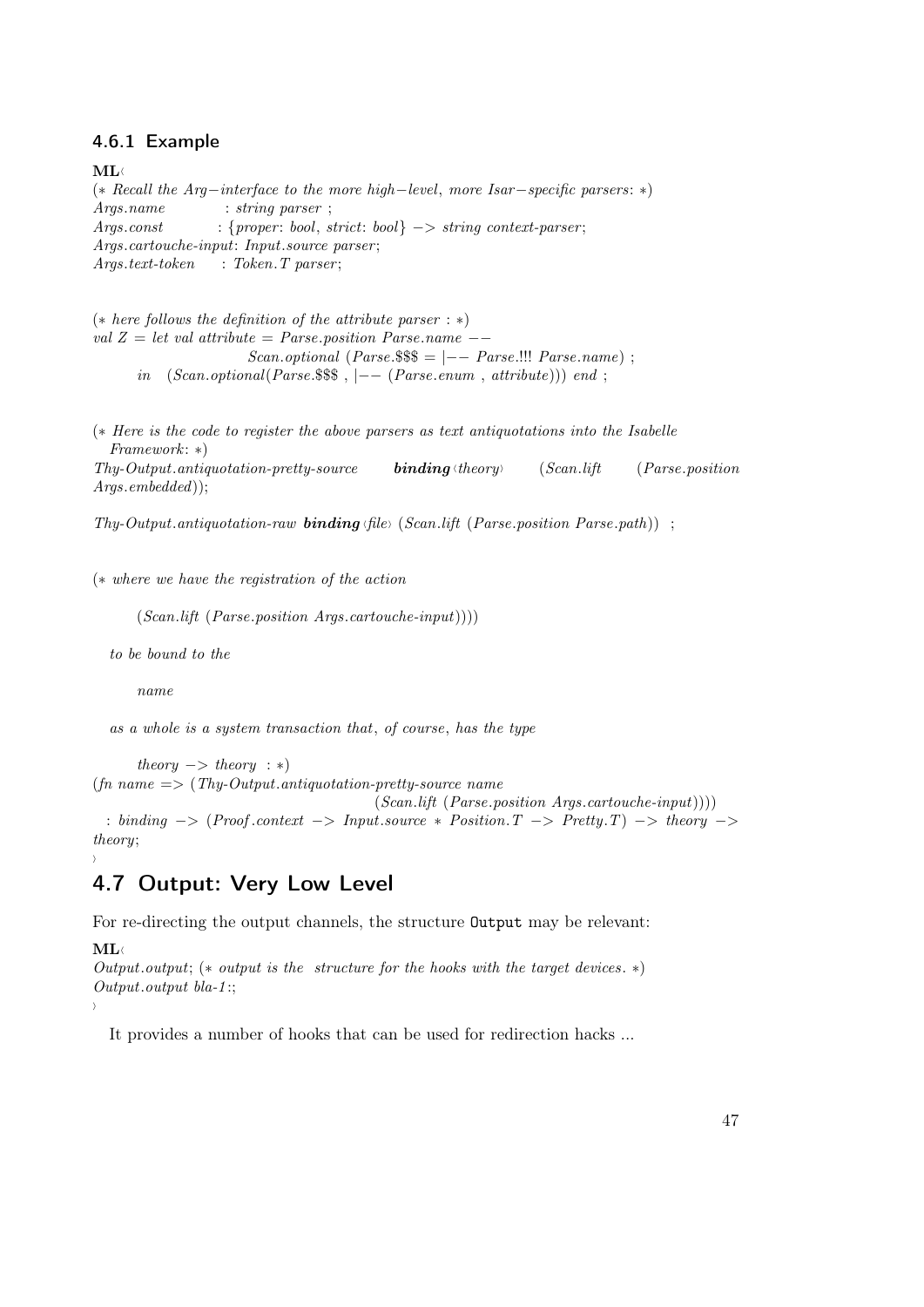# <span id="page-47-0"></span>4.8 Output: LaTeX

The heart of the LaTeX generator is to be found in the structure Thy\_Output. This is an own parsing and writing process, with the risc that a parsed file in the IDE parsing process can not be parsed for the LaTeX Generator. The reason is twofold:

- 1. The LaTeX Generator makes a rough attempt to mimic the LayOut if the thy-file; thus, its spacing is relevant.
- 2. there is a special bracket  $(*\leq*)$  ...  $(*\geq*)$  that allows to specify input that is checked by Isabelle, but excluded from the LaTeX generator (this is handled in an own sub-parser called Document\_Source.improper where also other forms of comment parsers are provided.

Since Isabelle2018, an own AST is provided for the LaTeX syntax, analogously to Pretty. Key functions of this structure Latex are:

#### $ML$ local

```
open Latex
```

```
type dummy = textval - = string: string -> text;
 val - = text: string * Position.T \rightarrow textval - = output-text: text list \rightarrow string
 val - = output-positions: Position. T \rightarrow text list \rightarrow string
 val - = output-name: string -> string
 val - = output - ascii: string -> stringval - = output-symbols: Symbol.symbol list \rightarrow string
 val - = begin-delim: string \rightarrow string
 val - = end-delim: string \rightarrow string
 val - = begin-tag: string \rightarrow string
 val - = end-tag: string \rightarrow string
 val - = environment \cdot block: string \rightarrow text list \rightarrow textval - = environment: string -> string -> stringval - = block: text list -> text
 val - = enclose-body: string \rightarrow string \rightarrow text list \rightarrow text list
 val - = enclose-block: string -> string -> text list -> textin val - = ()end;
```
Latex .output-ascii; Latex .environment isa bg;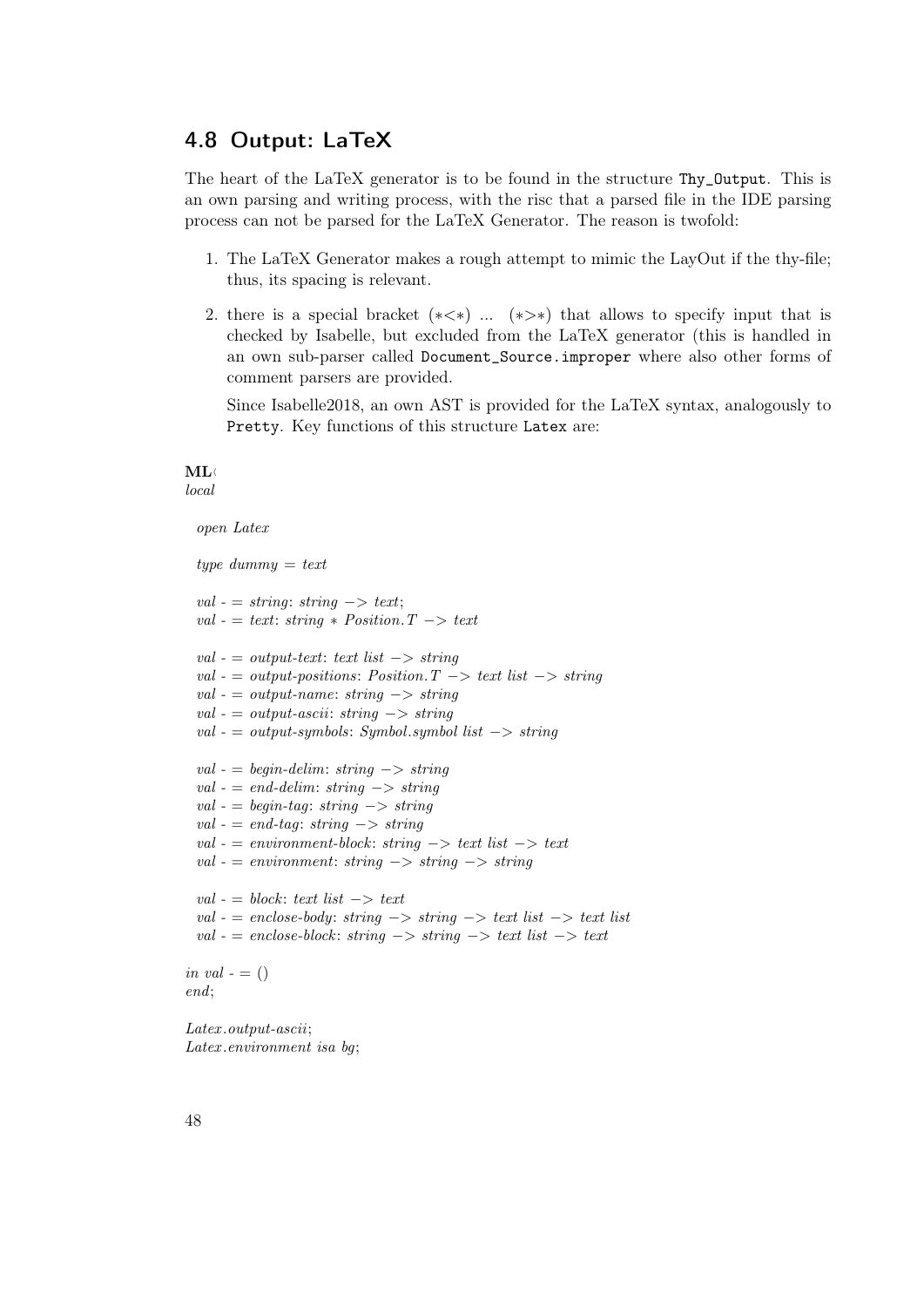Latex.output-ascii a-b: $c'$ é; (∗ Note: ∗) space-implode sd &e sf dfg  $[qs, er, alpha]$ ;

 $\langle$ 

Here is an abstract of the main interface to Thy\_Output:

#### $ML \langle$

output-document: Proof .context −> {markdown: bool} −> Input.source −> Latex .text list; output-token: Proof.context  $→$  Token. T  $→$  Latex.text list; output-source: Proof.context  $\rightarrow$  string  $\rightarrow$  Latex.text list; present-thy: Options.  $T \rightarrow$  theory  $\rightarrow$  segment list  $\rightarrow$  Latex text list;  $isable!$ : Proof.context  $\rightarrow$  Latex.text list  $\rightarrow$  Latex.text;  $is a belief-type writer: Proof. context \rightarrow Later. text list \rightarrow Later. text;$  $typewriter: Proof. context \rightarrow string \rightarrow Later.$ verbatim: Proof.context  $\rightarrow$  string  $\rightarrow$  Latex.text;  $source: Proof. context \rightarrow \{embedded: bool\} \rightarrow \mathit{Token} . src \rightarrow \mathit{Later} . text;$ pretty: Proof.context  $->$  Pretty.  $T \rightarrow$  Latex .text; pretty-source: Proof .context −> {embedded: bool} −> Token.src −> Pretty.T −> Latex .text; pretty-items: Proof.context  $->$  Pretty. T list  $->$  Latex.text; pretty-items-source: Proof.context  $->$  {embedded: bool}  $->$  Token.src  $->$  Pretty.T list  $->$  $Later. text:$ (∗ finally a number of antiquotation registries : ∗) antiquotation-pretty: binding  $\rightarrow 'a$  context-parser  $\rightarrow (Proof. context \rightarrow 'a \rightarrow Pretty.T) \rightarrow theory \rightarrow$ theory; antiquotation-pretty-source: binding  $-> 'a$  context-parser  $-> (Proof. context -> 'a -> Pretty. T) -> theory.$ antiquotation-raw: binding  $\rightarrow 'a$  context-parser  $\rightarrow (Proof.context \rightarrow 'a \rightarrow Latext. text) \rightarrow theory \rightarrow$ theory; antiquotation-verbatim: binding  $\rightarrow 'a$  context-parser  $\rightarrow (Proof. context \rightarrow 'a \rightarrow string) \rightarrow theory \rightarrow theory;$ 

Thus, Syntax\_Phases does the actual work of markup generation, including markup generation and generation of reports. Look at the following snippet:

#### $ML \langle$ (∗ fun check-typs ctxt raw-tys  $=$ let

 $\left\langle \right\rangle$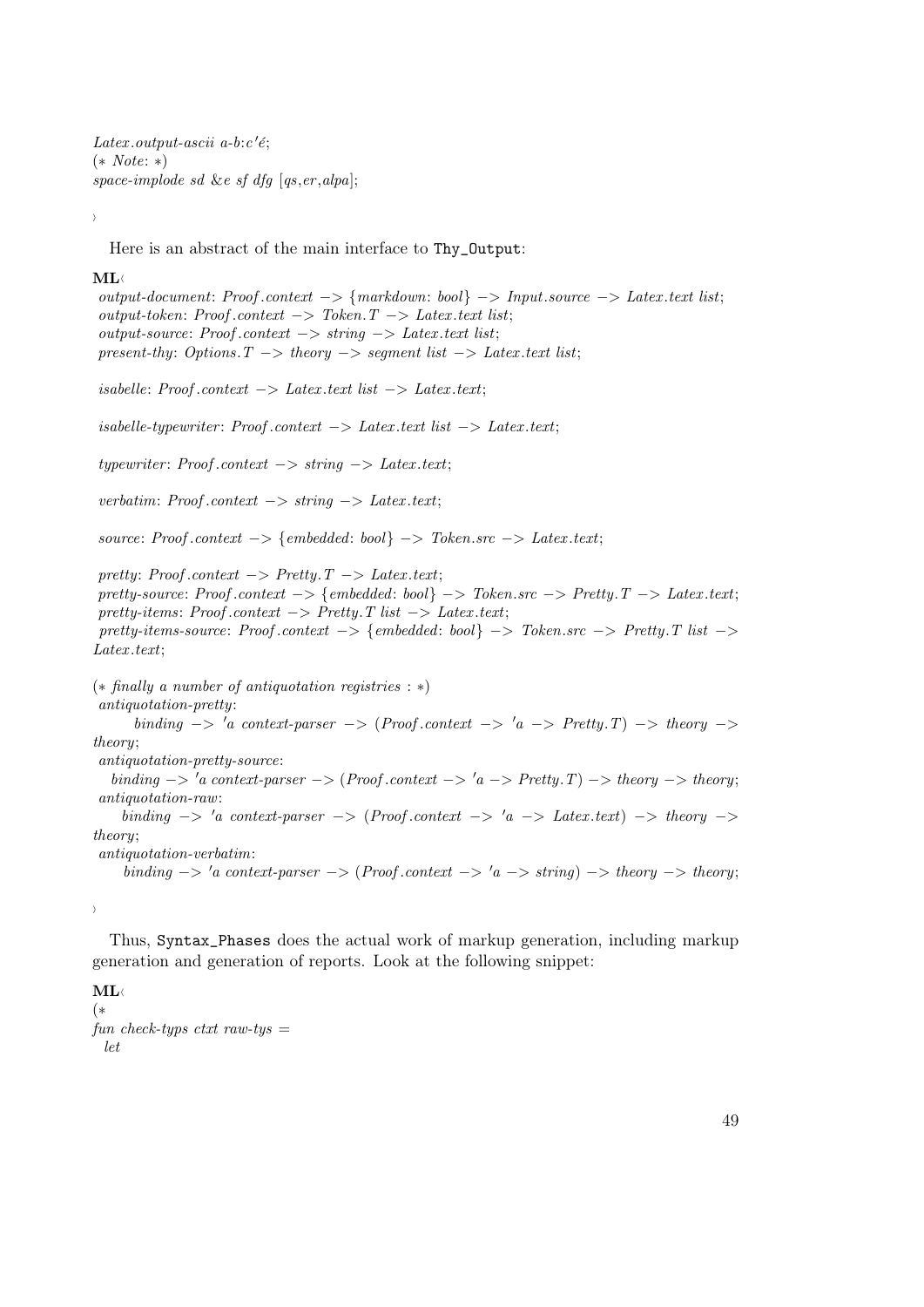```
val (sorting-report, tys) = Proof-Context. prepare-sorts T ctxt raw-tys;
 val - = if Context-Position.is-visible ctxt then Output.report sorting-report else ();
in
 tys
 |> apply-typ-check ctxt
 |> Term-Sharing.typs (Proof-Context.theory-of ctxt)
end;
```
which is the real implementation behind Syntax .check-typ

 $or$ 

```
fun check-terms ctxt raw-ts =let
   val (sorting-report, raw-ts') = Proof-Context.prepare-sorts ctxt raw-ts;
   val (ts, ps) = Type-Infer-Context. prepare-positions ctxt raw-ts';val tys = map (Logic.mk-type o snd) ps;
   val (ts', tys') = ts \mathcal{Q} tys
    |> apply-term-check ctxt
     |> chop (length ts);
   val typing-report =fold2 (fn (pos, -) => fn ty =>
      if Position.is-reported pos then
        cons (Position.reported-text pos Markup.typing
          (Syntax. string-of-type\;ctxt (Logic. dest-type\;ty))else I) ps tys' [];
   val - =if Context-Position.is-visible ctxt then Output.report (sorting-report @ typing-report)
     else ();
  in Term-Sharing.terms (Proof-Context.theory-of ctxt) ts' end;
which is the real implementation behind Syntax .check-term
```
As one can see, check–routines internally generate the markup.

∗)  $\lambda$ 

# <span id="page-49-0"></span>4.9 Inner Syntax Cartouches

The cascade-syntax principle underlying recent isabelle versions requires a particular mechanism, called "cartouche" by Makarius who was influenced by French Wine and French culture when designing this.

When parsing terms or types (via the Earley Parser), a standard mechanism for calling another parser inside the current process is needed that is bound to the  $(\langle \rangle)$  ...  $(\langle \rangle)$ paranthesis'.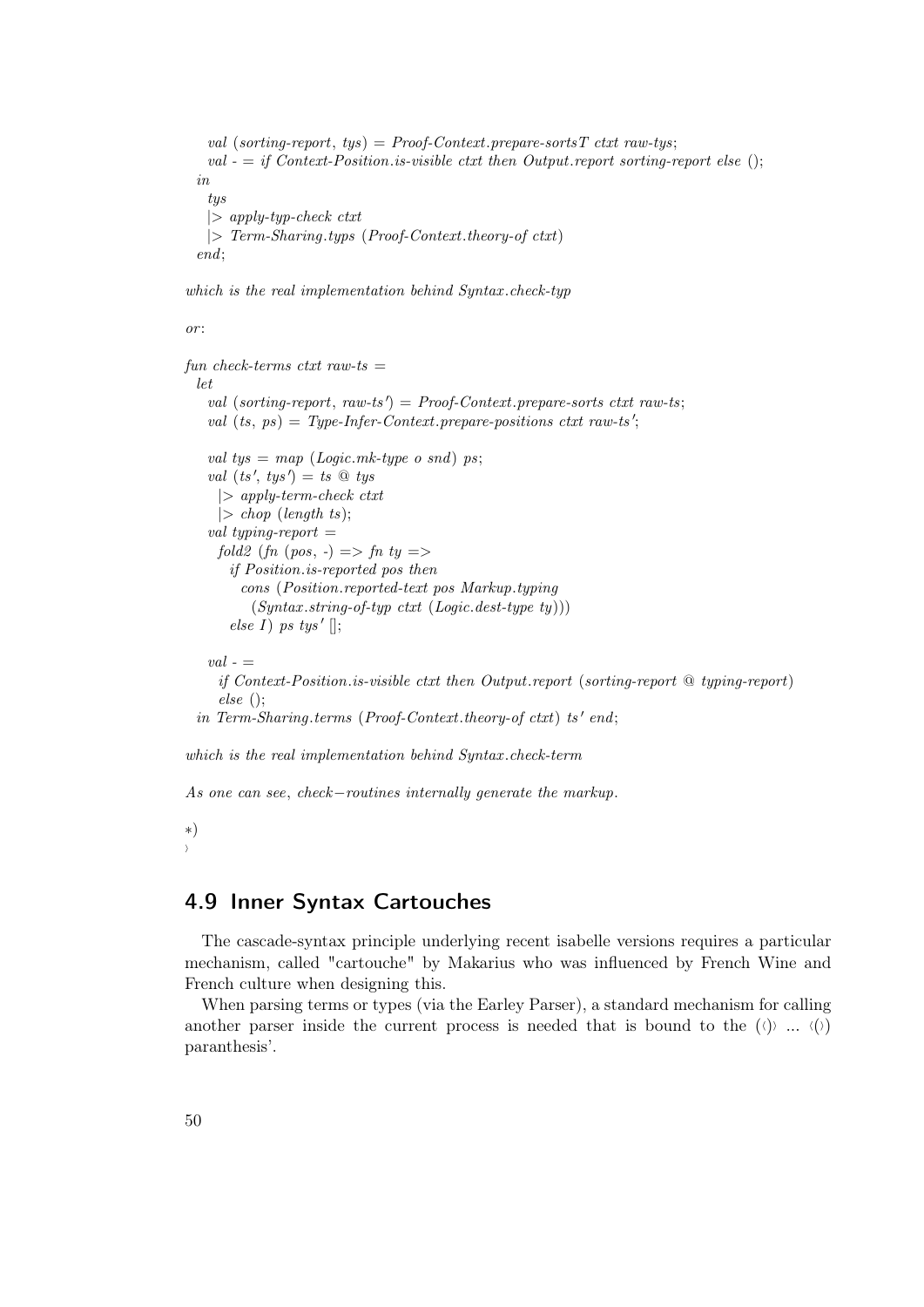The following example — drawn from the Isabelle/DOF implementation — allows to parse UTF8 - Unicode strings as alternative to  $"abc"$  HOL-strings.

 $ML$  $\leftarrow$  Dynamic setup of inner syntax cartouche

```
(∗ Author : Frédéric Tuong, Université Paris−Saclay ∗)
(∗ Title: HOL/ex/Cartouche-Examples.thy
   Author: \qquad Makarius *local
   fun mk-char (f-char, f-cons, -) (s, -) accu =
       fold
         (fn \ c \Rightarrow fn \ (accu, l) \Rightarrow(f\text{-}char\ c\ accu, f\text{-}cons\ c\ l))(rev (map Char .ord (String.explode s)))
         accu;
   fun mk-string \left(-, -, f\text{-nil}\right) accu \left[\right] = (accu, f\text{-nil})| mk-string f accu (s:: ss) = mk\text{-}char\, f\, s\, (mk\text{-}string\, f\, accu\, ss);in
   fun string-tr f f-mk accu content args =let fun err () = raise \, TERM \, (string-tr, \, args) \, in(case args of
         [(c \ as \ Const \ (@{syn tax-const-constraint}\,], -)) \ Free (s, -) \ p \Rightarrow(case Term-Position.decode-position p of
             SOME (pos, -) => c f (mk-string f-mk accu (content (s, pos))) p\mid NONE \implies err \text{ } (*)| - = > err()end;
  end;
i
```
syntax -cartouche-string :: cartouche-position  $\Rightarrow$  - (-)

### $ML$

structure Cartouche-Grammar = struct fun list-comb-mk cst n  $c =$  list-comb (Syntax.const cst, String-Syntax.mk-bits-syntax n c) val nil $1 = Syntaxconst$   $\mathcal{Q}\{\text{const-syntax String. empty-literal}\}$ fun cons1 c l = list-comb-mk  $\mathcal{Q}\{\text{const-syntar String. Literal}\}\$  7 c \\$ l val default  $=$ [ ( char list , (  $Const$  ( $@{const-syntax Nil}$ ,  $@{typ char list}$ ) , fn  $c \implies fh \geq Symtaxconst \ \mathbb{Q}\{\text{const-syntax} \ \text{Consts} \ \mathsf{F} \ \text{list-comb-mk} \ \mathsf{Q}\{\text{const-syntax} \}$ Char  $8 c $ l$  $, \text{ } \text{ } snd$ )

```
, ( String. literal, (nil1, cons1, snd))]end
```
 $\lambda$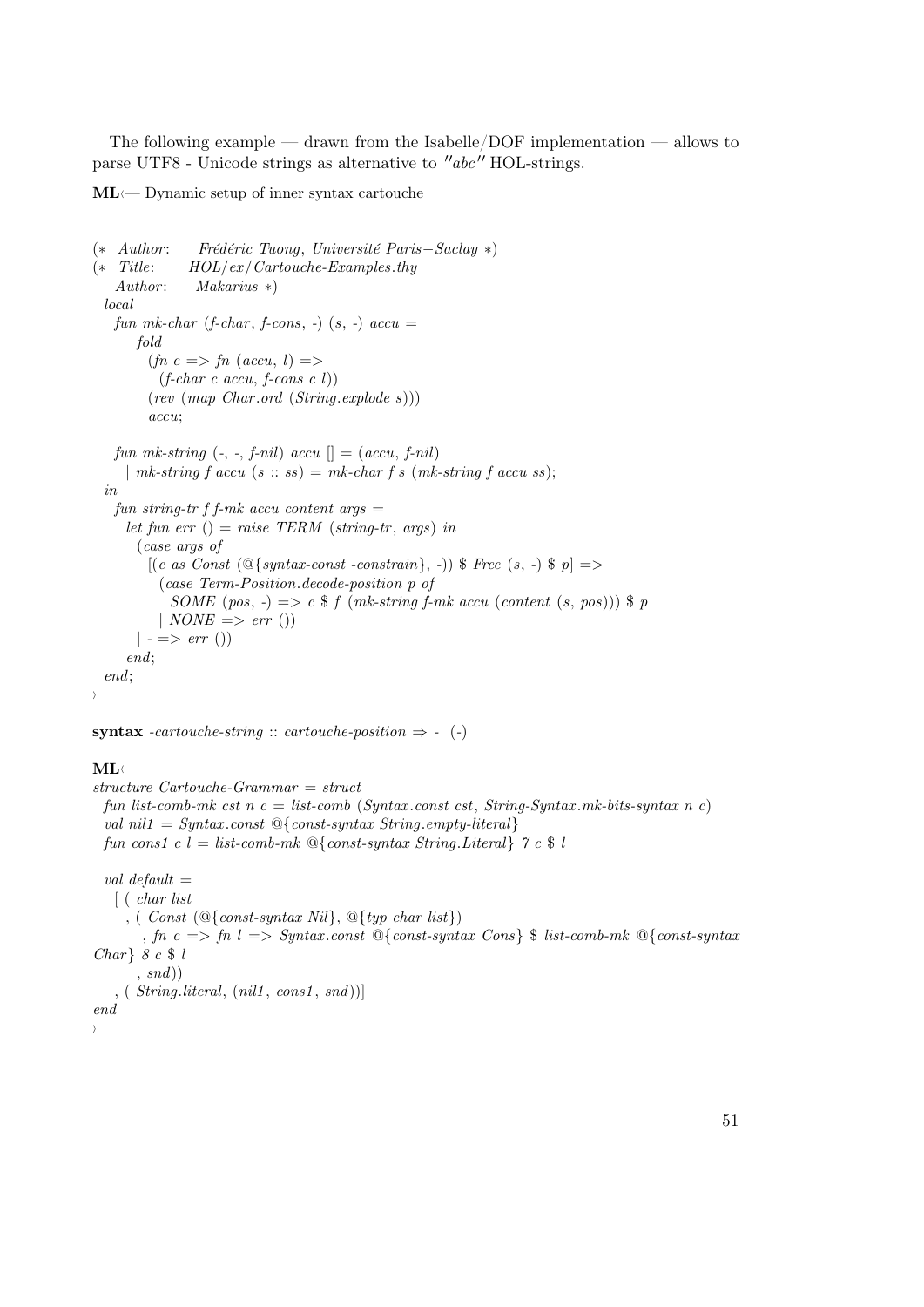### $ML$

fun parse-translation-cartouche binding  $l$  f-integer accu = let val cartouche-type = Attrib.setup-config-string binding  $(K (fst (hd l)))$ (∗ if there is no type specified, by default we set the first element to be the default type of cartouches ∗) in  $fn$  ctxt  $=$ > let val cart-type = Config.get ctxt cartouche-type in case List.find (fn  $(s, -) \implies s = \text{cart-type}$ ) l of  $NONE \implies error \ (Unregistered \ return \ type \ for \ the \ cartouche: \ \ \ \ \ \ \ \ contative \ (Unregistered \ return \ type \ for \ the \ cartouche \$ | SOME  $(\text{-}, \text{(nil0}, \text{cons}, f))$  =>  $string-tr$   $f$   $(f\text{-integer}, \text{cons}, \text{nil}0)$   $accu$   $(Symbol\text{-}Pos\text{-}cartouche\text{-}content$  o Symbol-Pos.explode) end end i

The following registration of this cartouche for strings is fails because it has already been done in the surrounding Isabelle/DOF environment...

term  $\langle A \implies B \rangle = \frac{mn}{n}$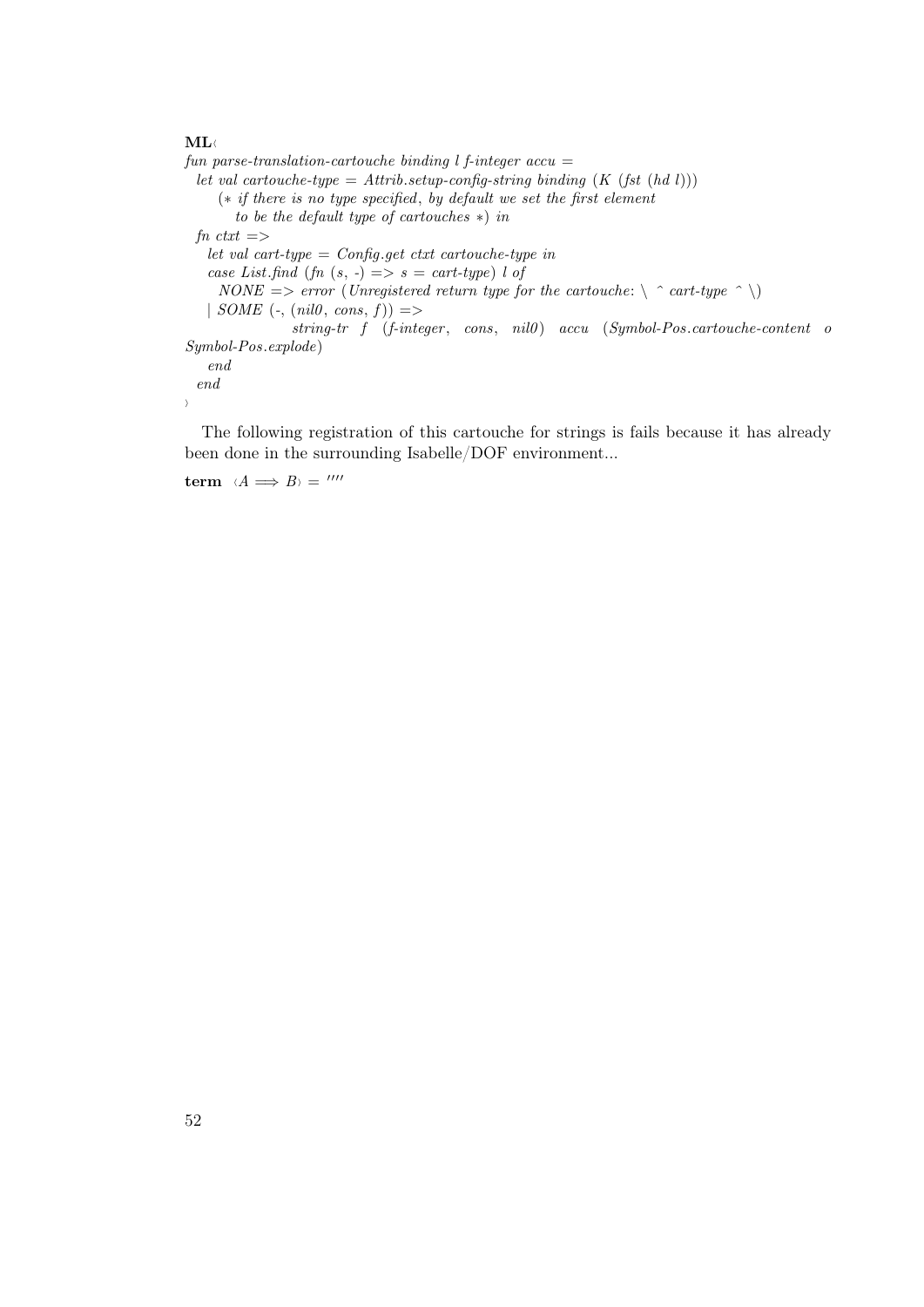# <span id="page-52-0"></span>5 Conclusion

This interactive Isabelle Programming Cook-Book represents my current way to view and explain Isabelle programming API's to students and collaborators. It differs from the reference manual in some places on purpose, since I believe that a lot of internal Isabelle API's need a more conceptual view on what is happening (even if this conceptual view is at times over-abstracting a little). It is written in Isabelle/DOF and conceived as "living document" (a term that I owe Simon Foster), i.e. as hypertext-heavy text making direct references to the Isabelle API's which were checked whenever this document is re-visited in Isabelle/jEdit.

All hints and contributions of collegues and collaborators are greatly welcomed; all errors and the roughness of this presentation is entirely my fault.